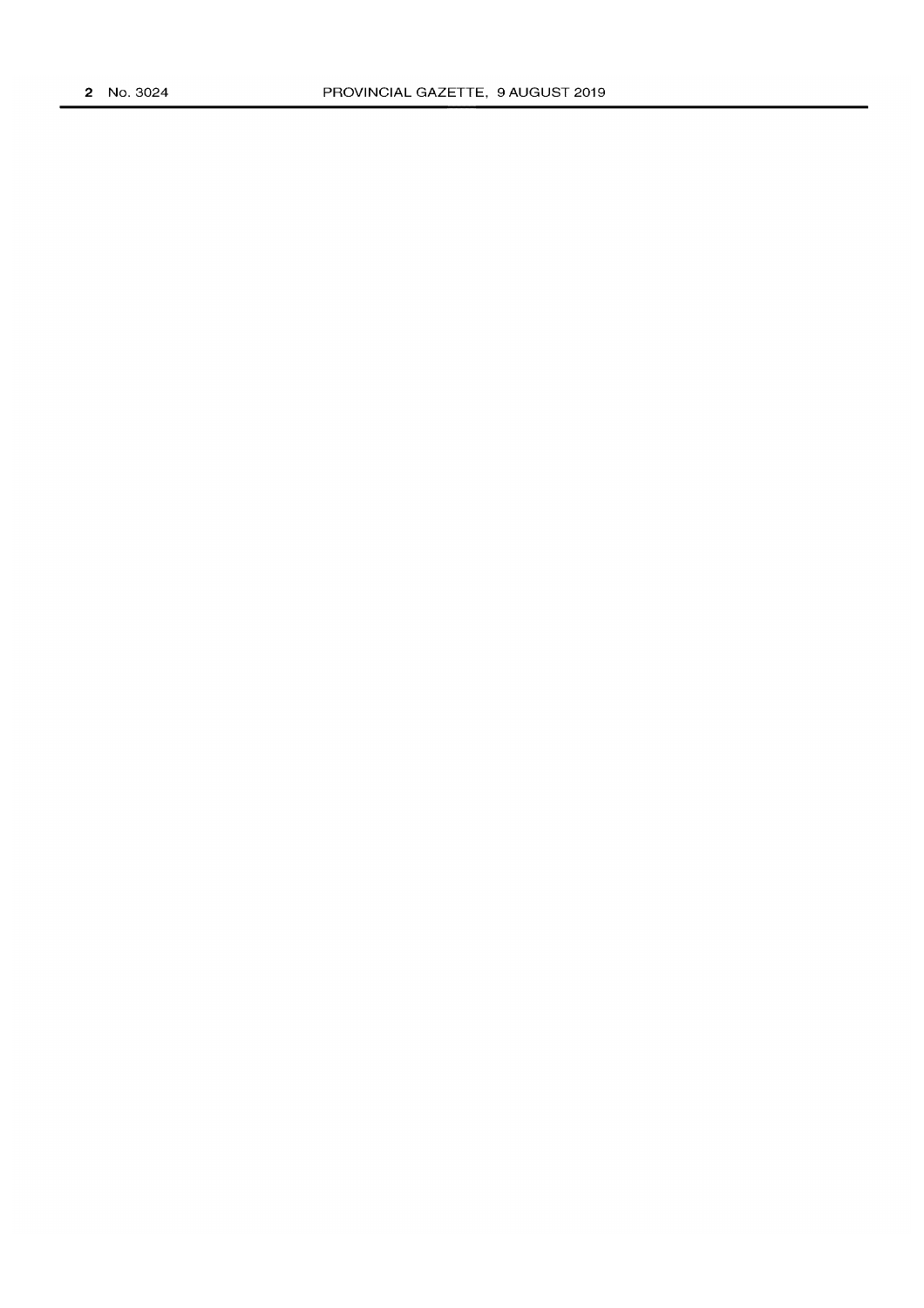#### **CONTENTS**

|            |                                                                                                                                                                                                                          | Gazette | Page            |
|------------|--------------------------------------------------------------------------------------------------------------------------------------------------------------------------------------------------------------------------|---------|-----------------|
|            |                                                                                                                                                                                                                          | No.     | No.             |
|            | <b>GENERAL NOTICES • ALGEMENE KENNISGEWINGS</b>                                                                                                                                                                          |         |                 |
| 85         | Makhado Local Municipality Spatial Planning, Land Development and Land Use Management By-law, 2016:                                                                                                                      |         |                 |
| 86         | Elias Motsoaledi Local Municipality Spatial Planning and Land Use Management By-Law, 2016: Erf 1801,                                                                                                                     | 3024    | 12 <sup>2</sup> |
|            |                                                                                                                                                                                                                          | 3024    | 13              |
| 86         | Elias Motsoaledi Plaaslike Munisipaliteit, Verordening op Ruimtelike Beplanning en Grondgebruikbestuur,                                                                                                                  | 3024    | 14              |
| 87         | Elias Motsoaledi Local Municipality Spatial Planning and Land Use Management By-Law, 2016: Rezoning                                                                                                                      |         |                 |
| 87         | Elias Motsoaledi Plaaslike Munisipaliteit Ruimtelike Beplanning en Grondgebruikbestuur Verordening, 2016:                                                                                                                | 3024    | 15              |
|            |                                                                                                                                                                                                                          | 3024    | 15              |
| 88         | Elias Motsoaledi Spatial Planning and Land Use Management By-Law, 2016: Erf 86, Roossenekal                                                                                                                              | 3024    | 15              |
| 88         | Elias Motsoaledi Ruimtelike Beplanning en Grondgebruikbestuursverordening, 2016: Erf 86, Roossenekal                                                                                                                     | 3024    | 16              |
| 89<br>89   | Elias Motsoaledi Spatial Planning and Land Use Management By law, 2016: Portion 0, Vlaklaagte 154 JS<br>Elias Motsoaledi Ruimtelike Beplanning en Grondgebruiksbestuur By wet 2016: Gedeelte 0, Vlaklaagte 154           | 3024    | 16              |
|            |                                                                                                                                                                                                                          | 3024    | 17              |
|            | <b>PROCLAMATION • PROKLAMASIE</b>                                                                                                                                                                                        |         |                 |
| 129        | Town-planning and Townships Ordinance (15/1986): Rezoning of Erf 736, Tzaneen Extension 10                                                                                                                               | 3024    | 17              |
| 129        | Ordonnansie op Dorpsbeplanning en Dorpe (15/1986): Hersonering van Erf 736, Tzaneen-uitbreiding 10                                                                                                                       | 3024    | 18              |
| 130        | Town-planning and Townships Ordinance (15/1986): Rezoning of Proposed Portion 4 of Erf 2034, Tzaneen                                                                                                                     |         |                 |
|            |                                                                                                                                                                                                                          | 3024    | 18              |
| 130        | Ordonnansie op Dorpsbeplanning en Dorpe (15/1986): Hersonering van Voorgestelde Gedeelte 4 van Erf                                                                                                                       | 3024    | 19              |
| 131        | Spatial Planning and Land Use Management By-Law of Greater Tzaneen Municipality: Remainder of Erf                                                                                                                        |         |                 |
|            |                                                                                                                                                                                                                          | 3024    | 19              |
| 131        | Ruimtelike Beplanning en Grondgebruikbestuurs Bywet van Groter Tzaneen Munisipaliteit: Restant van Erf                                                                                                                   | 3024    | 20              |
| 132        | Town-Planning and Townships Ordinance, 1986 (Ordinance 15 of 1986): Erf 286, Tzaneen Extension 4                                                                                                                         | 3024    | 20              |
| 132        | Ordonnansie op Dorpsbeplanning en Dorpe, 1986 (Ordonnansie 15 van 1986): Erf 286, Tzaneen Uitbreiding                                                                                                                    |         |                 |
|            |                                                                                                                                                                                                                          |         | 21              |
|            | <b>PROVINCIAL NOTICES • PROVINSIALE KENNISGEWINGS</b>                                                                                                                                                                    |         |                 |
| 128        | Spatial Planning and Land Use Management Act (16/2013): Amendment Schemes 381 and 382                                                                                                                                    | 3024    | 22              |
| 130<br>131 | Promotion of Access to Information Act (2/2000): Provincial Treasury: Section 14 Manual: Fifth (5th) version<br>Local Government: Municipal Property Rates Act (6/2004): Greater Letaba Municipality: Resolution levying | 3024    | 23              |
|            |                                                                                                                                                                                                                          | 3024    | 42              |
| 132        | Local Government: Municipal Property Rates Act (6/2004): Blouberg Local Municipality Rates By-law                                                                                                                        | 3024    | 44              |
| 133        | Greater Tzaneen Municipality: Erratum determination of Tariff C - C.1.1 for the 2019/2020 financial year                                                                                                                 | 3024    | 59              |
|            | <b>LOCAL AUTHORITY NOTICES • PLAASLIKE OWERHEIDS KENNISGEWINGS</b>                                                                                                                                                       |         |                 |
| 112        | Spatial Planning, Land Development and Land Use Management By-Law of the Makhado Local Municipality,                                                                                                                     |         |                 |
|            |                                                                                                                                                                                                                          | 3024    | 60              |
| 112        | Ruimtelike Beplanning, Grond Ontwikkeling en Grondgebruiksbestuur Bywet van die Makhado Plaaslike                                                                                                                        | 3024    | 60              |
| 113        | SPLUMA By-Law of Greater Tzaneen Municipality: Remainder of Portion 196, of the Farm Pusela 555LT                                                                                                                        | 3024    | 61              |
| 114        | Makhado Municipality — Makhado Amendment Scheme 348: Remainder of Erf 168, Louis Trichardt                                                                                                                               | 3024    | 61              |
| 114        | Makhado Munisipaliteit - Makhado Wysigingskema 348: Restant van Erf 168, Louis Trichardt                                                                                                                                 | 3024    | 61              |
| 115        | Polokwane/Perskebult Town Planning Scheme, 2016: Portion 1 of Erf 374, Annadale Township                                                                                                                                 | 3024    | 62              |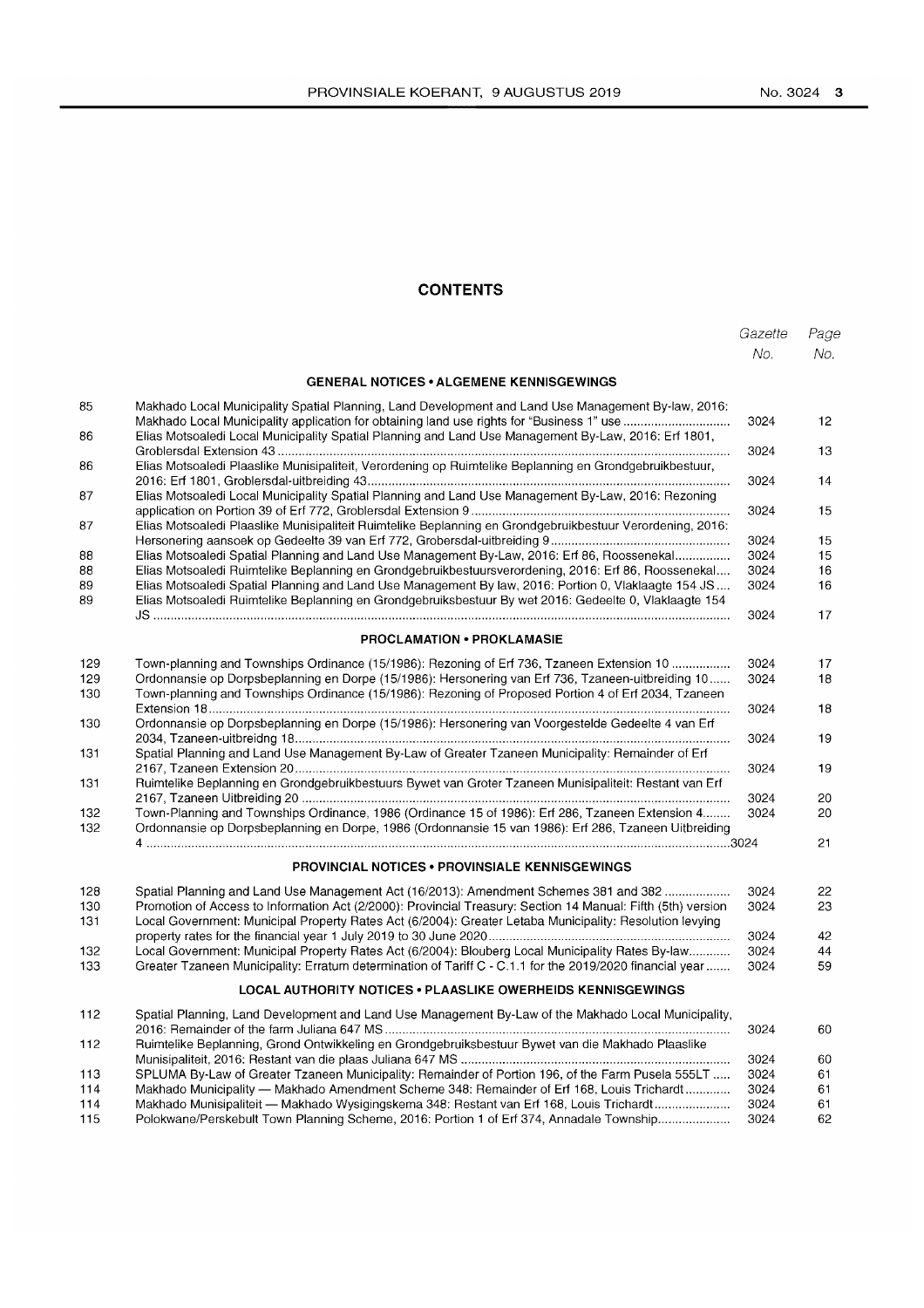$\Box$ 

 $\tilde{\phantom{a}}$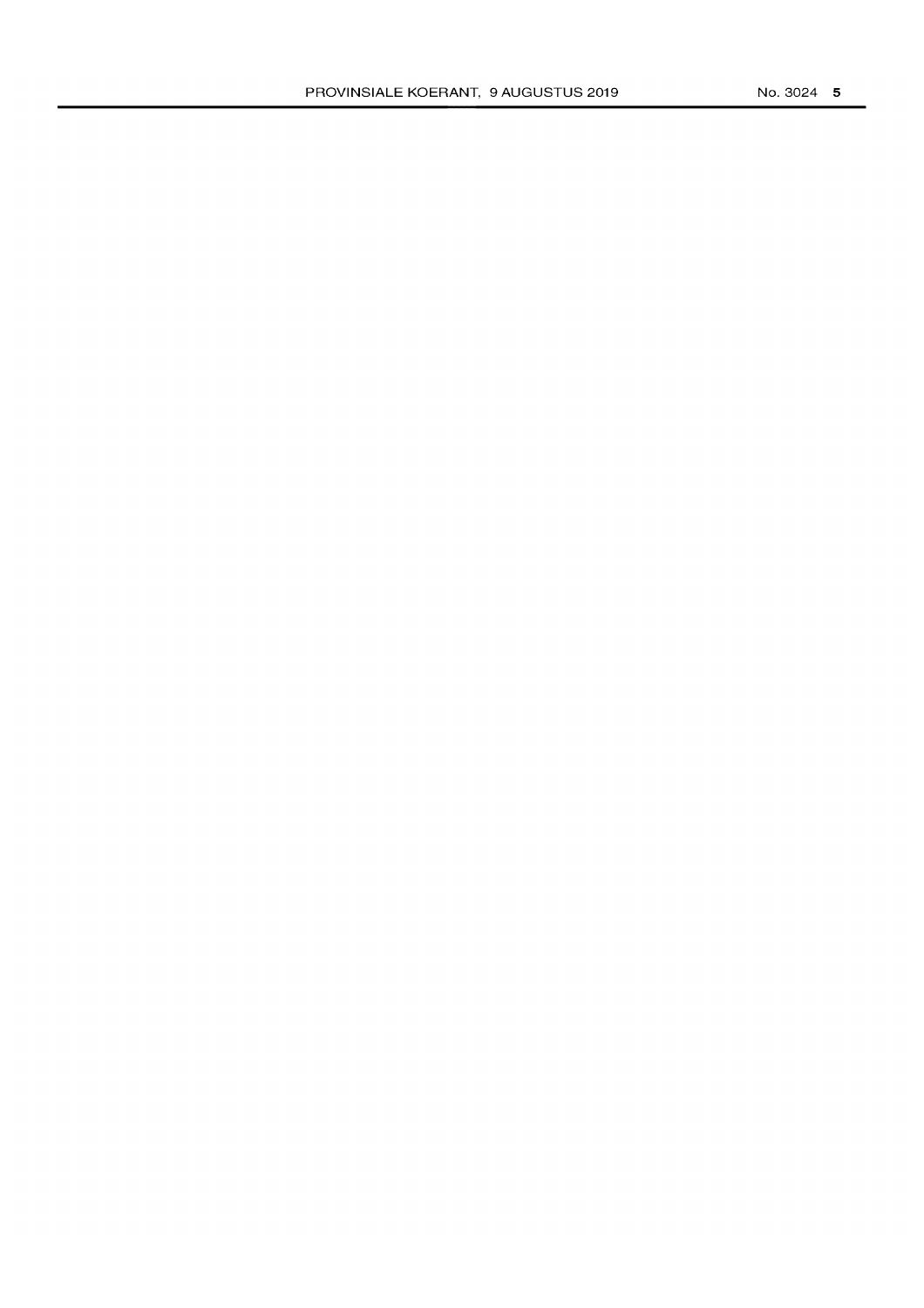$\Box$ 

 $\overline{\phantom{a}}$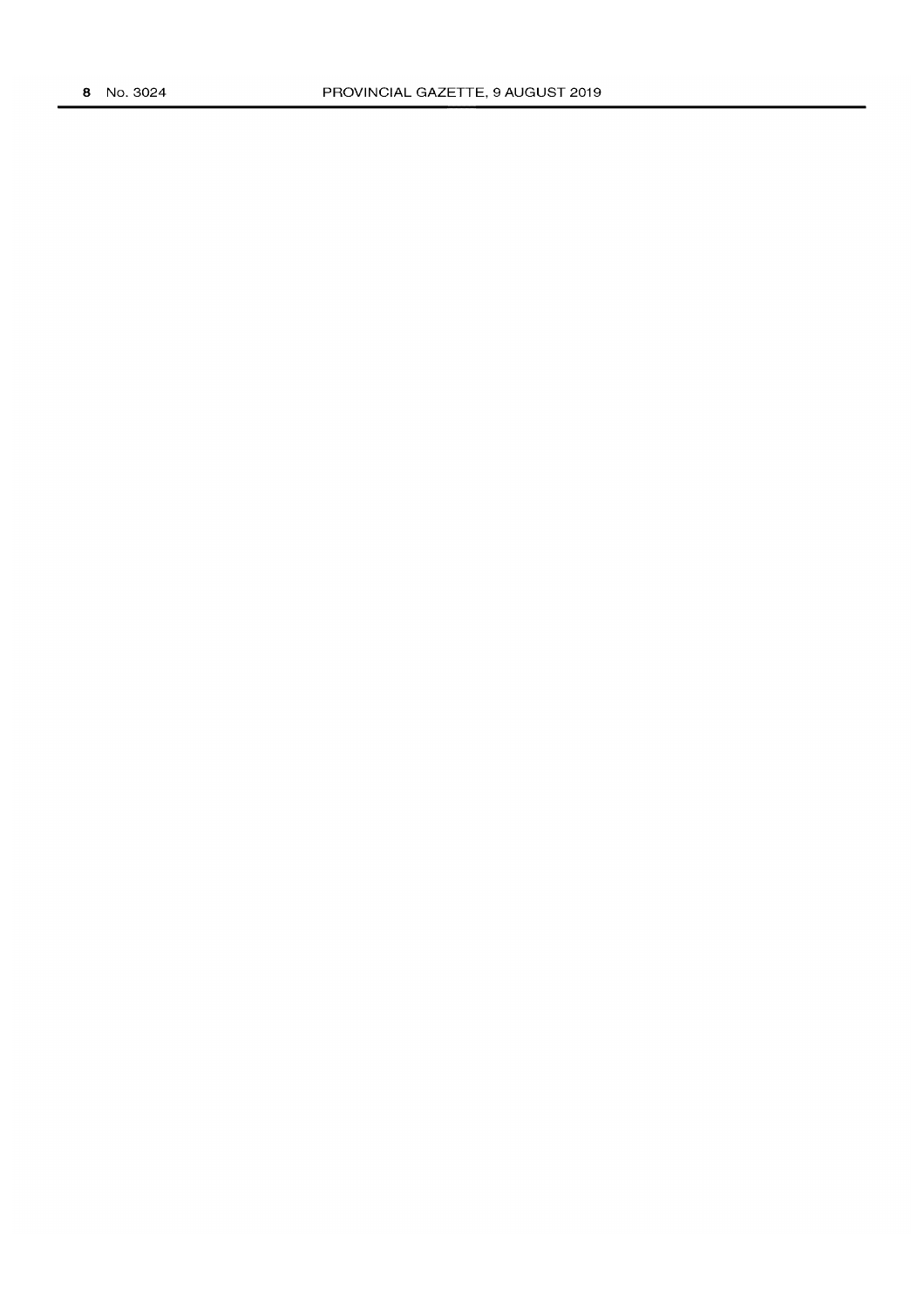$\overline{a}$ 

 $\overline{a}$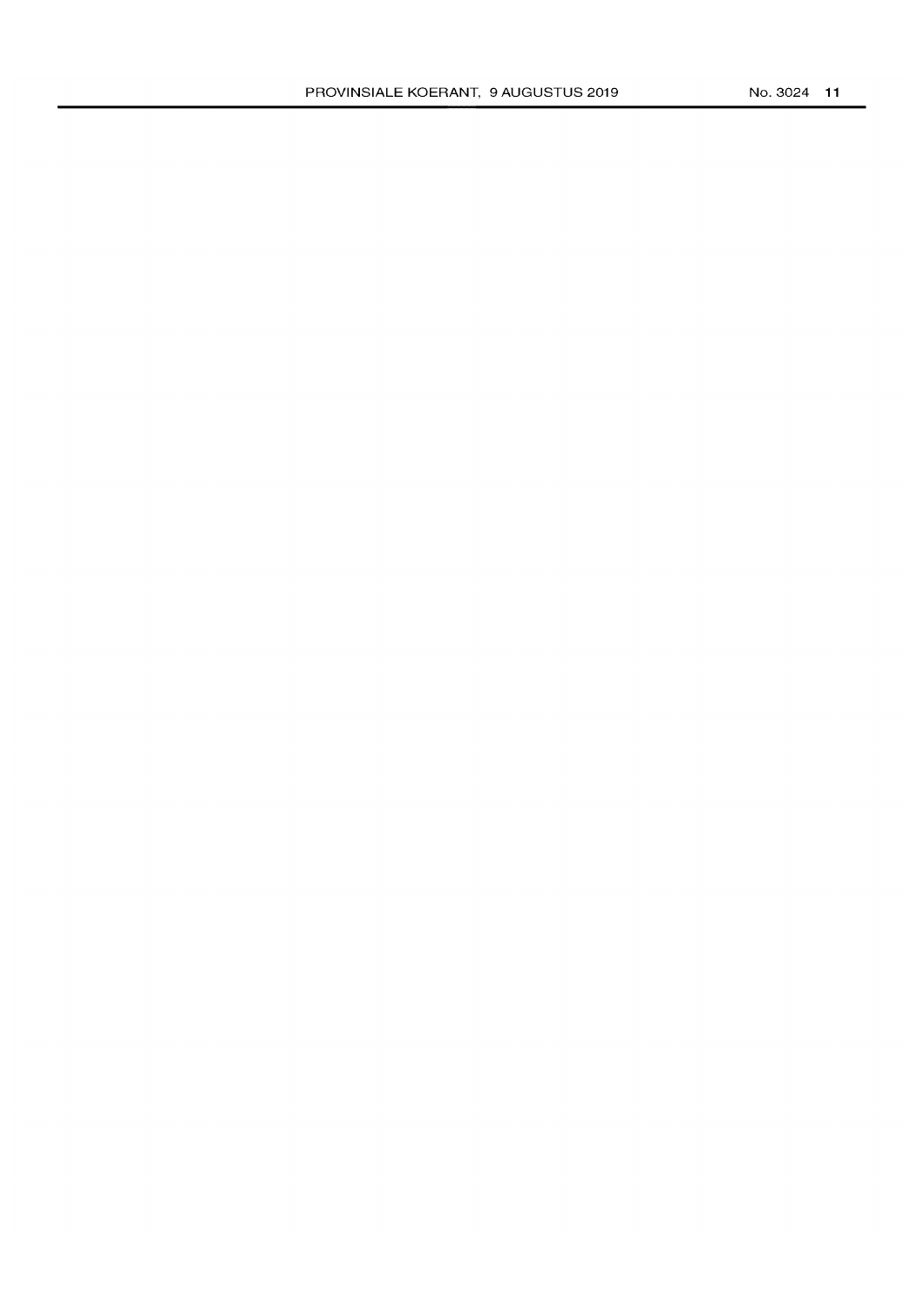### **GENERAL NOTICES • ALGEMENE KENNISGEWINGS**

#### **NOTICE 85 OF 2019**

#### **MAKHADO LOCAL MUNICIPLAITY APPLICATION FOR OBTAINING LAND USE RIGHTS**

#### **FOR "BUSINESS 1" USE.**

We Plantago Lanceolata Pty Ltd authorized agents of Mweusi Mali Maendelo PTY Ltd have lodged Simultaneous Subdivision and Rezoning application with special consent application for Filling Station use, in terms of (A). section 66 of the Makhado Local Municipality Spatial Planning, Land Development and Land Use Management By-law, 2016 and Makhado Land-Use Scheme, 2009 (B). Section 63 Read together with Section 85 of Makhado Municipality Spatial Planning, Land Development and Land Use Management By-Law, 2016 and Makhado Land-Use Scheme, 2009 (C.) clause 22 of Makhado Spatial Planning, Land Development and Land Use Management By-law, 2016 and Makhado Land-Use Scheme, 2009 for obtaining land use rights from "Agriculture" to" Business 1" for the purpose of Shopping Mall, Residential Buildings, Fitness Centre with open space, institution for Private Hospital and filling station on Portion of Remainder of the Goedeverwachting No. 19 LT.

Particulars of the application are available for inspection at the office of the Director, Municipal Secretariat, 1<sup>st</sup> floor, civic center, 83 Krogh Street, Louis Trichardt, 0920, Louis Trichardt, 0920 for a period of 30 days from the 2nd of August 2019 and any objection or representation pertaining to the land development application must be submitted in writing to the Municipal Manager, Local Municipality of Makhado, Private Bag X2596, Louis Trichardt, 0920 before the expiry of the 30 day period or to the offices of the Makhado Local Municipality during office hours from (08hOO to 16h30) Address of the applicant: Plantago Lanceolata (Pty) Ltd, CB Centre, 75 Durham Road, Clubview West, centurion, first floor,0157 Tel: (012441 7001), Fax: (086) 7755 791,

2-9

#### **MASIPALA WAPO WA MAKHADO NDIVHADZO NDIVHADZO YA KHUMBELO YA THENDELO YA U SHANDUKISA KUSHUMISELE KWA MAVU UYA KHA VHUBINDUDZI HA U THOMA**

Rine vha Plantago Lanceolata PTY Ltd ro imela Mweusi Mali Maendelo PTY Ltd ro ita khumbelo ya u shandukisa kushumisele kwa mavu na khethekanyo ya tshipida tsha mavu na thendelo ya u ita zwithu zwo khetheaho zwa fhethu ha u shela zwivhaswa (filling station) u ya nga khethekanyo ya khethekanyo ya (A)66 ya Makhado Spatial Planning, Land Development and Land Use Management By-Law, 2016 na Makhado Land-Use Scheme, 2009 (B) Khethekanyo ya (63) khathihi na khethekanyo ya 85 ya Masipala wa Makhado Spatial Planning, Land Development na Land Use Management By-law, 2016 na Makhado Land-Use Scheme, 2009 NA (C.) clause 22 ya Makhado Spatial Planning, Land Development na Land Use Management By-law, 2016 na Makhado Land-Use Scheme, 2009. ya u wana thendelo ya u shandukisa fhethu he havha hu ha vhulimi uya kha zwa mabindu a mavhengele tserekano, Vhudzulo, fhethu ha dzinyonyoloso na ha u awela tshitshavha na tshiimiswa tsha vhuongelo ha private (Private Hospital) na fhethu ha u shelwa zwivhaswa (filling station) kha tshipida tshosalaho tsha bulasi ya Goedeverwachting 19 LT.

Vhane vha takalela u vhala nga ha khumbelo iyi na manwalwa a yelanaho naayo, vha nga a wana ofisini ya minidzhere muhulwane: waku Dzudzanyele na Mvelaphanda, kha luta Iwa u thoma kha Masipala wa Makhado kha diresi ino 83 Krogh Street, Louis Trichardt, 0920, Limpopo Province Iwa tshifinga tshi edanaho maduvha a Furaru (30) u bva nga dzi 2 Thangule 2019. Vhane vha vha na mbilaelo malugana na iyi khumbelo vha nga nwalela Minidzhere wa Masipala wa Makhado kha diresi i tevhelaho: Private Bag X2596, Louis Trichardt, 0920, kana vha ise ofisini ya Mvelaphanda nga tshifhinga tsha mushumo vhukati ha iri ya 08hOO na 16h30. Mbilaelo dzi do tanganedziwa Iwa maduvha a Furaru (30) u bva ngadzi 2 Thangule 2019. Diresi ya dzhendedzi lire mulayoni malugana na iyi khumbelo ndi Plantago Lanceolata (Pty) Ltd, CB Centre, 75 Durham Road, Clubview West, centurion, first floor,0157 Tel: (012) 441 7001, Fax: (086) 7755 791,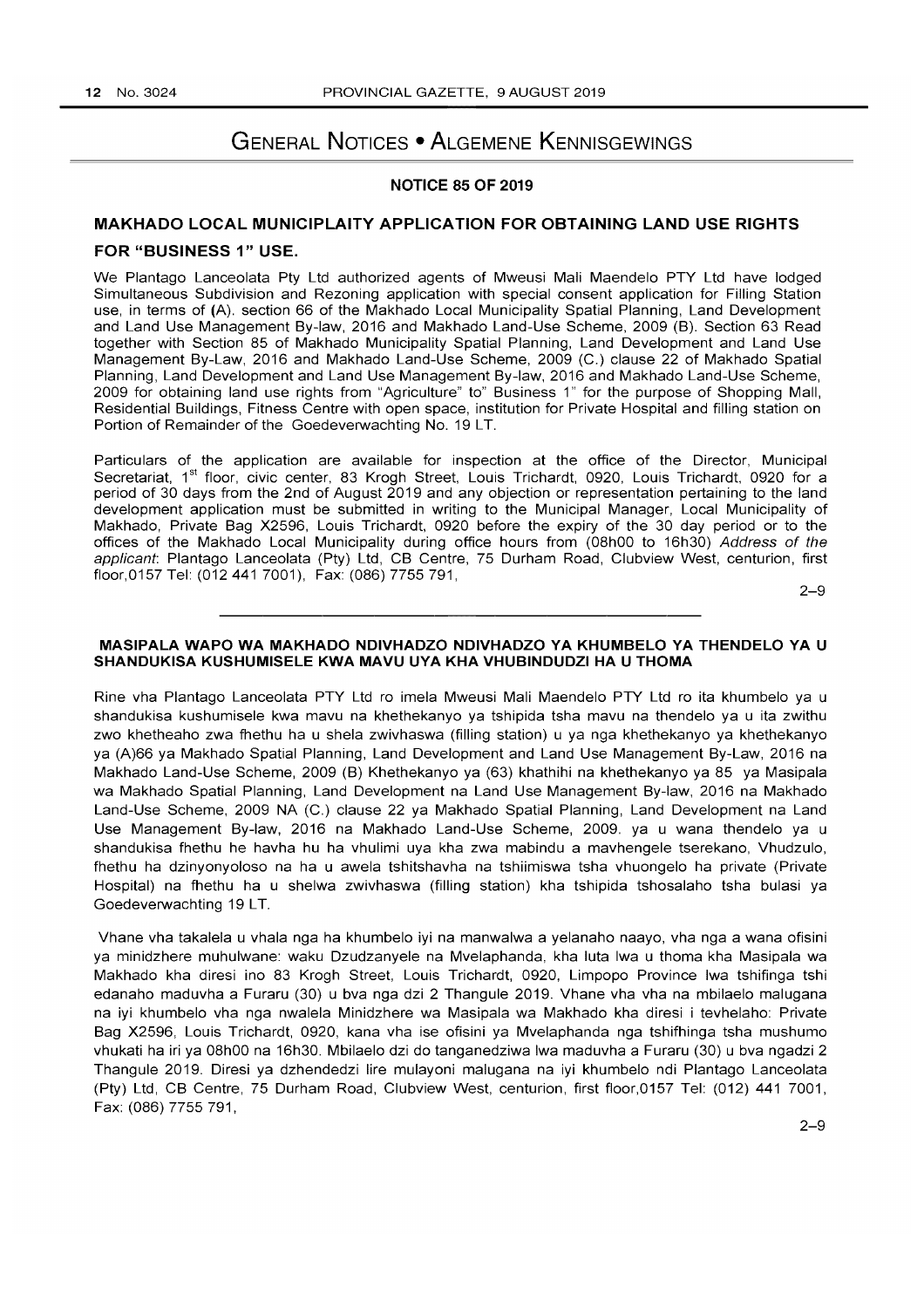#### **NOTICE 86 OF 2019**

#### **ELIAS MOTSOALEDI LOCAL MUNICIPALITY**

#### **NOTICE OF APPLICATIONS FOR REZONING AND SUBDIVISION IN TERMS OF SECTIONS 62 AND 65 OF THE ELIAS MOTSOALEDI LOCAL MUNICIPALITY SPATIAL PLANNING AND LAND USE MANAGEMENT BY-LAW, 2016**

I, Hugo Benadie of The Practice Group (PTY) LTD, being the applicant in my capacity as the authorized agent acting for the owner of Erf 1801 Groblersdal Extension 43 (to be consolidated with Erf 1800 and to be known as Erf 1802 in future), hereby give notice in terms of Sections 91(3),91(4) and 92 of the Elias Motsoaledi Local Municipality Spatial Planning and Land Use Management By-Law 2016, that I have applied to the Elias Motsoaldi Local Municipality for authorization to subdivide part of the aforesaid property in terms of Section 65 of the Elias Motsoaledi Local Municipality Spatial Planning and Land Use Management By-Law 2016 and to simultaneously amend the Greater Groblersdal Town Planning Scheme, 2006, by rezoning the aforesaid subdivided part of such consolidated property in terms of Section 62 of the Elias Motsoaledi Local Municipality Spatial Planning and Land Use Management By-Law 2016.

The subject property is situated at the south-western quadrant of the intersection formed between Van Riebeeck Road in the north and Nywerheid Street in the east, a short distance east from the central business district of the urban area of Groblersdal. The subject property forms part of a township known as Groblersdal Extension 43 which currently accommodates a shopping centre of some 35 000m<sup>2</sup> in floor area including associated facilities.

The intent and purpose of the aforementioned rezoning application is to amend the current zoning of the portion of the property to be subdivided from "Business 1" to "Special" for a Filling Station and associated facilities including, a convenience shop and places of refreshment (including a drive-through restaurant).

The proposed subdivided part of the consolidated erf will measure approximately 3088m<sup>2</sup> in extent and is proposed to accommodate the aforementioned intended filling station and associated facilities (including a convenience shop of  $290m^2$  and a place of refreshment of  $150m^2$  in floor area).

Any objection(s) and/or comment(s), including grounds for such objection(s) and/or comment(s) with full contact details, without which the Municipality cannot correspond with the person or body submitting the objection(s) or comment(s), shall be lodged with, or made in writing to: The Acting Municipal Manager: Elias Motsoaledi Local Municipality, 2 Grobler Avenue, Groblersdal, 0470 or P. O. Box 48, Groblersdal, 0470 within a period of 30 days from Friday, 26 August 2019 until 2 September 2019. For enquiries, please contact the responsible municipal employee, Mr. Walter Phala, at 013 262 3056 or email at wphala@emlm.gov.za.

Any person who cannot write may, during office hours, attend at the address stated above where Mr. Walter Phala or any other available staff member of the Municipality will assist that person to transcribe that person's objections, comments or representations.

Full particulars and plans (if any) may be inspected during normal office hours at the Municipal Offices as set out above for a period of 30 days from the date of first publication of the notice in the Provincial Gazette and local newspapers.

Closing date for any objections/comments: 2 September 2019

Name and address of authorized agent: The Practice Group (Pty) Ltd, Cnr of Brooklyn Road and First Street, Menlo Park, Pretoria, 0081, or PO Box 35895, Menlo Park 0102, Tel: 012-3621741 Email address: hugo@practicegroup.co.za Date of first publication: 2 August 2019 Date of second publication: 9 August 2019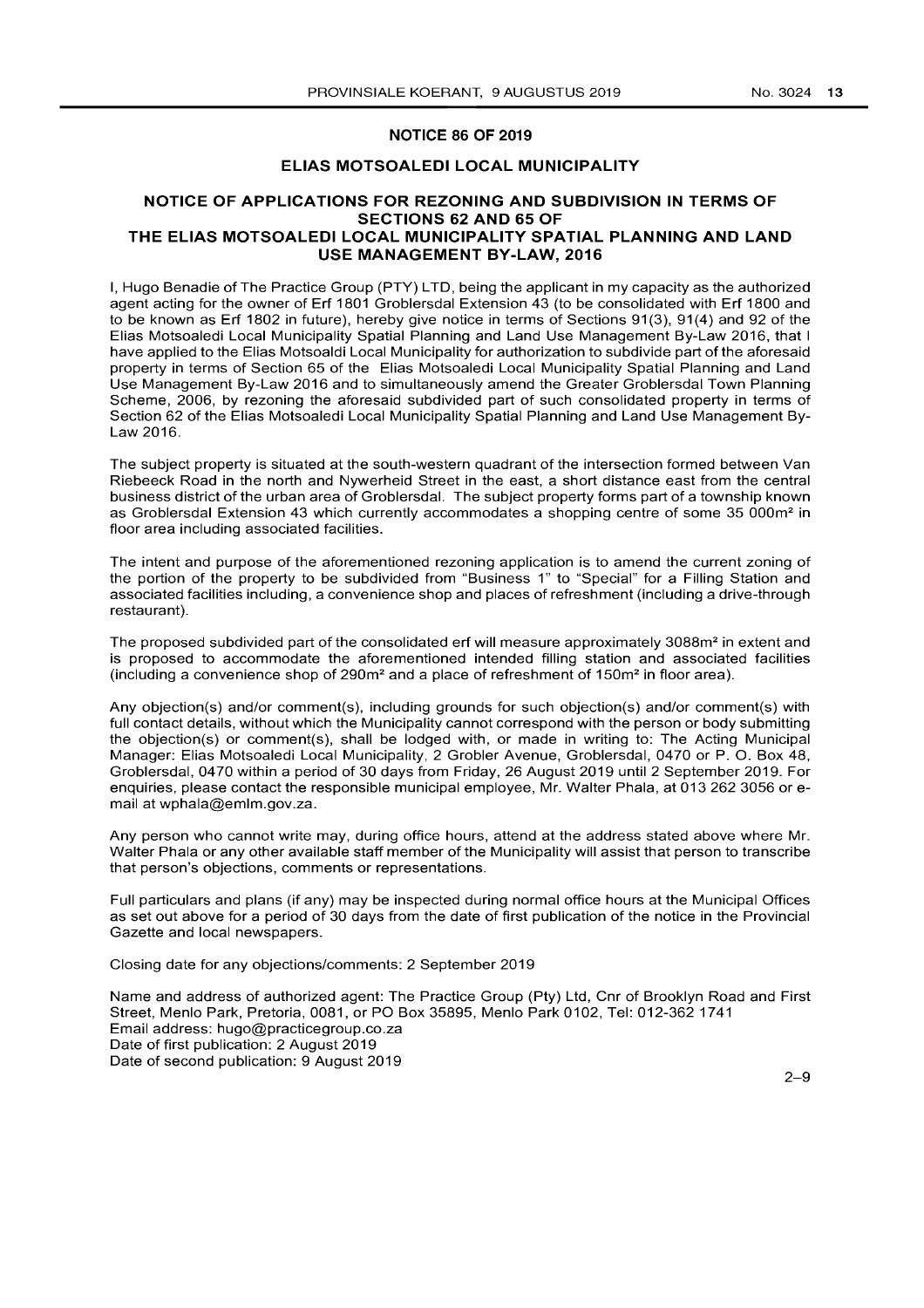#### **KENNISGEWING 86 VAN 2019**

#### **PLAASLIKE MUNISIPALITEIT ELIAS MOTSOALEDI**

#### **KENNISGEWING VAN AANSOEKE OM HERSONERING EN ONDERVERDELING INGEVOLGE ARTIKELS 62 EN 65 VAN DIE ELIAS MOTSOALEDI PLAASLIKE MUNISIPALITEIT VERORDENING OP RUIMTELIKE BEPLANNING EN GRONDGEBRUIKBESTUUR,2016**

Ek, Hugo Benadie van The Practice Group (Edms) Bpk, synde die applikant in my hoedanigheid as gemagtigde agent van die eienaar van van Erf 1801 Groblersdal Uitbreiding 43 (wat gekonsolideer moet word met Erf 1800 en in die toekoms bekend sal staan as Erf 1802), gee hiermee kennis in terme van Artikels 91(3), 91(4) en 92 van die Elias Motsoaledi Plaaslike Munisipaliteit, Verordening op Ruimtelike Beplanning en Grondgebruikbestuur 2016, dat ek by die Elias Motsoaldi Plaaslike Munisipaliteit aansoek gedoen het om magtiging om 'n dee I van die bogenoemde eiendom te onderverdeel ingevolge Artikel 65 van die Elias Motsoaledi Plaaslike Munisipaliteit Verordening op Ruimtelike Beplanning en Grondgebruiksbestuur 2016 en om die Groblersdal Stadsbeplanningskema, 2006, terselfdertyd te wysig, deur die bogenoemde onderverdeelde gedeelte van sodanige gekonsolideerde eiendom te hersoneer ingevolge Artikel 62 van die Elias Motsoaledi Plaaslike Munisipaliteit Verordening op Ruimtelike Beplanning en Grondgebruiksbestuur, 2016

Die eiendom is gelee aan die suid-westelike kwadrant van die kruising tussen Van Riebeeckweg in die noorde en Nywerheidstraat in die ooste, 'n kort afstand oos van die sentrale sakekern van die stedelike gebied Groblersdal. Die eiendom vorm deel van 'n dorp bekend as Groblersdal Uitbreiding 43, wat tans 'n winkelsentrum van ongeveer 35 000m<sup>2</sup> in vloeroppervlakte huisves, insluitend gepaardgaande fasiliteite.

Die intensie en bedoeling van bogenoemde hersoneringsaansoek is om die huidige sonering van die gedeelte van die eiendom wat onderverdeel moet word van "Besigheid 1" na "Spesiaal" vir 'n vulstasie en gepaardgaande geriewe, insluitend 'n geriefswinkel en verversingsplekke (insluitend 'n deurgang-restaurant) te hersoneer.

Die voorgestelde onderverdeelde gedeelte van die gekonsolideerde erf sal ongeveer 3088m<sup>2</sup> groot wees en word voorgestel om die bogenoemde beoogde vulstasie en gepaardgaande fasiliteite (insluitend 'n geriefswinkel van 290 $m^2$  en 'n verversingsplek van 150 $m^2$  in vloeroppervlakte) te akkommodeer.

Enige beswaar(e) en/of kommentaar(e) insluitend die grond van sodanige beswaar en/of kommentaar, met volle kontakbesonderhede, by gebreke waaraan die munisipaliteit nie met die persoon of instansie wat sodanige beswaar of kommentaar kan korrespondeer nie, moet binne 'n tydperk van 30 dae vanaf Vrydag, 2 Augustus 2019 tot 2 September 2019, skriftelik by die Waarnemende Munisipale Bestuurder: Elias Motsoaledi Plaaslike Munisipaliteit, Groblerlaan 2, Groblersdal, 0470 of Posbus 48, Groblersdal, 0470, ingedien of gerig word. Vir navrae, kontak die verantwoordelike munisipale werknemer, Mnr. Walter Phala, by 013 262 3056 of e-pos na wphala@emlm.gov.za.

Enige persoon wat nie kan skryf nie, kan gedurende kantoorure die bogenoemde adres bywoon waar Mnr. Walter Phala of enige ander personeellid van die Munisipaliteit daardie persoon sal help om die persoon se besware, kommentaar of vertoë af te skryf.

Volledige besonderhede en planne (as daar is) kan gedurende gewone kantoorure by die Munisipale Kantore, soos hierbo uiteengesit, besigtig word vir 'n periode van 30 dae vanaf die datum van eerste publikasie van die kennisgewing in die Provinsiale Koerant en plaaslike koerante.

Sluitingsdatum vir enige besware / kommentaar: 2 September 2019

Naam en adres van gemagtigde agent: The Practice Group (Edms) Bpk, Hoek van Brooklynweg en Eerstestraat, Menlo Park, Pretoria, 0081, of Posbus 35895, Menlopark, 0102, Tel: 012-3621741 Epos adres: hugo@practicegroup.co.za Datum van eerste publikasie : 2 Augustus 2019 Datum van tweede publikasie : 9 Augustus 2019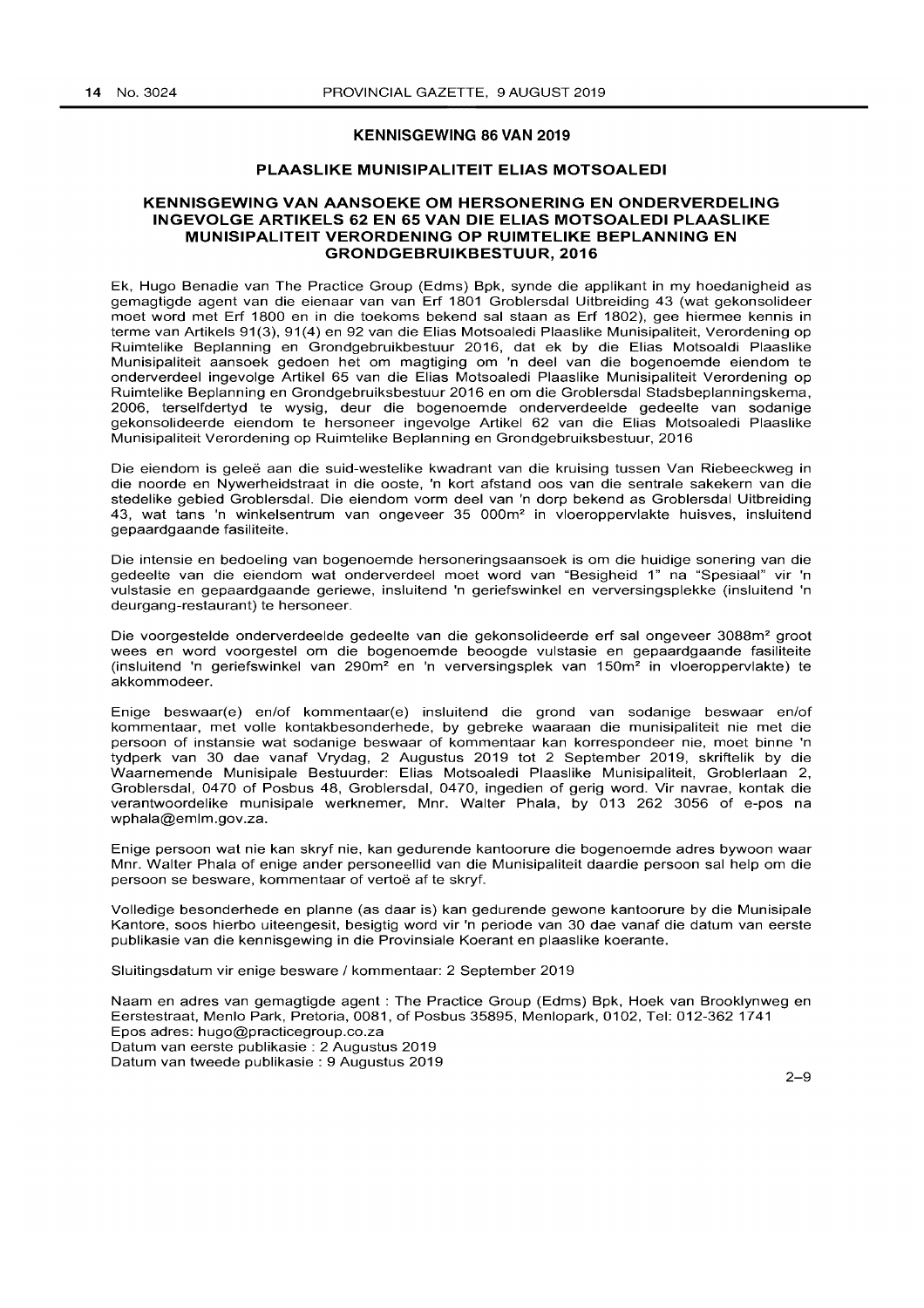#### **NOTICE 87 OF 2019**

#### **EliAS MOTSOALEDI LOCAL MUNICIPALITY SPATIAL PLANNING AND LAND USE MANAGEMENT BY-LAW 2016**

Notice is hereby given in terms of chapter 5 (section 62) of the Elias Motsoaledi Spatial Planning and Land Use Management By-Law that I, the undermentioned intend applying to the Elias Motsoaledi Local Municipality for a Rezoning application on Portion 39 of Erf 772 Groblersdal Extension 9 from "Residential 1" to "Residential 2" to permit a Guesthouse on site. Full Particulars in connection with the application are available at the address given below. Any person having objection to the proposed use must lodge such objection together with the ground therefore in writing to the Elias Motsoaledi Local Municipality, 1<sup>st</sup> Floor Second Groblersdal Avenue not later than 28 days after the first day of publication of this notice.

Agent: Neo Victor Ncongwane - 076-943-3240 - victor@towncon.co.za

 $9 - 16$ 

#### **KENNISGEWING 87 VAN 2019**

#### ELIAS MOTSOALEDI PLAASLIKE MUNISIPALITEIT RUIMTELIKE BEPLANNING EN GRONDGEBRUIKBESTUUR VERORDENING 2016

Kennis geskied hiermee ingevolge hoofstuk 5 (artikel 62) van die Elias Motsoaledi Ruimtelike Beplanning en Grondgebruikbestuursverordening dat ek van voornemens is om by die Elias Motsoaledi Plaaslike Munisipaliteit aansoek te doen vir 'n Hersonering aansoek op Gedeelte 39 van Erf 772 Groblersdal Uitbreiding 9 vanaf "Residensieel 1" na "Residensieel 2" om 'n gastehuis op die perseel toe te laat. Volledige besonderhede in verband met die aansoek is beskikbaar by die adres hieronder. Enige persoon wat beswaar het teen die voorgestelde gebruik moet sodanige beswaar, met die redes daarvoor, skriftelik by die Elias Motsoaledi Plaaslike Munisipaliteit, Eerste Vloer Tweede Groblersdal Laan, nie later nie as 28 dae na die eerste dag van publikasie van hierdie kennisgewing.

Agent: Neo Victor Ncongwane - 076-943-3240 - victor@towncon.co.za

9-16

#### **NOTICE 88 OF 2019**

#### **EliAS MOTSOALEDILOCAL MUNICIPALITY SPATIAL PLANNING AND LAND USE MANAGEMENT BY-LAW 2016**

Notice is hereby given in terms of chapter 5 (section 62) of the Elias Motsoaledi Spatial Planning and Land Use Management By-Law that I, the undermentioned intend applying to the Elias Motsoaledi Local Municipality for a Rezoning application on Erf 86, Roossenekal from "Residential 1" to "Residential 2" to develop outside buildings/rooms. Full Particulars in connection with the application are available at the address given below. Any person having objection to the proposed use must lodge such objection together with the ground therefore in writing to the Elias Motsoaledi Local Municipality, 1" Floor Second Groblersdal Avenue not later than 28 days after the first day of publication of this notice.

Agent: Neo Victor Ncongwane - 076-943-3240 - victor@towncon.co.za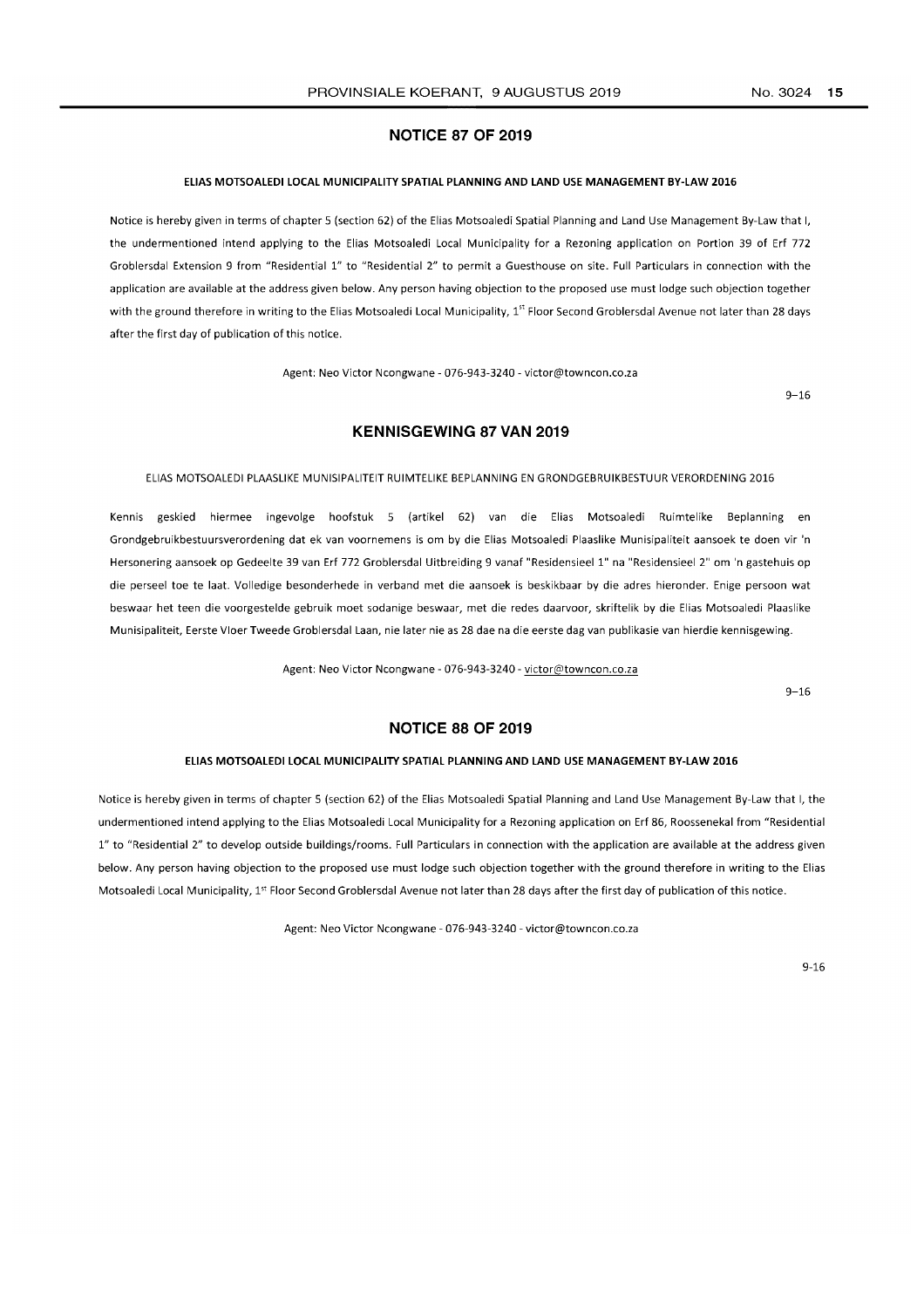#### **KENNISGEWING 88 VAN 2019**

#### ELIAS MOTSOALEDI PLAASLIKE MUNISIPALITEIT RUIMTELIKE BEPLANNING EN GRONDGEBRUIKBESTUUR VERORDENING 2016

Kennis geskied hiermee ingevolge hoofstuk 5 (artikel 62) van die Elias Motsoaledi Ruimtelike Beplanning en Grondgebruikbestuursverordening dat ek van voornemens is om by die Elias Motsoaledi Plaaslike Munisipaliteit aansoek te doen vir 'n Hersonering aansoek op Erf 86, Roossenekal vanaf" Residensieel 1 "na" Residensieel 2 "om buite geboue / kamers te ontwikkel. Voliedige besonderhede in verband met die aansoek is beskikbaar by die adres hieronder. Enige persoon wat beswaar het teen die voorgestelde gebruik moet sodanige beswaar, met die redes daarvoor, skriftelik by die Elias Motsoaledi Plaaslike Munisipaliteit, Eerste Vloer Tweede Groblersdal Laan, nie later nie as 28 dae na die eerste dag van publikasie van hierdie kennisgewing.

Agent: Neo Victor Ncongwane - 076-943-3240- victor@towncon.co.za

9-16

#### **NOTICE 89 OF 2019**

#### PORTION 0 OF THE FARM VLAKLAAGTE 154 JS

#### NOTICE OF APPLICATION FOR THE ESTABLISHMENT OF A TOWNSHIP NOTICE IN TERMS OF SECTION S6 OF THE ELIAS MOTSOALEDI SPATIAL PLANNING AND LAND USE MANAGEMENT BYLAW, 2016,

Neo Victor Ncongwane of Towncon Development Consultsants being the authorised agent of the registered owner of PORTION 0 VLAKLAAGTE 154 JS hereby give notice in terms of section 56 of the Elias Motsoaledi Spatial Planning and Land Use Management By law, 2016, that we have applied to the Elias Motsoaledi Local Municipality for the establishment of a Township in order to permit a shopping centre and related activities.

Any objection/s or comments including the grounds for such objection/s or comments with full contact details, shall be made in writing to the Municipal Manager, PO Box 48, Groblersdal 0470 within 30 days of the first publication. Full particulars and plans may be inspected during normal office hours at the office of the Municipal Manager, Elias Motsoaledi Local Municipality, Municipal Buildings, 2 Grobler Avenue, Groblersdal, 0470, Tel: 013 262 3056.

Address of the authorised agent: Neo Victor Ncongwane,

Mobile: +27 (0)769433240

Email: victor@towncon.co.za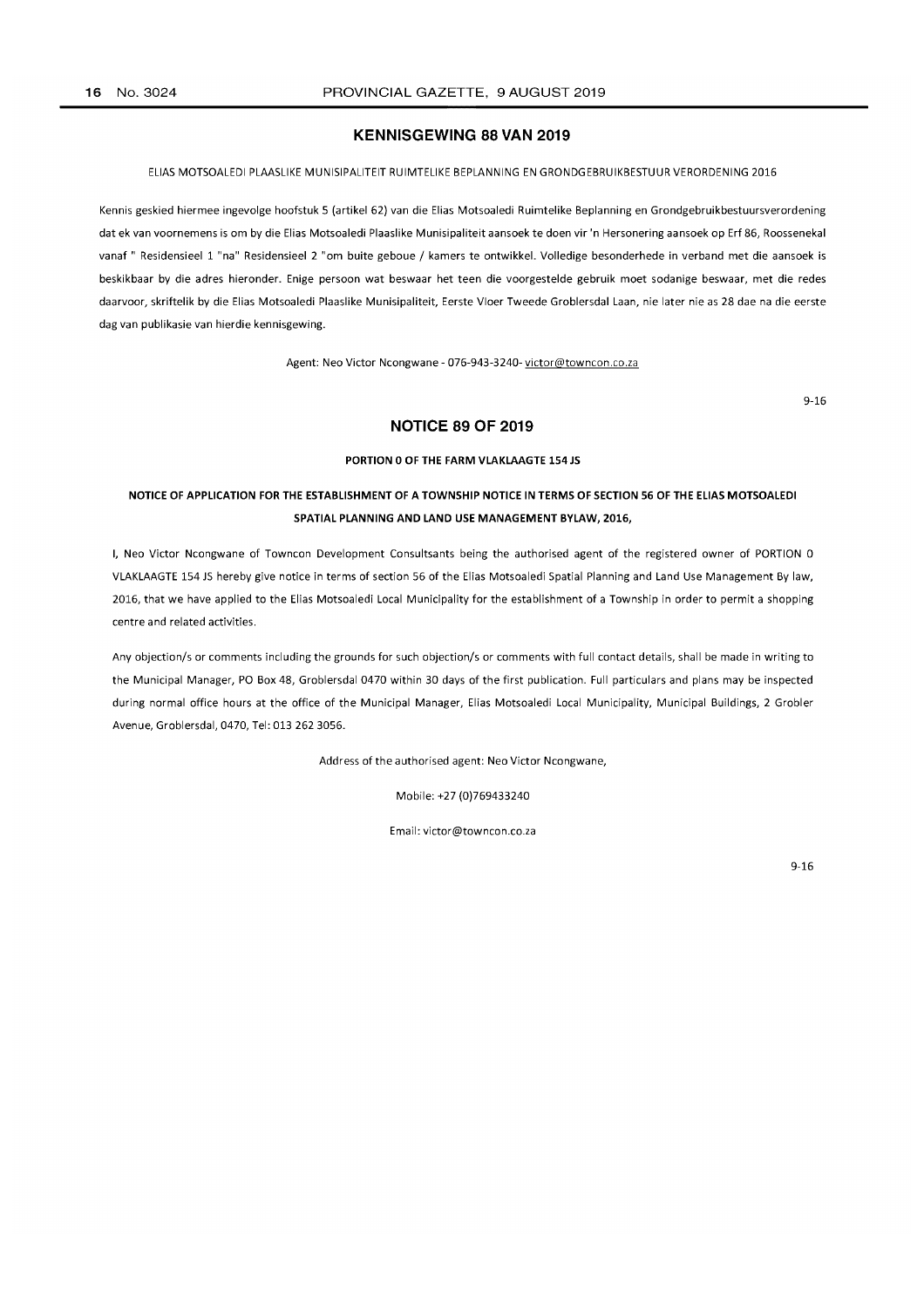#### KENNISGEWING 89 VAN 2019

GEDEEl TE 0 VAN DIE PlAAS VlAKlAAGTE 154 JS

KENNISGEWING VAN AANSOEK OM STIGTING VAN DORP KENNISGEWING INGEVOlGE ARTIKEl56 VAN DIE ELIAS MOTSOAlEDI RUIMTELIKE BEPlANNING EN GRONDGEBRUIKBESTUUR BYlAW, 2016,

Ek, Neo Victor Ncongwane van Towncon Development Consultants, synde die gemagtigde agent van die geregistreerde eienaar van GEDEEl TE 0 VlAKlAAGTE 154 JS gee hiermee ingevolge artikel 56 van die Elias Motsoaledi Ruimtelike Beplanning en Grondgebruiksbestuur By wet 2016, dat ons aansoek gedoen het aan die Elias Motsoaledi Plaaslike Munisipaliteit vir die oprigting van n dorp om 'n winkelsentrum en verwante aktiwiteite toe te laat.

Enige beswaar of kommentaar wat die gronde vir sodanige beswaar I kommentaar of kommentaar met volledige kontakbesonderhede bevat, moet skriftelik by die Munisipale Bestuurder, Posbus 48, Groblersdal 0470, ingedien word binne 30 dae na die eerste publikasie. Volledige besonderhede en planne kan gedurende gewone kantoorure by die kantoor van die Munisipale Bestuurder, Elias Motsoaledi Plaaslike Munisipaliteit, Munisipale Geboue, Groblerweg 2, Groblersdal, 0470, Tel: 013 262 3056,

Adres van gemagtigde agent: Neo Victor Ncongwane,

Mobiel: +27 (0) 769433240

Epos: victor@towncon.co.za

9-16

### PROCLAMATION • PROKLAMASIE

#### PROCLAMATION 129 OF 2019

#### GREATER TZANEEN MUNICIPALITY TZANEEN AMENDMENT SCHEME 416

It is hereby notified in terms of the provisions of Section 57 of the Spatial Planning and Land Use Management By-Law of Greater Tzaneen Municipality read together with Section 57(1)(a) of the Town-Planning and Townships Ordinance, 1986 (Ordinance 15 of 1986), that the Greater Tzaneen Municipality has approved the amendment of the Tzaneen Town Planning Scheme, 2000 by the rezoning of Erf 736, Tzaneen Extension 10 from "Residential 1" to "Business 4".

Map 3 and the scheme clauses of the amendment scheme are filed with the Municipal Manager of the Greater Tzaneen Municipality, TZANEEN, and the Director: Department Co-operative Governance, Human Settlements and Traditional Affairs, POLOKWANE, and are open for inspection during normal office hours.

This amendment is known as Tzaneen Amendment Scheme 416 and shall come into operation on the date of publication of this notice.

#### MR. B.S. MATLALA MUNICIPAL MANAGER

Municipal Offices P.O. Box 24 Tzaneen 0850

Date Notice No.

9 August 2019  $:$  PD 20/2019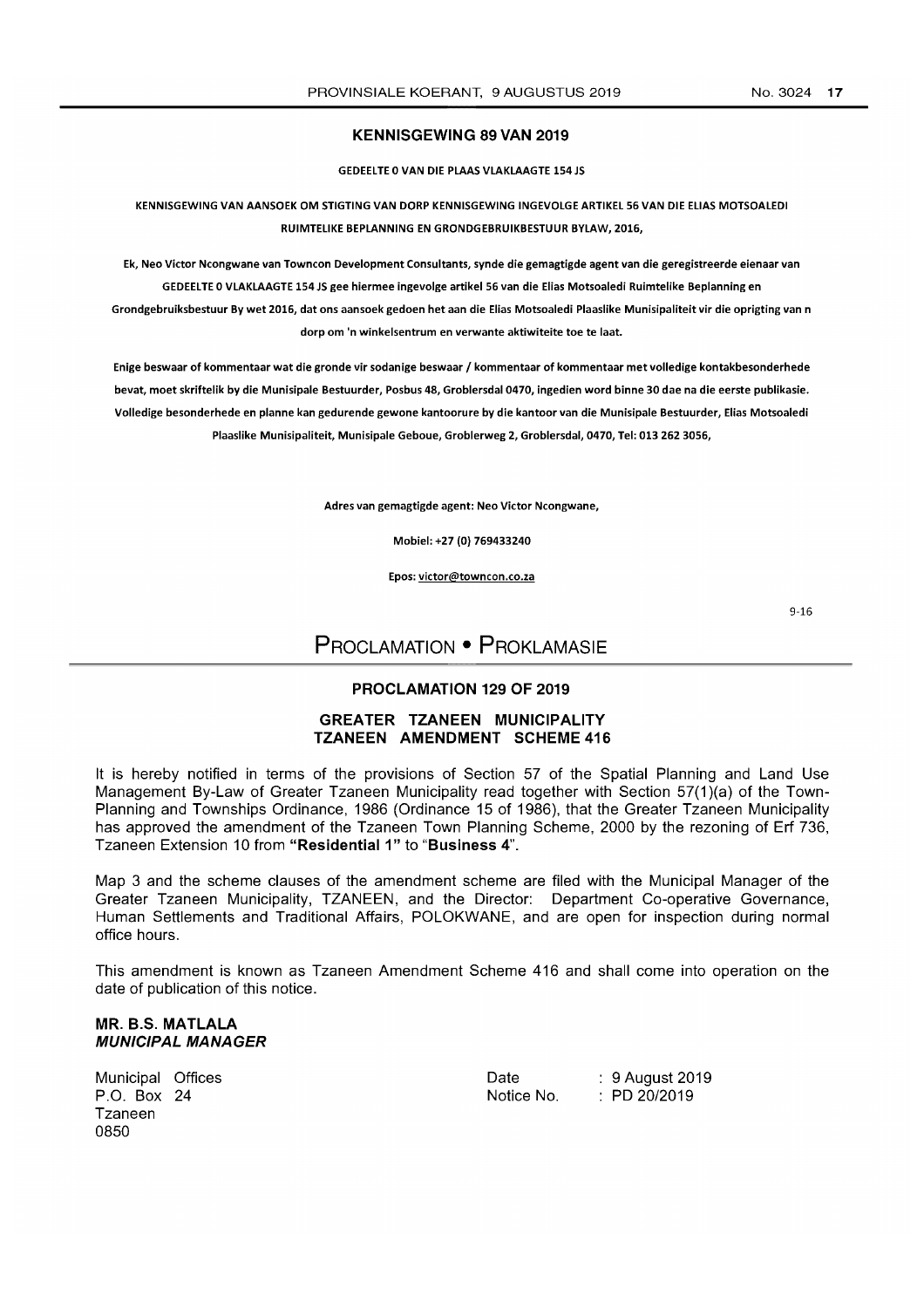#### PROKLAMASIE 129 VAN 2019

#### GROTER TZANEEN MUNISIPALITEIT TZANEEN WYSIGINGSKEMA 416

Hiermee word ingevolge die bepalings van Artikel 57 van die Ruimtelike Beplanning en Grondgebruikbestuurs Bywet van Groter Tzaneen Munisipaliteit saamgelees met Artikel 57(1 )(a) van die Ordonnansie op Dorpsbeplanning en Dorpe, 1986 (Ordonnansie 15 van 1986), bekend gemaak dat die Groter Tzaneen Munisipaliteit die wysiging van die Tzaneen Dorpsbeplanningskema, 2000 goedgekeur het, deur die hersonering van Erf 736, Tzaneen Uitbreiding 10 vanaf "Residensieel 1" na "Besigheid 4".

Kaart 3 en die skemaklousules van hierdie wysigingskema word deur die Munisipale Bestuurder van die Groter Tzaneen Munisipaliteit, TZANEEN, en die Direkteur: Departement Samewerkende Regering, Behuising en Tradisionele Sake, POLOKWANE, in bewaring gehou en Ie gedurende gewone kantoorure ter insae.

Hierdie wysiging staan bekend as Tzaneen Wysigingskema 416 en tree op datum van publikasie van hierdie kennisgewing in werking.

#### MNR. B.S. MATLALA MUNISIPALE BESTUURDER

Munisipale Kantore Posbus 24 Tzaneen 0850

Datum Kennisgewing Nr

9 Augustus 2019 PD 20/2019

#### PROCLAMATION 130 OF 2019

#### GREATER TZANEEN MUNICIPALITY TZANEEN AMENDMENT SCHEME 372

It is hereby notified in terms of the provisions of Section 57 of the Spatial Planning and Land Use Management By-Law of Greater Tzaneen Municipality read together with Section 57(1)(a) of the Town-Planning and Townships Ordinance, 1986 (Ordinance 15 of 1986), that the Greater Tzaneen Municipality has approved the amendment of the Tzaneen Town Planning Scheme, 2000 by the rezoning of Proposed Portion 4 of Erf 2034, Tzaneen Extension 18 from "Public Open Space" to "Industrial 1".

Map 3 and the scheme clauses of the amendment scheme are filed with the Municipal Manager of the Greater Tzaneen Municipality, TZANEEN, and the Director: Department Co-operative Governance, Human Settlements and Traditional Affairs, POLOKWANE, and are open for inspection during normal office hours.

This amendment is known as Tzaneen Amendment Scheme 372 and shall come into operation on the date of publication of this notice.

#### MR. B.S. MATLALA MUNICIPAL MANAGER

Municipal Offices P.O. Box 24 Tzaneen 0850

Date Notice No. 9 August 2019 PD 19/2019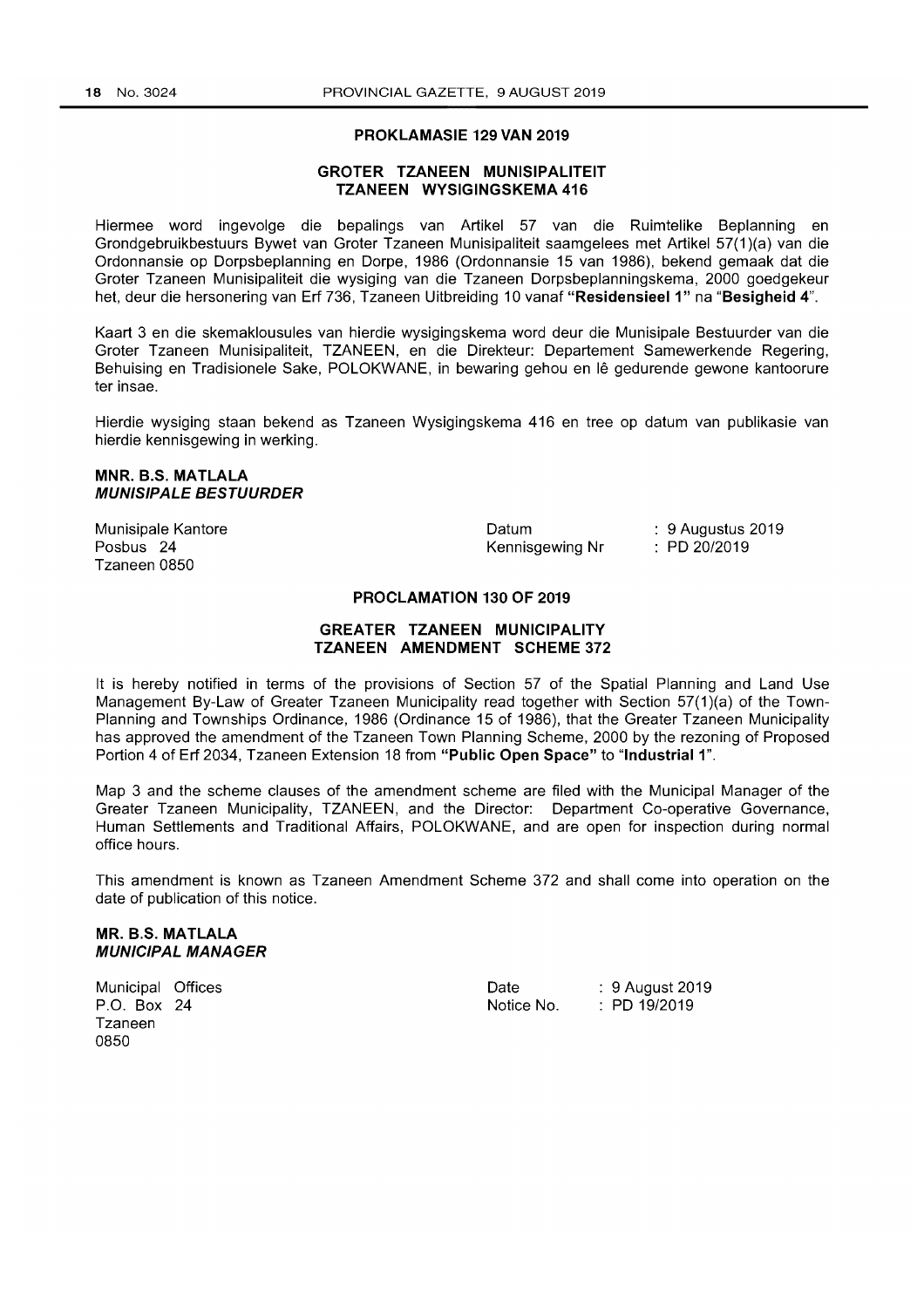#### PROKLAMASIE 130 VAN 2019

#### GROTER TZANEEN MUNISIPALITEIT TZANEEN WYSIGINGSKEMA 372

Hiermee word ingevolge die bepalings van Artikel 57 van die Ruimtelike Beplanning en Grondgebruikbestuurs Bywet van Groter Tzaneen Munisipaliteit saamgelees met Artikel 57(1 )(a) van die Ordonnansie op Dorpsbeplanning en Dorpe, 1986 (Ordonnansie 15 van 1986), bekend gemaak dat die Groter Tzaneen Munisipaliteit die wysiging van die Tzaneen Dorpsbeplanningskema, 2000 goedgekeur het, deur die hersonering van Voorgestelde Gedeelte 4 van Erf 2034, Tzaneen Uitbreiding 18 vanaf "Publieke Oopruimte" na "Nywerheid 1".

Kaart 3 en die skemaklousules van hierdie wysigingskema word deur die Munisipale Bestuurder van die Groter Tzaneen Munisipaliteit, TZANEEN, en die Direkteur: Departement Samewerkende Regering, Behuising en Tradisionele Sake, POLOKWANE, in bewaring gehou en lê gedurende gewone kantoorure ter insae.

Hierdie wysiging staan bekend as Tzaneen Wysigingskema 372 en tree op datum van publikasie van hierdie kennisgewing in werking.

#### MNR. B.S. MATLALA MUNISIPALE BESTUURDER

Munisipale Kantore Posbus 24 Tzaneen 0850

Datum Kennisgewing Nr 9 Augustus 2019  $:$  PD 19/2019

#### PROCLAMATION 131 OF 2019

#### GREATER TZANEEN MUNICIPALITY TZANEEN AMENDMENT SCHEME 425

It is hereby notified in terms of the provisions of Section 57 of the Spatial Planning and Land Use Management By-Law of Greater Tzaneen Municipality read together with Section 57(1)(a) of the Town-Planning and Townships Ordinance, 1986 (Ordinance 15 of 1986), that the Greater Tzaneen Municipality has approved the amendment of the Tzaneen Town Planning Scheme, 2000 by the rezoning of the Remainder of Erf 2167, Tzaneen Extension 20 from "Residential 1" to "Special" with Annexure 265.

Map 3 and the scheme clauses of the amendment scheme are filed with the Municipal Manager of the Greater Tzaneen Municipality, TZANEEN, and the Director: Department Co-operative Governance, Human Settlements and Traditional Affairs, POLOKWANE, and are open for inspection during normal office hours.

This amendment is known as Tzaneen Amendment Scheme 425 and shall come into operation on the date of publication of this notice.

#### MR. B.S. MATLALA MUNICIPAL MANAGER

Municipal Offices P.O. Box 24 Tzaneen 0850

Date Notice No. 8 August 2019 PD 22/2019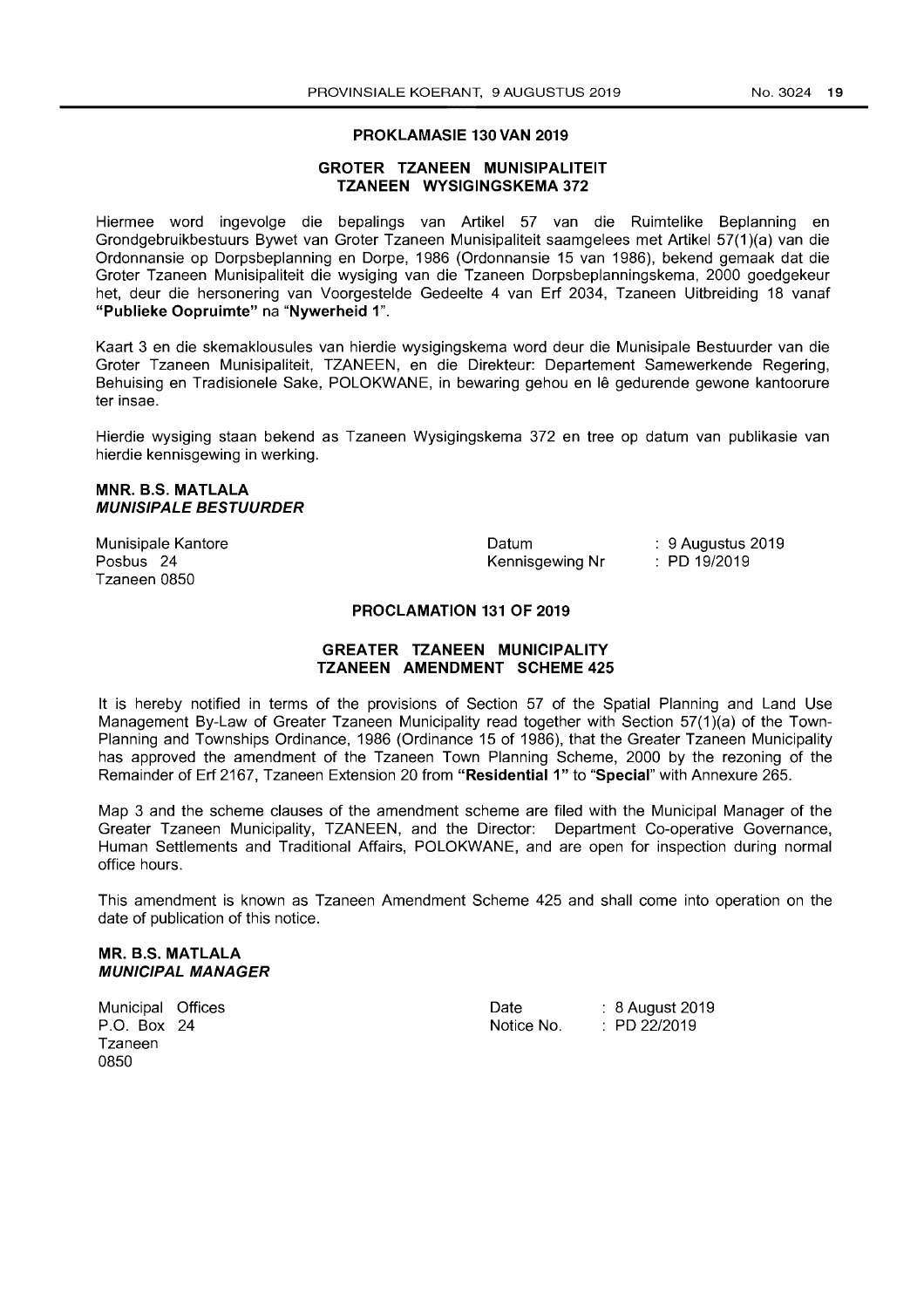#### PROKLAMASIE 131 VAN 2019

#### GROTER TZANEEN MUNISIPALITEIT TZANEEN WYSIGINGSKEMA 425

Hiermee word ingevolge die bepalings van Artikel 57 van die Ruimtelike Beplanning en Grondgebruikbestuurs Bywet van Groter Tzaneen Munisipaliteit saamgelees met Artikel 57(1 )(a) van die Ordonnansie op Dorpsbeplanning en Dorpe, 1986 (Ordonnansie 15 van 1986), bekend gemaak dat die Groter Tzaneen Munisipaliteit die wysiging van die Tzaneen Dorpsbeplanningskema, 2000 goedgekeur het, deur die hersonering van die Restant van Erf 2167, Tzaneen Uitbreiding 20 vanaf "Residensieel 1" na "Spesiaal" met Bylaag 265.

Kaart 3 en die skemaklousules van hierdie wysigingskema word deur die Munisipale Bestuurder van die Groter Tzaneen Munisipaliteit, TZANEEN, en die Direkteur: Departement Samewerkende Regering, Behuising en Tradisionele Sake, POLOKWANE, in bewaring gehou en lê gedurende gewone kantoorure ter insae.

Hierdie wysiging staan bekend as Tzaneen Wysigingskema 425 en tree op datum van publikasie van hierdie kennisgewing in werking.

#### MNR. B.S. MATLALA MUNISIPALE BESTUURDER

Munisipale Kantore Posbus 24 Tzaneen 0850

**Datum** Kennisgewing Nr 9 Augustus 2019  $:$  PD 22/2019

#### PROCLAMATION 132 OF 2019

#### GREATER TZANEEN MUNICIPALITY TZANEEN AMENDMENT SCHEME 420

It is hereby notified in terms of the provisions of Section 57 of the Spatial Planning and Land Use Management By-Law of Greater Tzaneen Municipality read together with Section 57(1)(a) of the Town-Planning and Townships Ordinance, 1986 (Ordinance 15 of 1986), that the Greater Tzaneen Municipality has approved the amendment of the Tzaneen Town Planning Scheme, 2000 by the rezoning of Erf 286, Tzaneen Extension 4 from "Residential 1" to "Special" with Annexure 260.

Map 3 and the scheme clauses of the amendment scheme are filed with the Municipal Manager of the Greater Tzaneen Municipality, TZANEEN, and the Director: Department Co-operative Governance, Human Settlements and Traditional Affairs, POLOKWANE, and are open for inspection during normal office hours.

This amendment is known as Tzaneen Amendment Scheme 420 and shall come into operation on the date of publication of this notice.

#### MR. B.S. MATLALA MUNICIPAL MANAGER

Municipal Offices P.O. Box 24 Tzaneen 0850

Date Notice No. 8 August 2019 PD 24/2019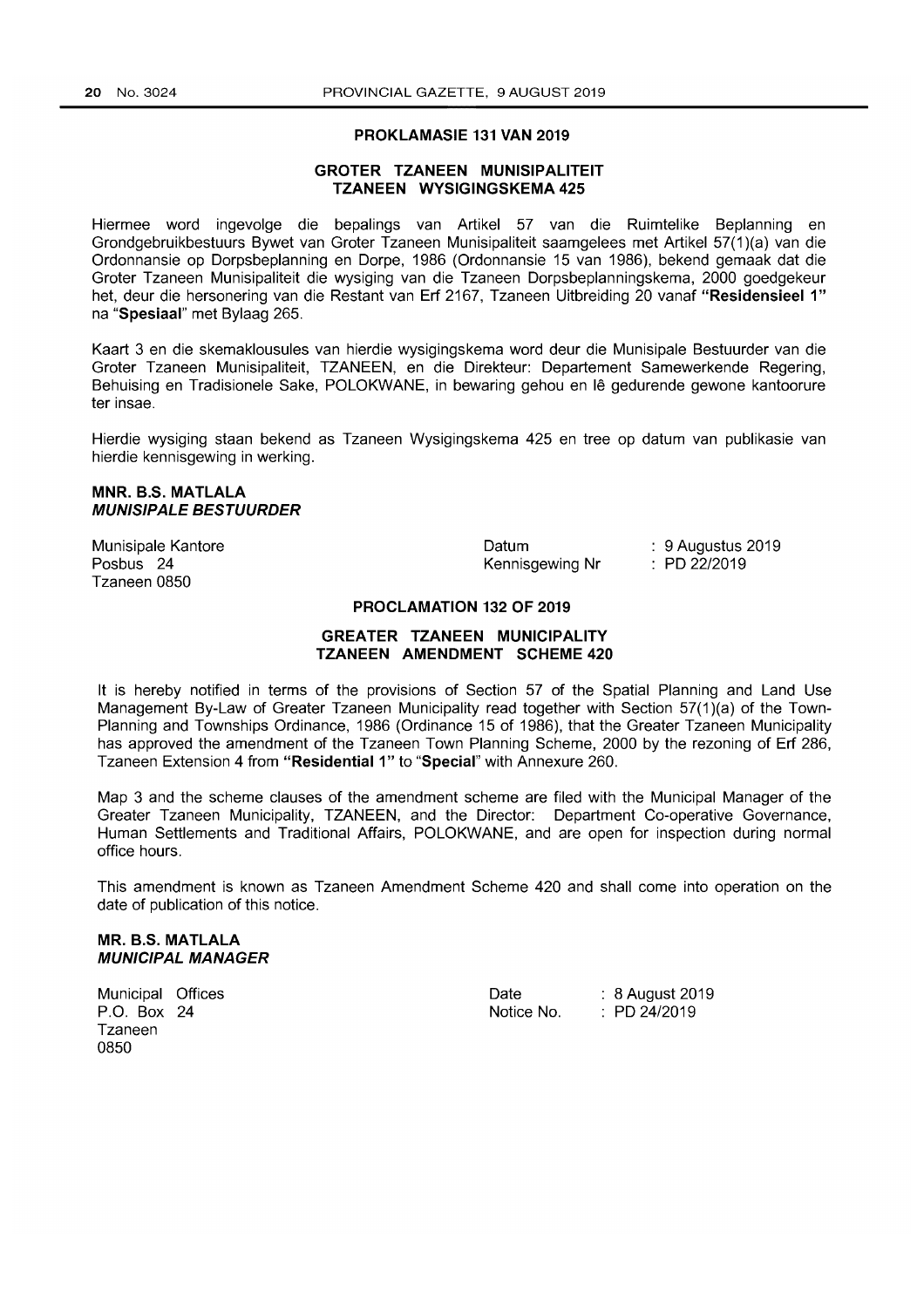#### PROKLAMASIE 132 VAN 2019

#### GROTER TZANEEN MUNISIPALITEIT TZANEEN WYSIGINGSKEMA 420

Hiermee word ingevolge die bepalings van Artikel 57 van die Ruimtelike Beplanning en Grondgebruikbestuurs Bywet van Groter Tzaneen Munisipaliteit saamgelees met Artikel 57(1 )(a) van die Ordonnansie op Dorpsbeplanning en Dorpe, 1986 (Ordonnansie 15 van 1986), bekend gemaak dat die Groter Tzaneen Munisipaliteit die wysiging van die Tzaneen Dorpsbeplanningskema, 2000 goedgekeur het, deur die hersonering van Erf 286, Tzaneen Uitbreiding 4 vanaf "Residensieel 1" na "Spesiaal" met Bylaag 260.

Kaart 3 en die skemaklousules van hierdie wysigingskema word deur die Munisipale Bestuurder van die Groter Tzaneen Munisipaliteit, TZANEEN, en die Direkteur: Departement Samewerkende Regering, Behuising en Tradisionele Sake, POLOKWANE, in bewaring gehou en lê gedurende gewone kantoorure ter insae.

Hierdie wysiging staan bekend as Tzaneen Wysigingskema 420 en tree op datum van publikasie van hierdie kennisgewing in werking.

#### MNR. B.S. MATLALA MUNISIPALE BESTUURDER

Munisipale Kantore Posbus 24 Tzaneen 0850

**Datum** Kennisgewing Nr 9 Augustus 2019  $\therefore$  PD 24/2019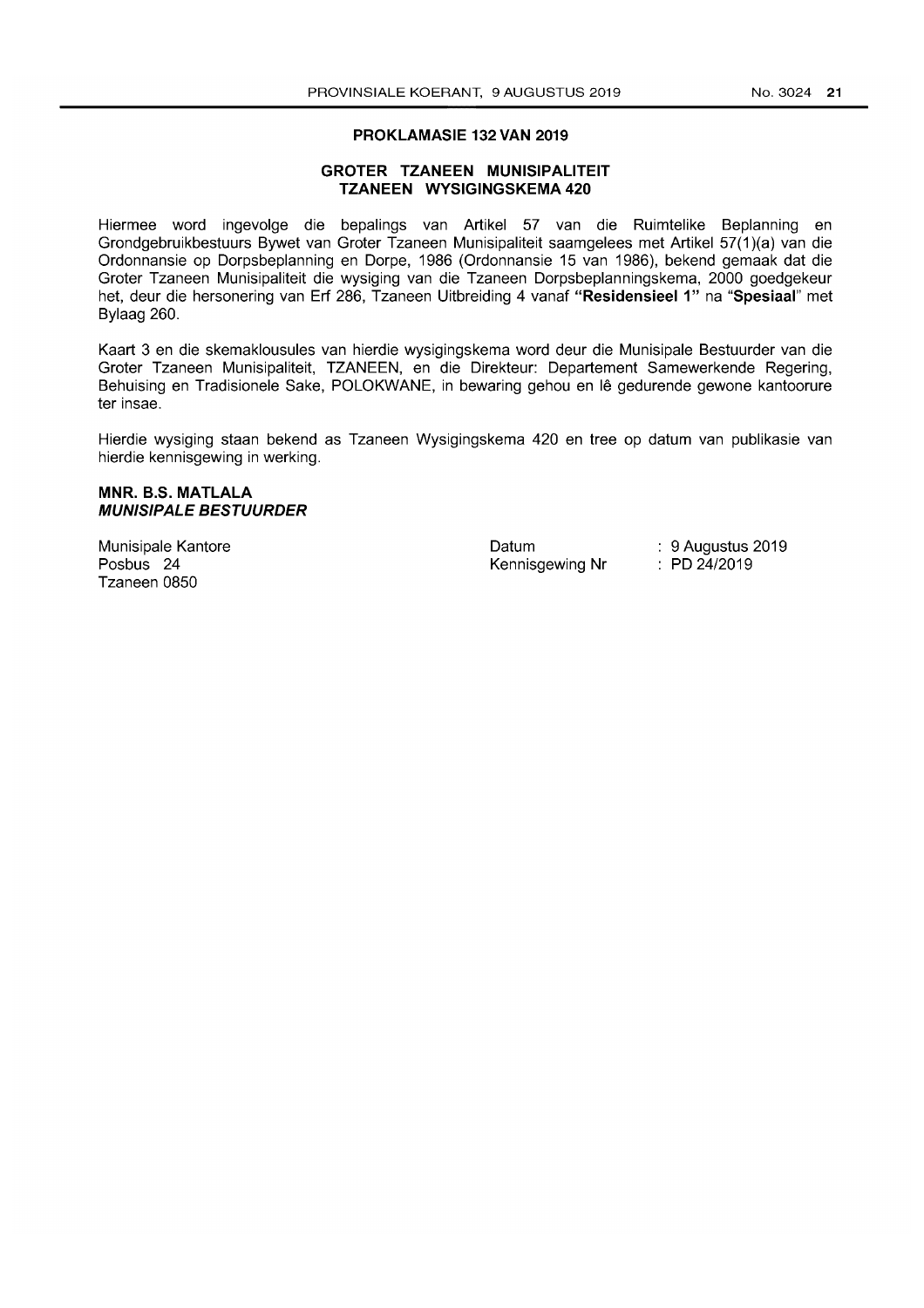### PROVINCIAL NOTICES • PROVINSIALE KENNISGEWINGS

#### **PROVINCIAL NOTICE** 128 **OF** 2019

#### MESSINA LOCAL MUNICIPALITY NOTICE Amendment Scheme: 381 and 382

We, Ratshiita Development Specialist Pty Ltd, being the duly authorized agent of the owners of the below mentioned properties hereby give notice in terms of the Provisions of Spatial Planning and Land Use management Act, 2013 (Act No.16 of 2013) read together with Section 36 (1) Musina Local Municipality Spatial planning and Land use Management By-Law, 2016 and in terms of Clause 20.1 of the Musina Land Use Management Scheme, 2010 that we have lodge the applications to the Musina Local Municipality in the following manner:

- 1. Rezoning of consolidated Erven 4972, 4973, 4974, 4984, 4985 and 4986 Messina Nacefield Extension 11 Township from "Residential I" to "Residential 3" for erecting dwelling units with the a simultaneous application to increase the permitted density to more than 65 dwelling units/ha; and
- 2. Rezoning of Portion 1 of Erf 1687 Messina Extension 14 Township from "Residential 1" to "Residential 3" for erecting dwelling units with the a simultaneous application to increase the permitted density to more than 65 dwelling units/ha.

Particulars of the application will lie for inspection during normal office hours at the office of the Municipal Manager, Civic Centre Murphy Street for a period of 28 days from 2<sup>nd</sup> August 2019. Any objections to or representations in respect of the application must be lodges with or made in writing to the Municipal Manager at the above address or at Private Bag X611, Musina, 0900 within a period of 28 days from 2<sup>nd</sup> August 2019. Address of agent: Ratshiita development Specialists (Pty) Ltd, P.O Box 384 Tshidimbini, 0972 cell: 073 6578335

2-9

### NDIVHADZO YA MASIPALA WA MESSINA Amendment Scheme: 381 and 382

Ratshiita Development Specialist Pty Ltd, vhaimeleli vho tendelwaho nga vhane vha zwitannde zwo bulwaho afuo fhasi ri khou fha ndivhadzo uya nga mulayo wa Spatial Planning and Land Use management Act, 2013 (Act No.16 of 2013) u tshi vhaliwa na tshipida tsha 36 (1) Musina Local Municipality Spatial planning and Land use Management By-Law, 2016 na nga of Clause 20.1 ya Musina Land Use Management Scheme, 2010 zwauri ro ita khumbelo kha Masipala wapo wa Messina malugana nga ndila I tevheleho:

- 1. U shandukisa mashumisele a zwitannde (zwo tanganyiswaho) 4972, 4973, 4974, 4984, 4985 and 4986 Musina Nacefield Extension 11 Township u bva kha kushumisela kwa "Residential I" u ya kha "Residential 3" hu tshi itelwa u fhata dzi nndu dzau dzula na u engedza density uya kha ya ntha ha 65; na
- 2. U shandukisa mashumisele a tshipida tsha tshitannde 1687 Messina Extension 14 Township u bva kha kushumisela kwa "Residential 1" u ya kha "Residential 3" hu tshi itelwa u fhata dzi nndu na u engedza density uya kha ya ntha ha 65.

Zwidodombedzwa zwa khumbelo iyi zwinga tolwa nga tshifhinga tsha mushumo ofisini ya Minidzhere wa Masipala, Civic Centre Murphy Street Iwa maduvha a fumbili malo (28) u bva nga duvha la vhuvhili la thangule Gidimbili fumitahe. Muthu munwe na munwe kana muimeleli ane avha na khanedzo anga ha khumbelo iyi anga tou nwalela Minidzhere wa Masipala kha adiresi yo bulwaho afho ntha kana kha Phuraivethe Bege X611, Musina, 0900 nga ngomu ha maduvha a fumbili malo ubva nga duvha la vhuvhili la thangule Gidimbili fumitahe Diresi ya dzhendedzi: Ratshiita Development Specialists (Pty) Ltd, P.O Box 384 Tshidimbini, 0972 cell: 073 6578335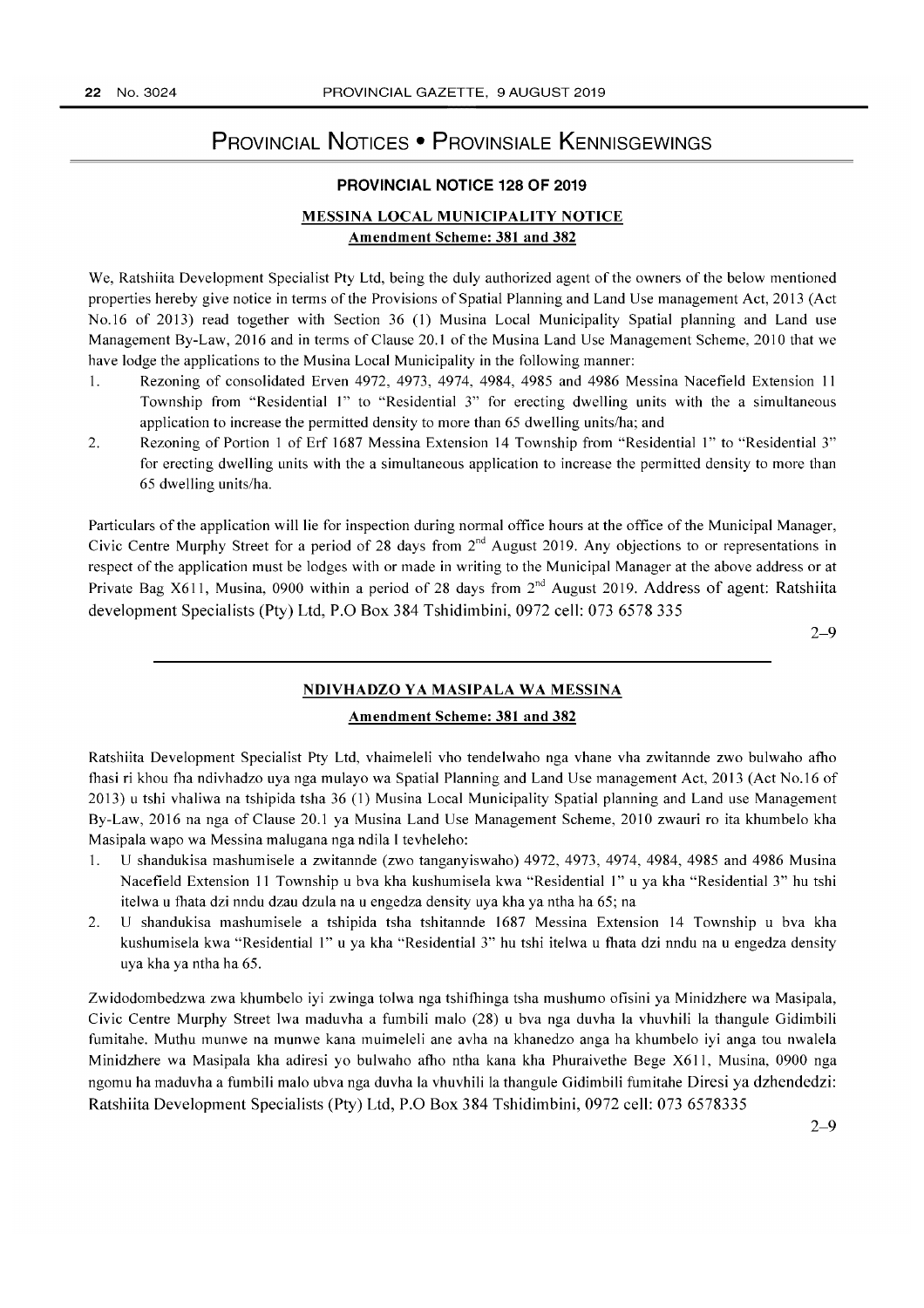PROVINCIAL NOTICE 130 OF 2019

# **PROVINCIAL TREASURY**



**PROVINCIAL GOVERNMENT**  REPUBLIC OF SOUTH AFRICA

# **SECTION 14 MANUAL**

**ON PROMOTION OF ACCESS TO INFORMATION ACT, 2000 (ACT NO.2 OF 2000)** 

**FIFTH** (5TH ) **VERSION**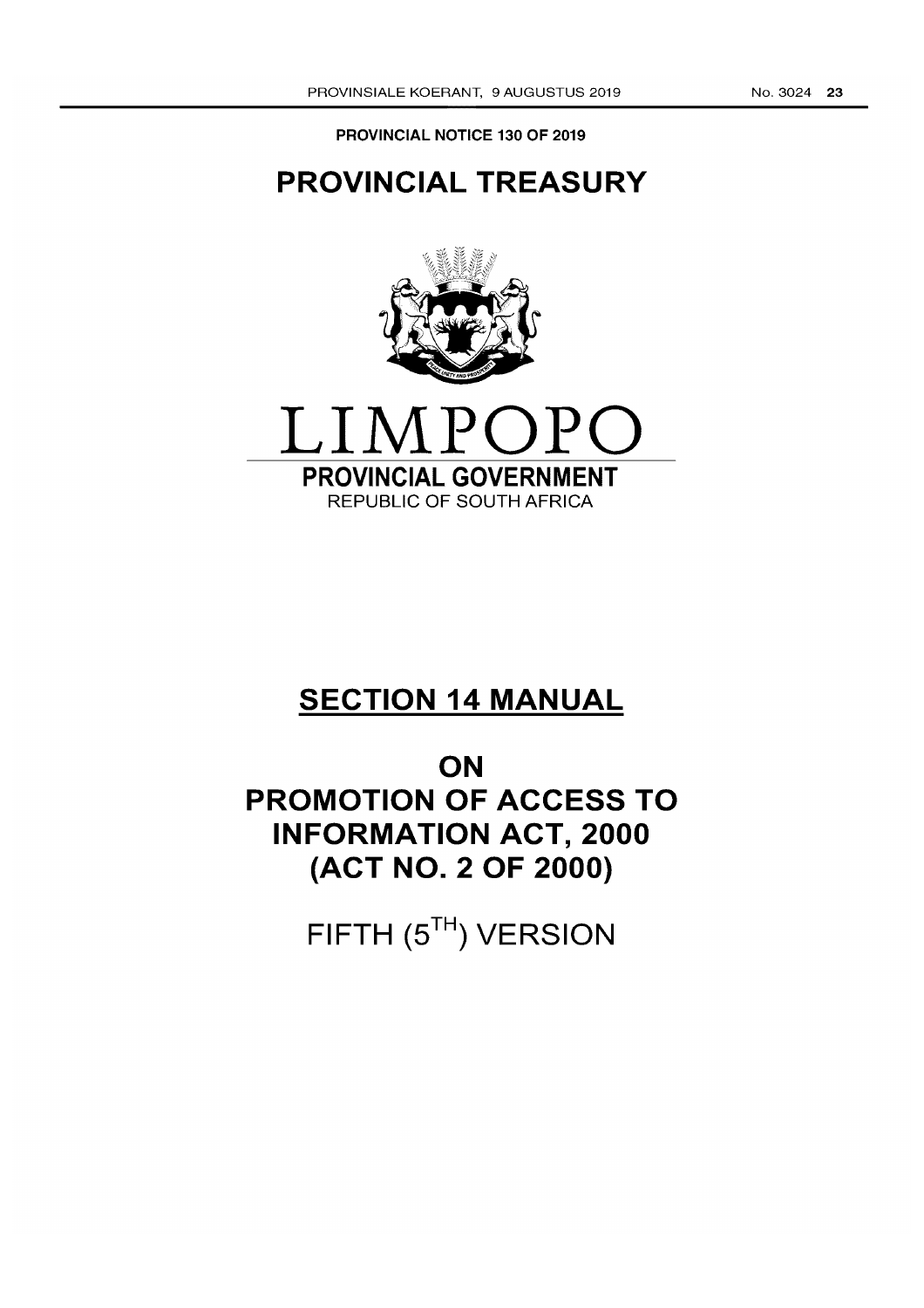## **TABLE OF CONTENT**

### ITEM NO PAGE

| 1.    | <b>Introduction</b>                                      | 3                       |
|-------|----------------------------------------------------------|-------------------------|
| 2.    | Legislative mandate                                      | 3                       |
| 3.    | Scope of application                                     | 3                       |
| 4.    | <b>Availability of the manual</b>                        | 3                       |
| 5.    | <b>Organisational structure</b>                          | $\overline{\mathbf{4}}$ |
| 6.    | Vision, mission, functions and services of department    | 4                       |
| 6.1.  | <b>Vision</b>                                            | 4                       |
| 6.2.  | <b>Mission</b>                                           | $\overline{\mathbf{4}}$ |
| 6.3.  | <b>Functions</b>                                         | $4 - 6$                 |
| 6.4.  | <b>Services</b>                                          | 6                       |
| 7.    | <b>Contact details of the information officer</b>        | $\overline{\mathbf{r}}$ |
| 8.    | Description of and accessibility to the guide            | 8                       |
| 9.    | <b>Updating of the manual</b>                            | 8                       |
| 10.   | <b>Records</b>                                           | 9                       |
| 10.1. | Description of subject and categories of                 |                         |
|       | Records in possession of the department                  | $9 - 10$                |
| 10.2. | Records automatically available                          | $10 - 11$               |
| 11.   | <b>Request procedure</b>                                 | 11                      |
| 12.   | Grounds for refusal of access to records                 | 11                      |
| 13.   | Fees payable for a request and notification of           |                         |
|       | <b>Decision on access</b>                                | $11 - 12$               |
| 14.   | Remedies available in respect of acts or failures to act | 12                      |
| 15.   | Fees as prescribed under part II of notice 187 in the    |                         |
|       | Government gazette 15 February 2002                      | $13 - 14$               |
| 16.   | Forms prescribed for access to records                   | 15 - 19                 |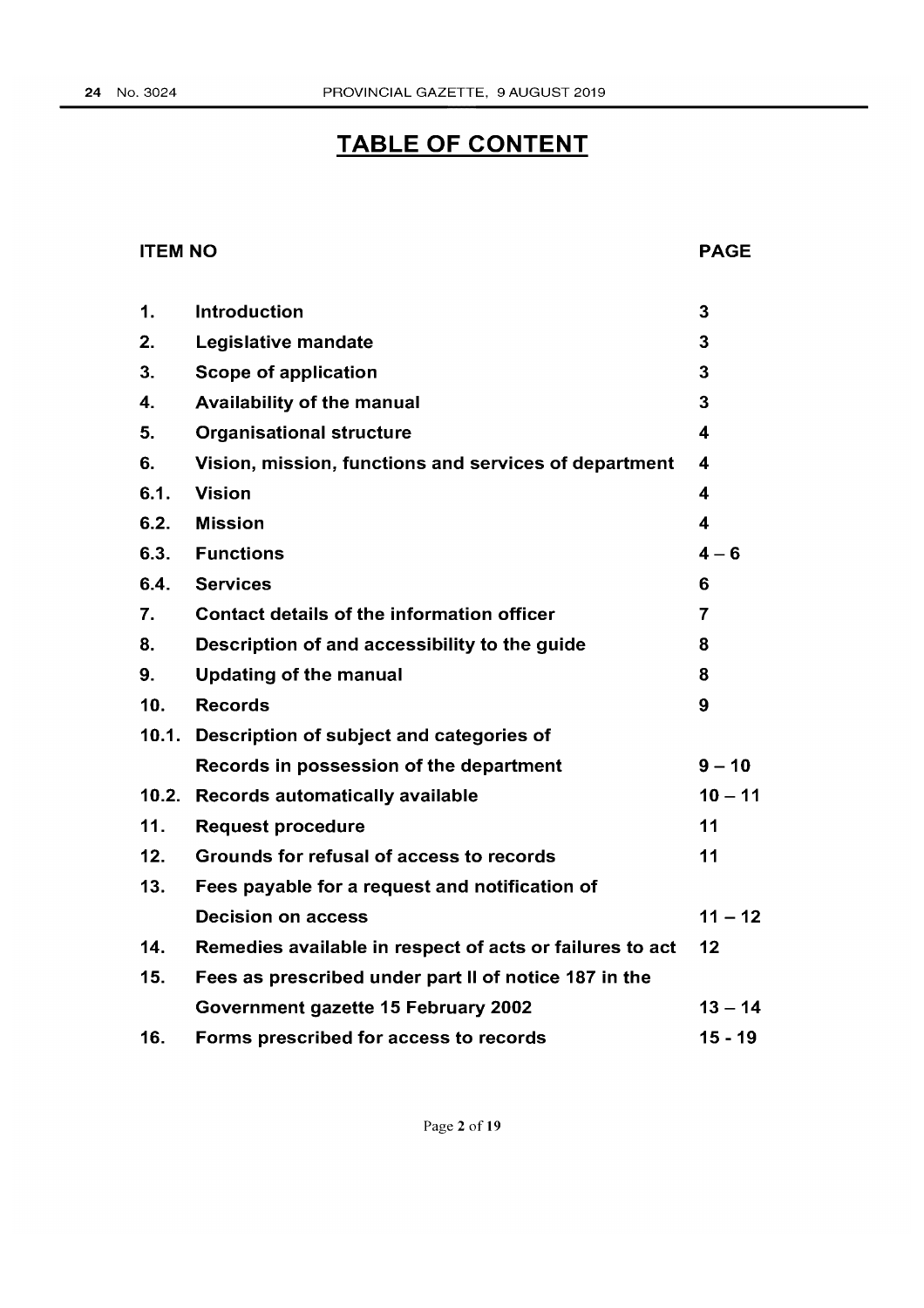### 1. **INTRODUCTION.**

Limpopo Provincial Treasury was established during December 2004 after the two former departments (i.e. Department of Finance and Economic Development) was reconfigured.

The promotion of Access to Information Act, 2000 (Act No.2 of 2000) (Act) was promulgated in March 2001 to promote a South African society in which all citizens have meaningful access to information, to enable them to fully exercise their rights and foster a culture of transparency and accountability in public and private bodies.

### 2. **LEGISLATIVE MANDATE**

This manual is compiled in compliance with Section 14 of the Act.

### 3. **SCOPE OF APPLICATION.**

This manual is applicable to all employees of the Department.

A copy of this manual is available for inspection at no cost. Viewing may also be made on Limpopo Government Website (www.limpopo.gov.za).

### 4. **AVAILABILITY OF THE MANUAL**

The manual will be made available in the following languages:

- English
- Afrikaans
- Sepedi
- Tshivenda
- Tsonga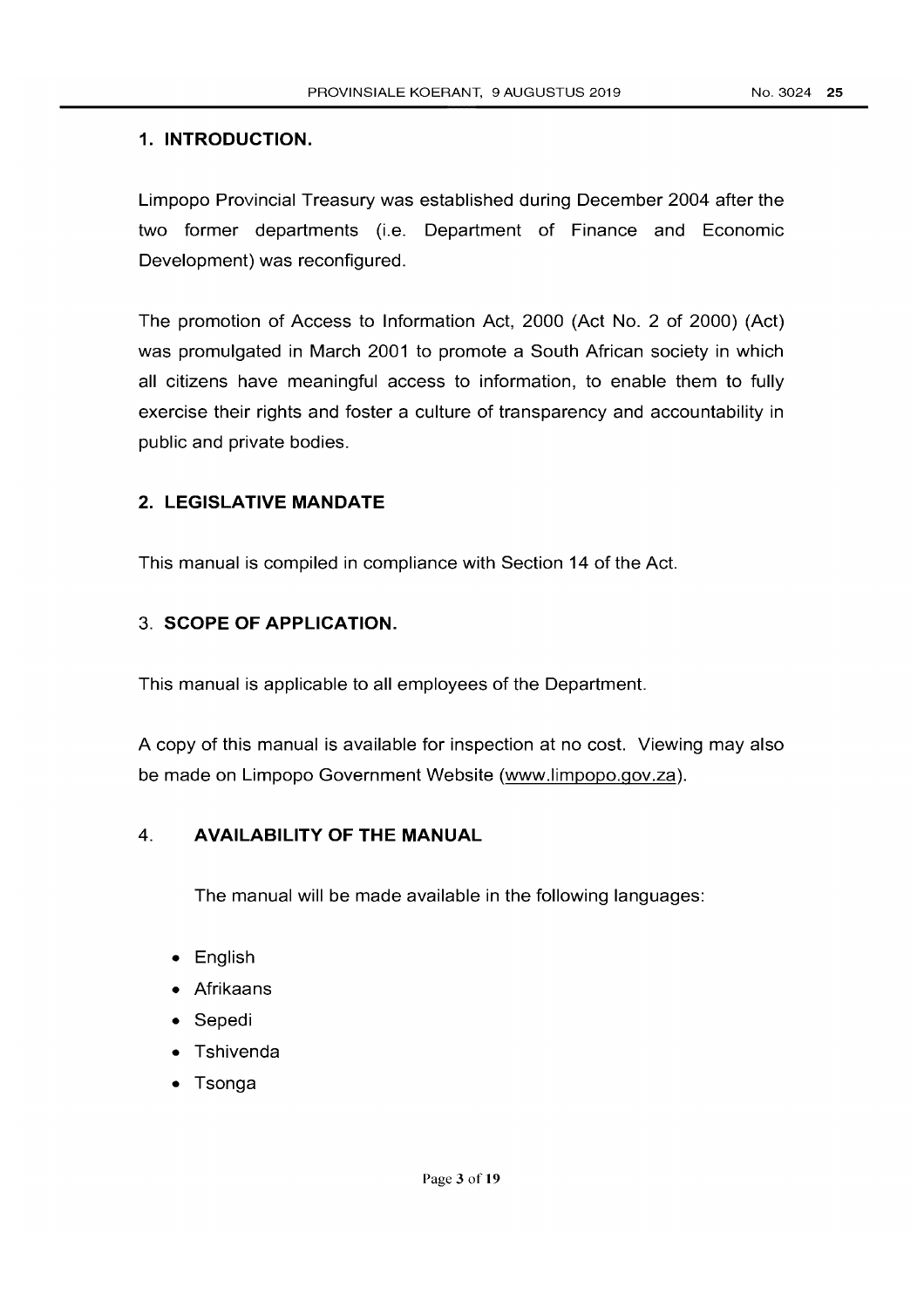# 5. **ORGANISATIONAL STRUCTURE**



#### 6. VISION, MISSION, FUNCTIONS AND SERVICES OF DEPARTMENT

#### 6.1. VISION

Excellence in Public Resource Management for Socio-Economic development.

### 6.2. MISSION

Empowering Provincial and Local Government for sustainable service delivery through good governance and sound public resource management.

### 6.3. FUNCTIONS

The following functions of the Department are prescribed by section 18(1) and (2) of the Public Finance Management Act, 1999 (Act No.1 of 1999):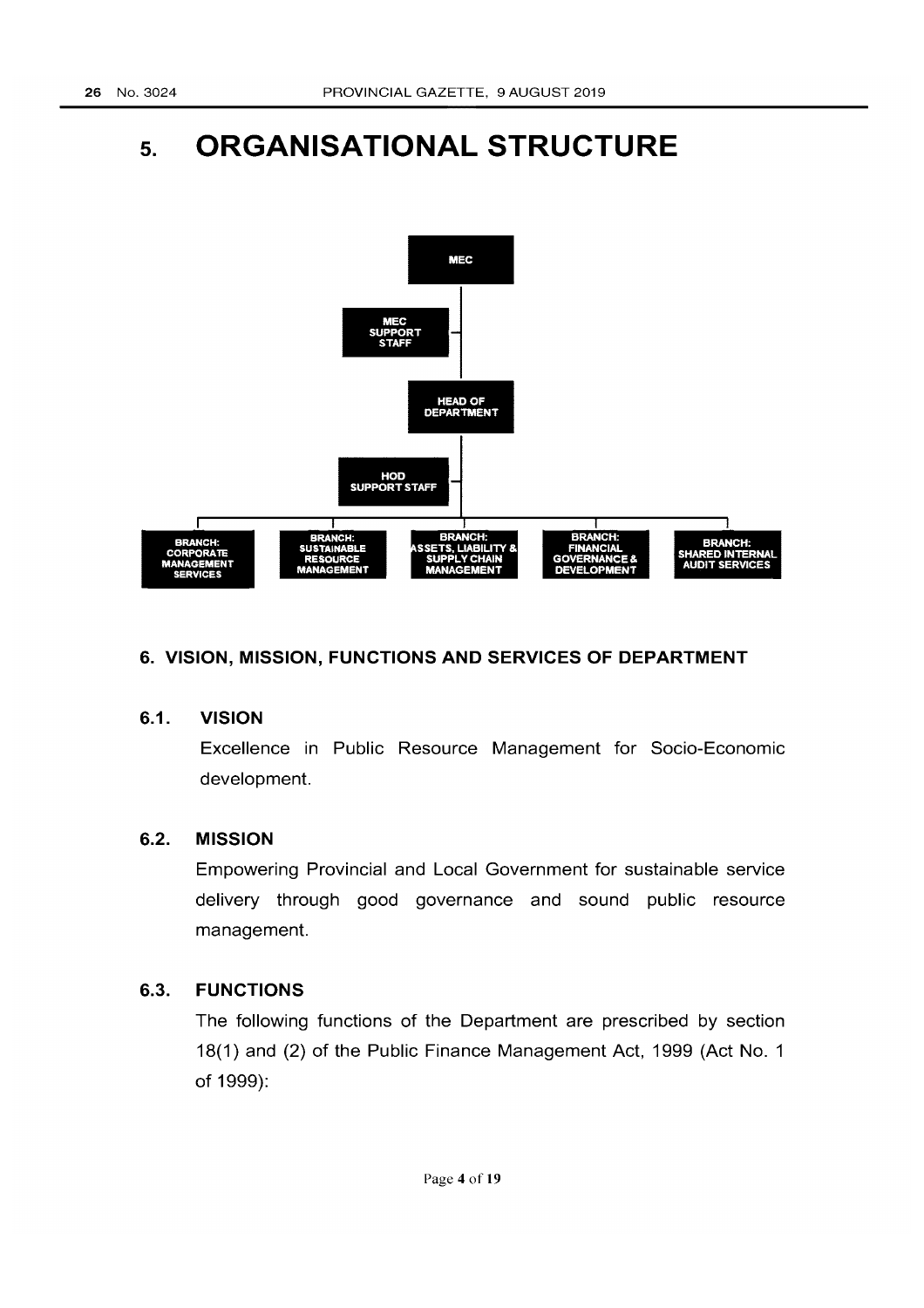- " $(1)$  A provincial treasury must -
	- (a) prepare the provincial budget;
	- (b) exercise control over the implementation of the provincial budget;
	- (c) promote and enforce transparency and effective management in respect of revenue, expenditure, assets and liabilities of provincial departments and provincial public entities; and
	- (d) ensure that its fiscal policies do not materially and unreasonably prejudice national economic policies.
- $(2)$  A provincial treasury -
	- (a) must issue provincial treasury instructions not inconsistent with the Public Finance Management Act (PFMA);
	- (b) must enforce the PFMA and any prescribed national and provincial norms and standards, including any practice and uniform classification system, in provincial departments;
	- (c) must comply with the annual Division of Revenue Act, and monitor and assess the implementation of that Act in provincial public entities;
	- (d) must monitor and assess the implementation in provincial public entities of national and provincial norms and standards;
	- (e) may assist provincial departments and provincial public entities in building their capacity for efficient, effective and transparent financial management;
	- (f) may investigate any system of financial management and internal control applied by a provincial department or a provincial public entity;
	- (g) must intervene by taking appropriate steps, which may include the withholding of funds, to address a serious or persistent material breach of the PFMA by a provincial department or a provincial public entity;
	- (h) must promptly provide any information required by the National Treasury in terms of the PFMA; and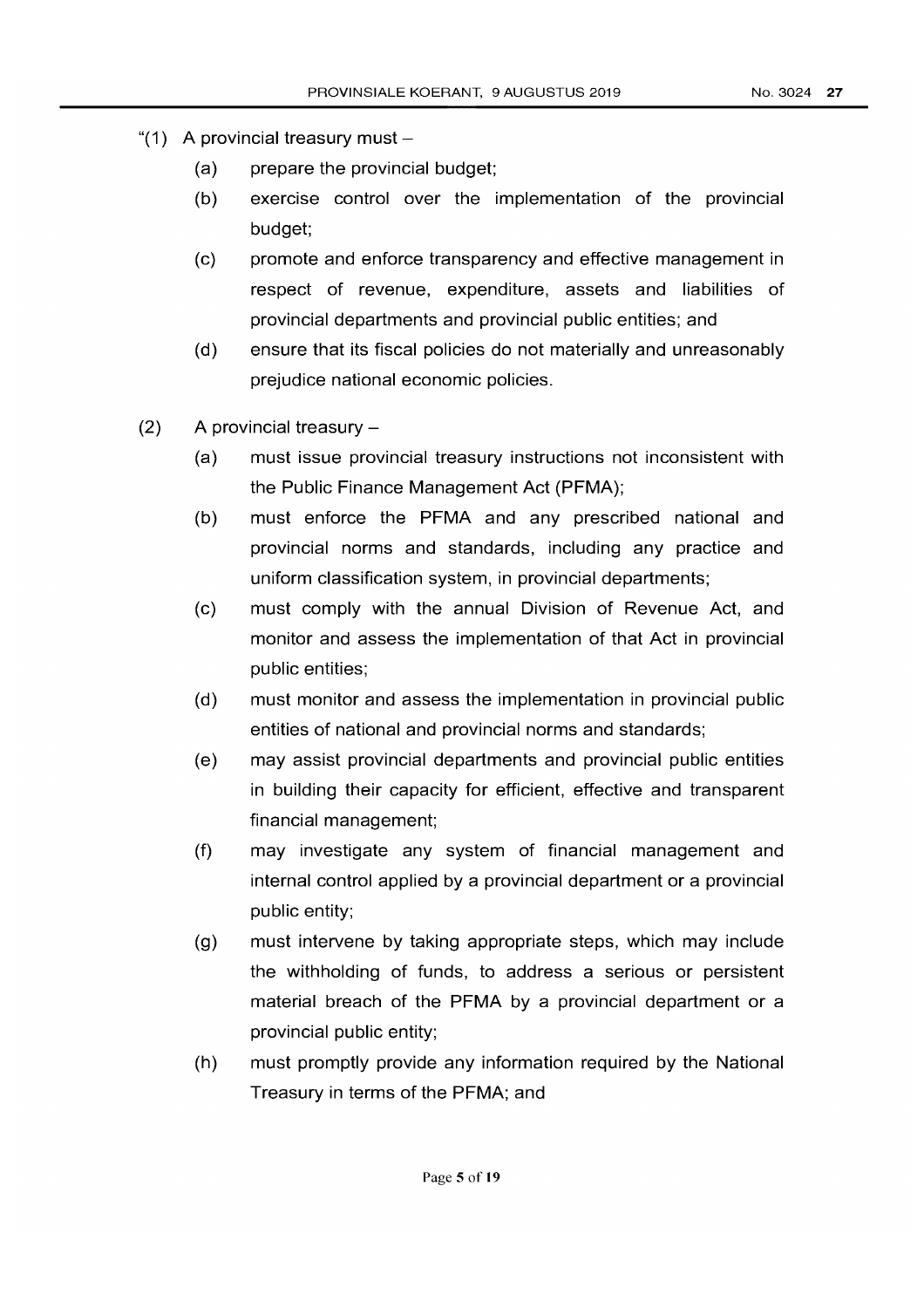(i) may do anything further that is necessary to fulfil its responsibilities effectively."

#### 6.4. SERVICES

The Department offers the following services to the general public: -

#### 6.4.1. Employee Utilisation and Capacity Building

- Provision of bursaries according to skills development needs for the Department
- Provision of learnerships /internships on courses relevant to the Department
- Reintegration programme

#### 6.4.2. Sustainable Resource Management

- Conduct Provincial and Municipal Socio-Economic Research and Analysis; and
- Formulate the Provincial Budget
- Monitor Provincial and Municipal Budget and Expenditure

### 6.4.3. Financial Governance

- Ensure the provision of Accounting Services to the Provincial Departments and Municipalities
- Ensure the development and implementation of Financial Systems in Provincial Departments and Municipalities

#### 6.4.4. Assets, Liabilities and Supply Chain Management

- Facilitate the effective and efficient management of Physical and Financial Assets in Provincial Departments and Municipalities
- Facilitate the effective and efficient management of Liabilities in Provincial Departments and Municipalities
- Ensure management of Supply Chain in Municipalities and Provincial Departments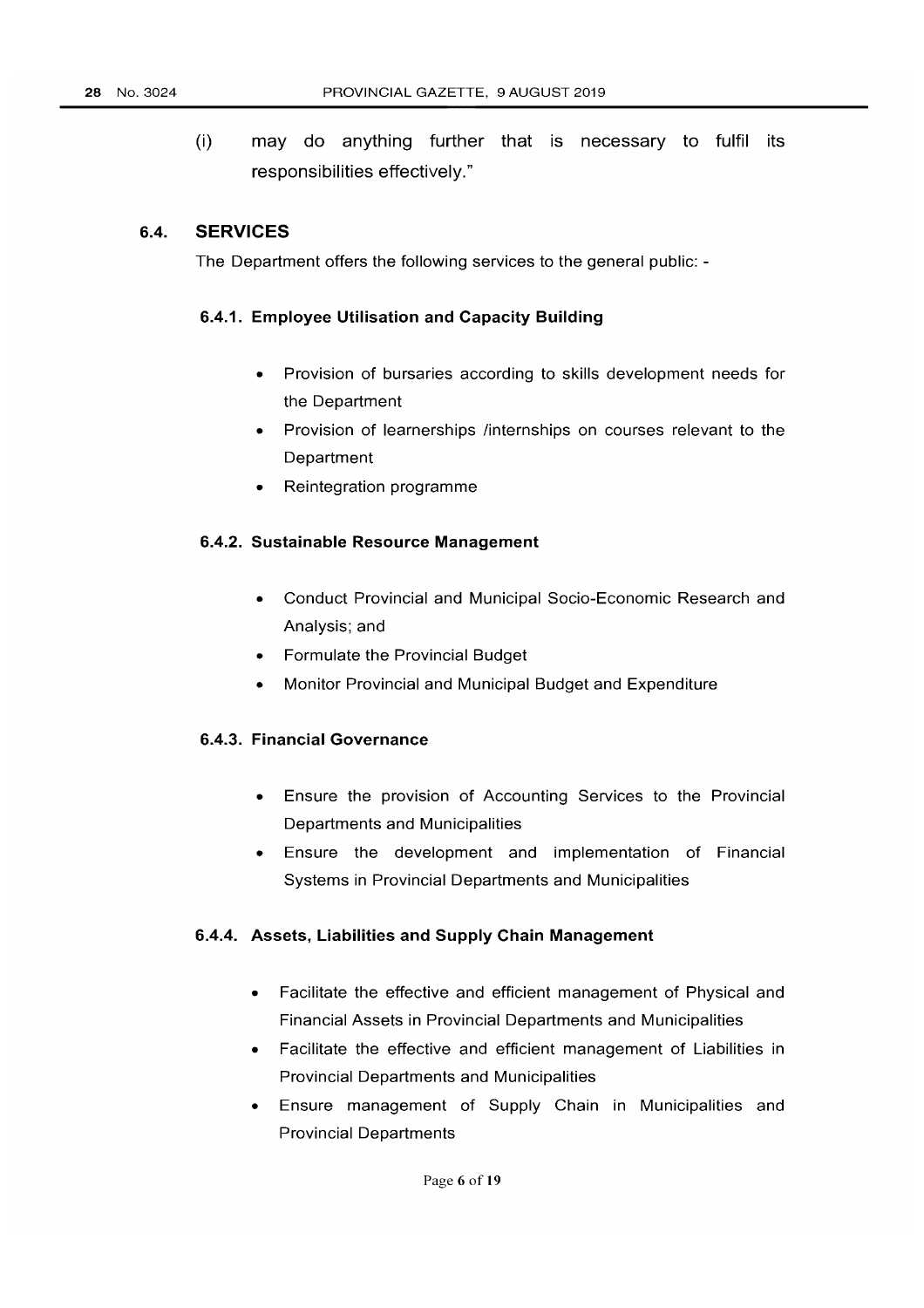### **7. CONTACT DETAILS OF THE INFORMATION OFFICER**

The Head of Department is the Information Officer in terms of the Act.

| <b>Information Officer</b><br>Telephone No. |        | <b>Head of Department</b><br>$(015)$ 298 7000 |
|---------------------------------------------|--------|-----------------------------------------------|
| Email                                       | ٠<br>n | io@treasury.limpopo.gov.za                    |

| <b>Deputy Information Officer:</b> | <b>Records Manager</b>      |
|------------------------------------|-----------------------------|
| Telephone No.                      | 015 298 7000                |
| Email                              | dio@treasury.limpopo.gov.za |
|                                    |                             |

**Fax No. 0152957010** 

#### **GENERAL INFORMATION**

Postal Address Private Bag X9486 **POLOKWANE**  0700

**Street Addresses** 46 Hans van Ransburg Street **POLOKWANE**  0700

Telephone Numbers (Switch Board) (015) 298 7000

Fax Number (015) 295-7010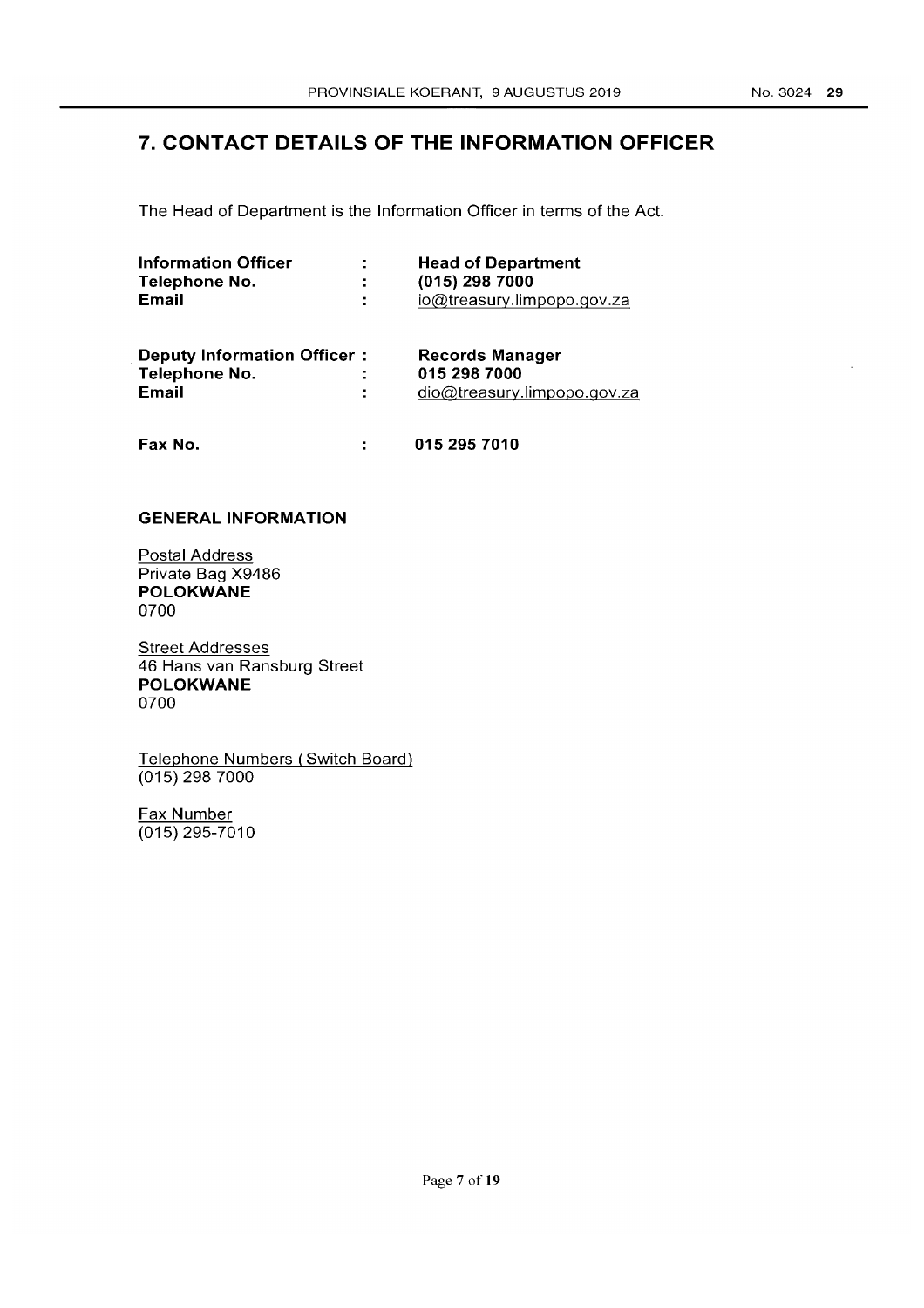### 8. DESCRIPTION OF AND ACCESSIBILITY TO THE GUIDE

Section 10 of the Act provides a guide on how to use the Act. Copies are also available at the following addresses:

South African Human Rights Commission: PAIA Unit The Research and Documentation Department Postal address: Private Bag X 2700 Houghton 2041

Telephone: 011-484 8300 Fax: 011 4841360 Website: www.sahrc.org.za E-mail: PAIA@sahrc.org.za

### 9. UPDATING OF THE MANUAL

The Department may, if necessary, update and publish its manual referred to in subsection (1) of Section 14, at intervals of not more than a year.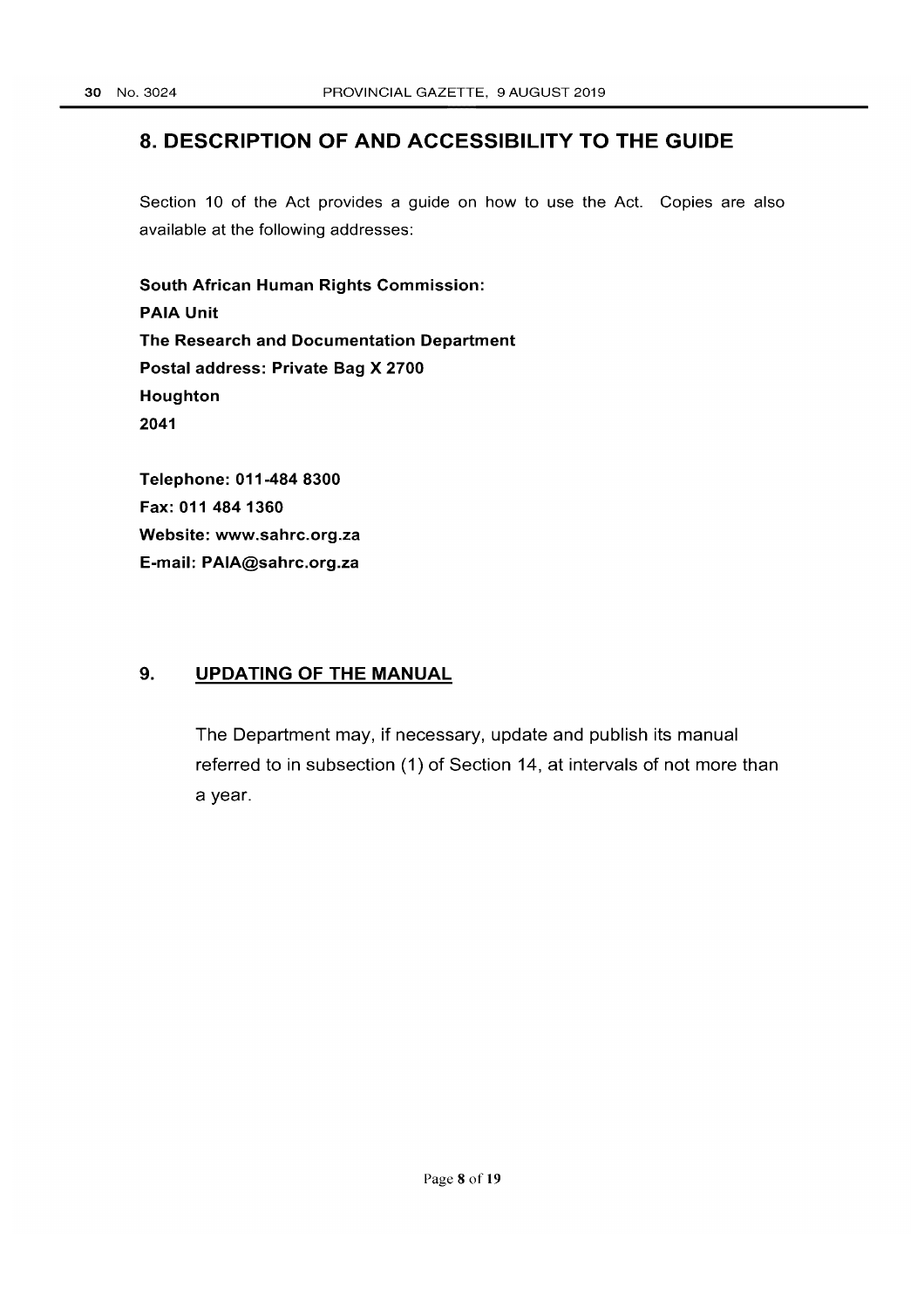### **10. RECORDS**

### **10.1 DESCRIPTION OF SUBJECTS AND CATEGORIES OF RECORDS IN POSSESSION OF THE DEPARTMENT**

For purposes of facilitating a request in terms of the Act, the subjects and categories of records in possession of the department are as follows: (Section 14 (1) d)

| <b>SUBJECT</b>      | <b>FUNCTION</b>                          | <b>CATEGORY OF RECORDS</b>       |
|---------------------|------------------------------------------|----------------------------------|
| Financial           | Provide management<br>$\blacksquare$     | <b>Budget reports and Medium</b> |
| Administration.     | accounting services.                     | Term Expenditure Framework       |
|                     | Provide financial accounting<br>٠        | (MTEF) submissions.              |
|                     | services.                                | Revenue, Bank, Cash and          |
|                     | Provide supply chain<br>٠                | payment of accounts              |
|                     | management services.                     | statements.                      |
|                     | Ensure compliance with<br>п              | Supply chain                     |
|                     | internal control processes.              | management/procurement           |
|                     |                                          | orders and requisitions for      |
|                     |                                          | goods /services.                 |
|                     |                                          | Asset register.                  |
| Corporate Services. | Manage and monitor the<br>$\blacksquare$ | Applications for employment.     |
|                     | provision of Corporate                   | Human Resource strategic         |
|                     | Services.                                | plan and personnel files.        |
|                     | Manage and coordinate the<br>п           | Leave plans and records.         |
|                     | implementation of                        | Skills development plan.         |
|                     | Information Management                   | Labour saving devices and        |
|                     | Services.                                | telecommunication records.       |
|                     | Manage and provide Legal<br>٠            | Annual reports to South          |
|                     | Services.                                | African Human Rights             |
|                     | Manage and coordinate the<br>٠           | Commission (SAHRC) and           |
|                     | implementation of Strategic              | quarterly reports to Office of   |
|                     | <b>Management Services</b>               | the Premier (i.r.o. PAIA         |
|                     |                                          | manual)                          |
|                     |                                          | Records for Information          |
|                     |                                          | technology equipment and         |
|                     |                                          | users.                           |
|                     |                                          | Law Journals and Labour          |
|                     |                                          | Relations Act.                   |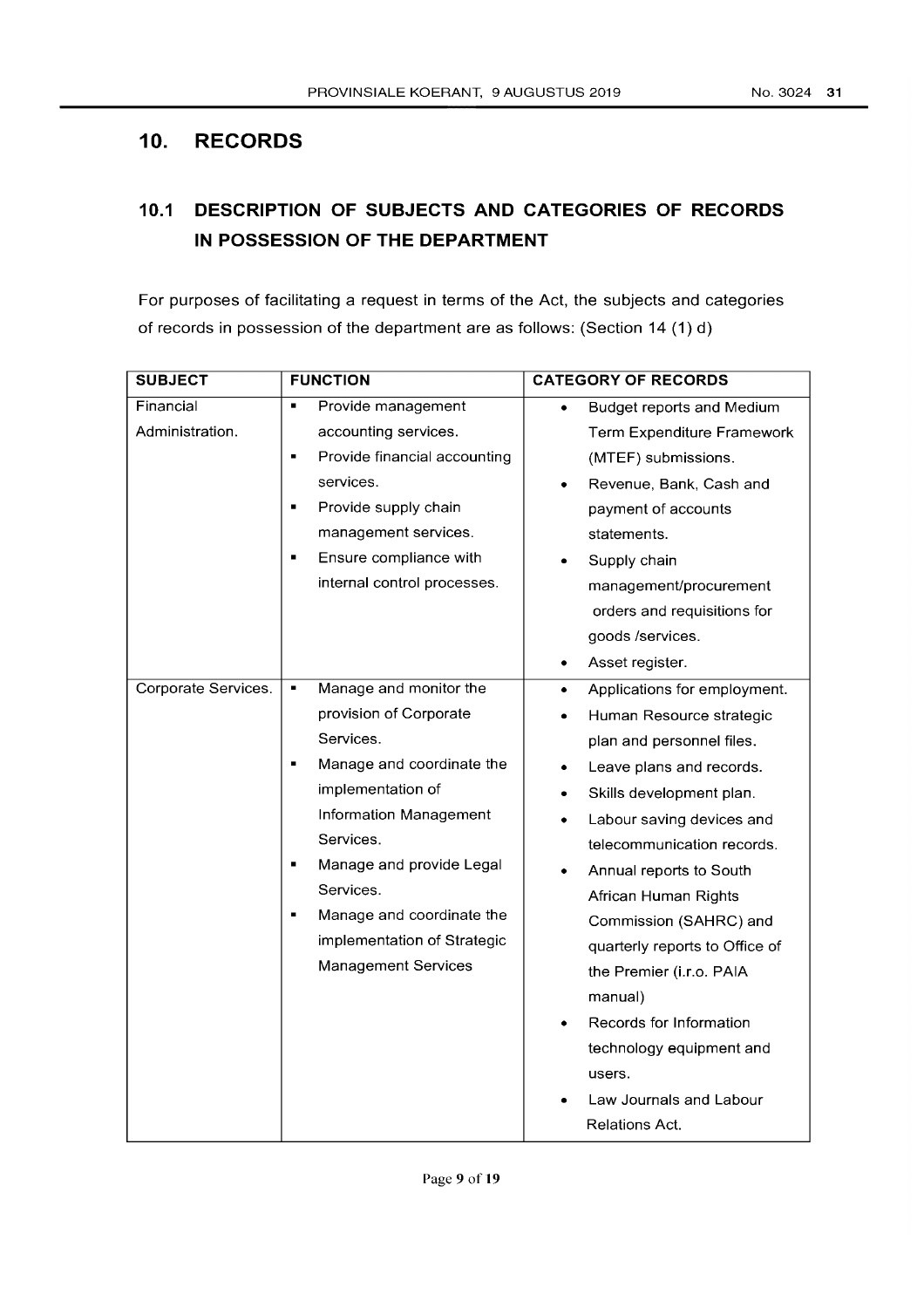|             |                                          | Security and MISS inspection              |
|-------------|------------------------------------------|-------------------------------------------|
|             |                                          | reports                                   |
|             |                                          |                                           |
| Strategic   | Manage, monitoring and<br>$\blacksquare$ | Service delivery improvement<br>$\bullet$ |
| Management  | evaluation processes.                    | reports.                                  |
| Services    | Manage and coordinate<br>п               | <b>Employee Assistance</b>                |
|             | departmental integrated                  | Programme (EAP) records.                  |
|             | planning, policy research                | HIV- AIDS reports.                        |
|             | and policy development.                  | Citizen's report                          |
|             |                                          | Departmental performance                  |
|             |                                          | reports.                                  |
|             |                                          | Organisational Structure<br>٠             |
|             |                                          | <b>Departmental Policies</b>              |
|             |                                          | Newsletters.                              |
|             |                                          | Departmental Strategic Plan               |
|             |                                          | Procedure /Process Manuals                |
| Sustainable | <b>Administration of Provincial</b>      | Revenue report<br>$\bullet$               |
| Resource    | Parastatal and Municipal Budget          | Revenue policies                          |
| Management  | and Expenditure                          | <b>Provincial and Parastatal</b>          |
|             |                                          | Budget and Expenditure report             |
| Financial   | Administration of Accounting             | Policies                                  |
| Governance  | Services and Systems                     | Practice notes                            |
|             | Development in Provincial                |                                           |
|             | Departments                              |                                           |

### **10.2 RECORDS AUTOMATICALLY AVAILABLE (section 14 (1) (e)**

The following are records available without a person having to request access in terms of the Act: -

- Organisational Structure
- Departmental contact numbers
- Application Forms for employment
- Departmental Policies
- Acts and Regulations governing the department's mandate
- Procedure /Process Manuals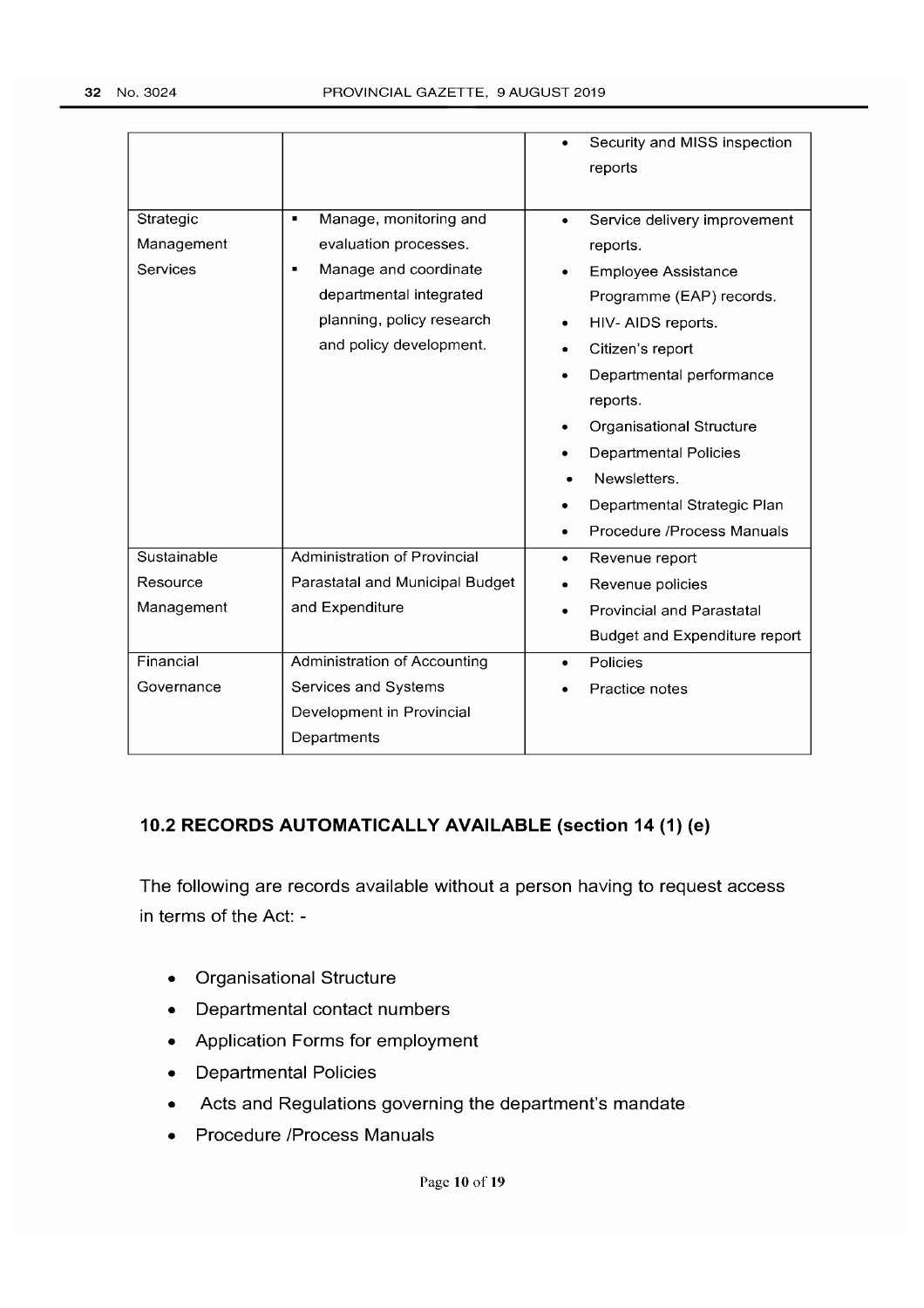- Citizen's report.
- Service standards.
- Service delivery charter.
- Strategic plan.
- Newsletters.
- Batho-Pele principle pamphlets
- Annual report
- Budget speech
- Citizen guide
- Budget statements
- Budget and expenditure review
- Adjustments estimate of payment and receipts
- Departmental Events Calendar

The above records are available on the website of the Limpopo Provincial Government, www.limpopo.gov.za

### **11. REQUEST PROCEDURE**

- Section 18 of the Act provides procedural requirements for access to a record of a public body
- A requester must use the form (Form A) that was printed in the Government Gazette (Government Notice R 187 of 15 February 2002).

### **12. GROUNDS FOR REFUSAL OF ACCESS TO RECORDS**

• Chapter 4 of the Act provides grounds for refusal of access to records

### **13. FEES PAYABLE FOR A REQUEST AND NOTIFICATION OF DECISION ON ACCESS**

• A requester who seeks access to a record containing personal information about that requester is not required to pay the request fee. All other requesters must pay the request fee of R35.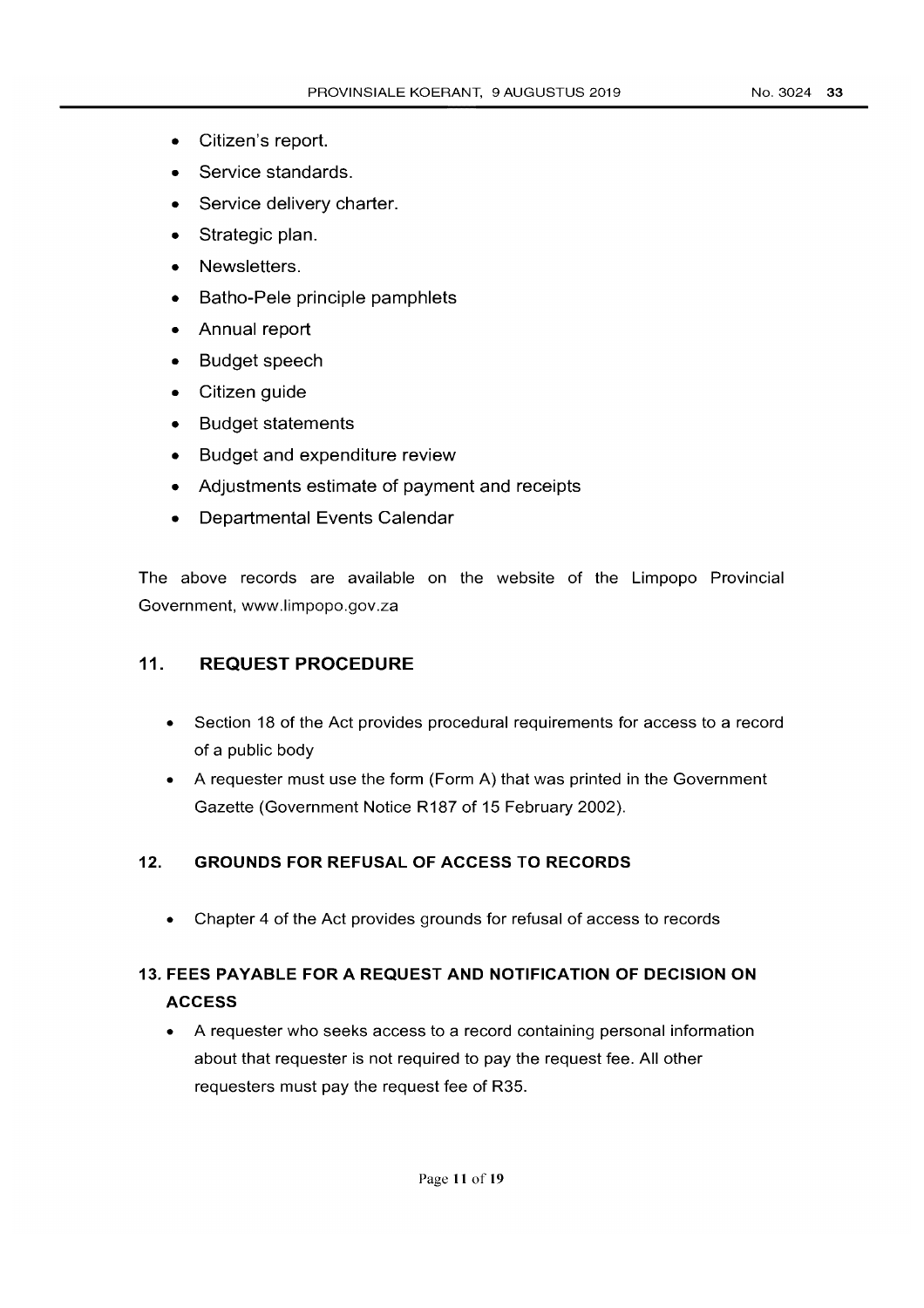- The information officer must notify the requester (other than a personal requester) by notice, requiring the requester to pay the prescribed request fee (if any) and deposit (if any) before further processing the request.
- The requester may lodge an internal appeal, where appropriate, or an application to the court against the tender or payment of a fee.
- After the information officer has made a decision on the request, the requester must be notified of such a decision in the way in which the requester wanted to be notified.
- If the request is granted, then a further access fee must be paid for the Reproduction, search and preparation time required in excess of stipulated hours to search and prepare the record for disclosure.
- Access to a record will be withheld until all the applicable fees have been paid.

### **14. REMEDIES AVAILABLE IN RESPECT OF ACTS OR FAILURES TO ACT [Section 14(1)(h)]**

- The internal appeal against a decision of the information officer or deputy information officer may be lodged with the MEC of the department, or the person designated in writing by the MEC, on any of the following grounds:
	- o A refusal to grant access; or
	- $\circ$  A decision taken in terms of section 22, 26(1) or 29(3)
- Part 4, Chapter 1 of the Act provides procedures to be followed on internal appeals against decisions of information officer of certain public bodies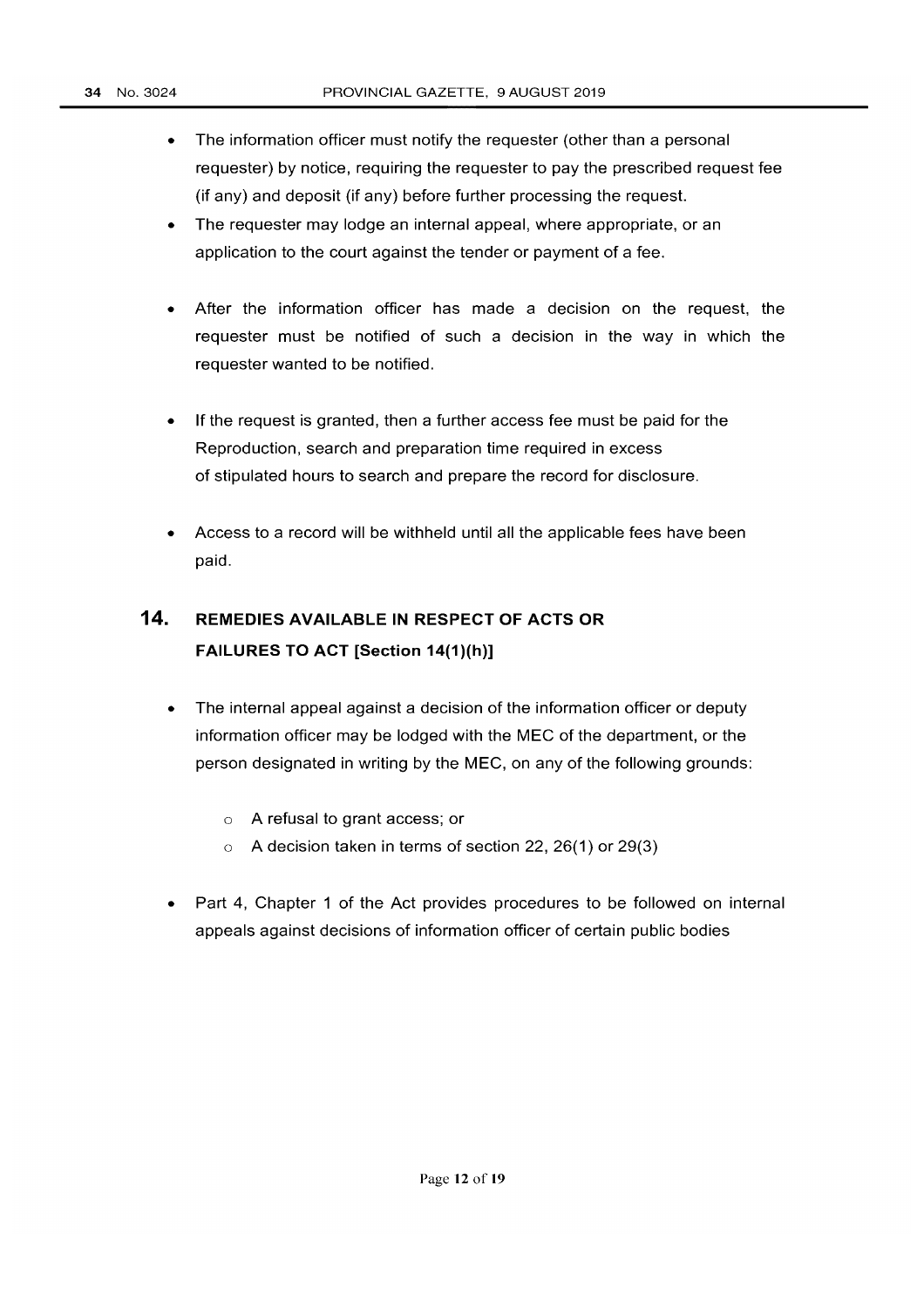## 15. FEES AS PRESCRIBED UNDER PART II OF NOTICE 187 IN THE GOVERNMENT GAZETTE 15 FEBRUARY 2002

- N.B. The forms and fee structure prescribed by the Act are also available at the website of the Department of Justice and Constitutional Development (www.doj.gov.za) under the regulations section.
- 1. The fee for a copy of the manual as contemplated in regulation 5(c) is RO,60 for every photocopy of an A4-size page or part thereof.
- 2. The fees for reproduction referred to in regulation 7(1) are as follows:

| (a). For every photocopy of an A4-size page or                  |                     |
|-----------------------------------------------------------------|---------------------|
| part thereof                                                    | R <sub>0</sub> ,60  |
|                                                                 |                     |
| (b). For every printed copy of an A4-size page or part          |                     |
| thereof held on a computer or in electronic or machine-         |                     |
| readable form                                                   | R <sub>0</sub> ,40  |
|                                                                 |                     |
| (c). For a copy in a computer-readable form on -                |                     |
|                                                                 |                     |
| (i) stiffy disc                                                 | R <sub>5</sub> ,00  |
|                                                                 |                     |
| (ii) compact disc                                               | R40,00              |
|                                                                 |                     |
| (d). (i) For a transcription of visual images,                  |                     |
| for an A4-size page or part thereof                             | R22,00              |
|                                                                 |                     |
| (ii) For a copy of visual images                                | R60,00              |
|                                                                 |                     |
| (e). (i) For a transcription of an audio record, for an A4-size |                     |
| page or part thereof                                            | R <sub>12</sub> ,00 |
|                                                                 |                     |
| (ii) For a copy of an audio record                              | R <sub>17,00</sub>  |
|                                                                 |                     |

3. The request fee payable by every requester, other than a personal requester, referred to in regulation 7(2) is R35,OO.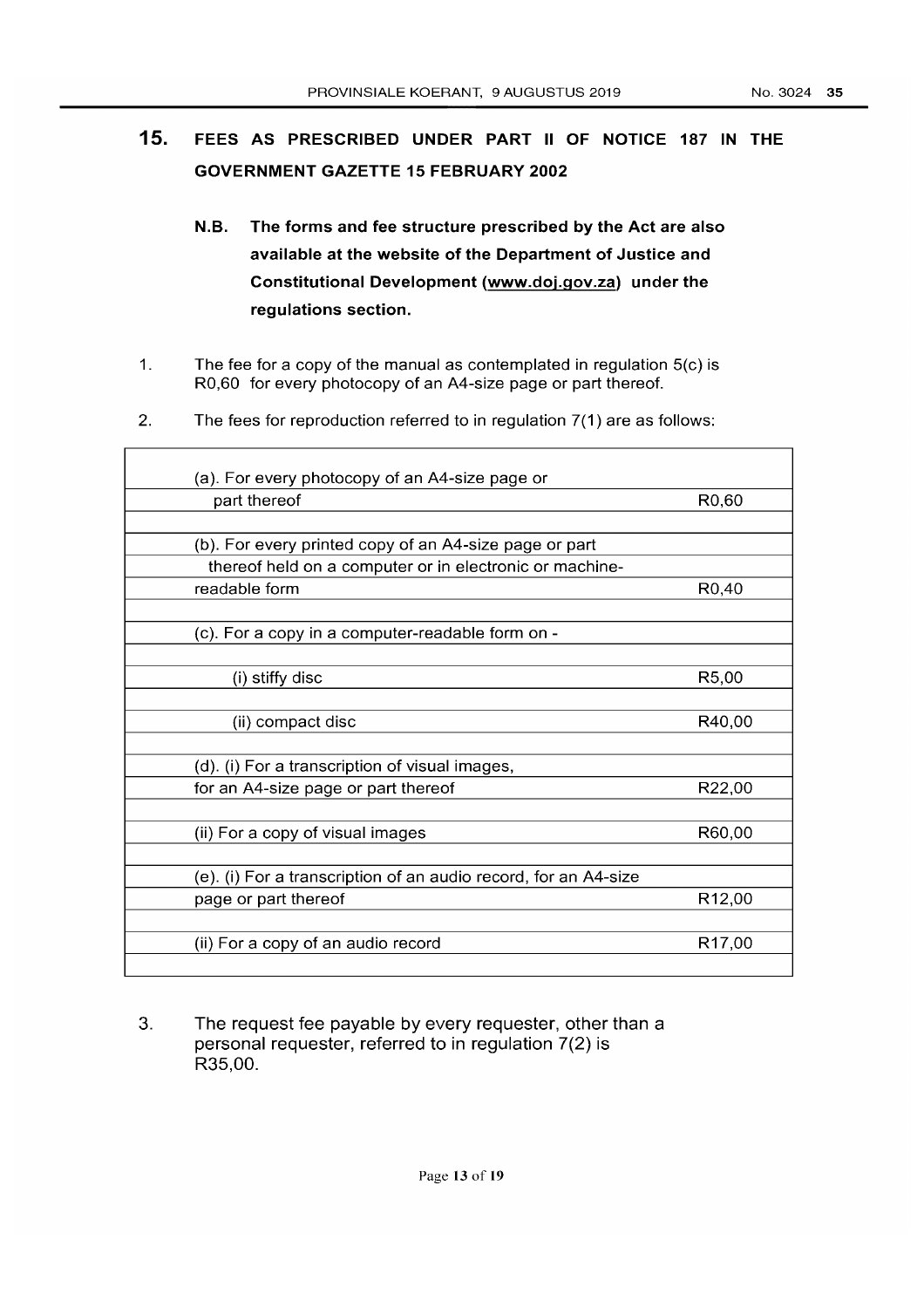#### 4. The access fees payable by a requester referred to in regulation 7(3) is as follows:

| 4.1 |                                                                     |        |
|-----|---------------------------------------------------------------------|--------|
|     |                                                                     |        |
|     | (a) For every photocopy of an A4-size page or                       |        |
|     | part thereof                                                        | R0,60  |
|     |                                                                     |        |
|     | (b) For every printed copy of an A4-size page or part               |        |
|     | thereof held on a computer or in electronic or machine-             |        |
|     | readable form                                                       | R0,40  |
|     |                                                                     |        |
|     | (c) For a copy in a computer-readable form on -                     |        |
|     |                                                                     |        |
|     | (i) stiffy disc                                                     | R5,00  |
|     |                                                                     |        |
|     | (ii) compact disc                                                   | R40,00 |
|     |                                                                     |        |
|     | (d)                                                                 |        |
|     |                                                                     |        |
|     | (i) For a transcription of visual images,                           |        |
|     | for an A4-size page or part thereof                                 | R22,00 |
|     |                                                                     |        |
|     | (ii) For a copy of visual images                                    | R60,00 |
|     |                                                                     |        |
|     | (e)                                                                 |        |
|     |                                                                     |        |
|     | (i) For a transcription of an audio record,                         |        |
|     | for an A4-size page or part thereof                                 | R12,00 |
|     |                                                                     |        |
|     | (ii) For a copy of an audio record                                  | R17,00 |
|     |                                                                     |        |
|     | (f) To search for and prepare the record for disclosure, R15,00 for |        |
|     | each hour or part of an hour, excluding the first hour, reasonably  |        |
|     | required for such search and preparation.                           |        |
|     |                                                                     |        |
|     |                                                                     |        |

- 4.2 For purposes of section 22(2) of the Act, the following applies:
	- (a) Six hours as the hours to be exceeded before a deposit is payable; and
	- (b) one third of the access fee is payable as a deposit by the requester.
- 4.3 The actual postage is payable when a copy of a record must be posted to a requester.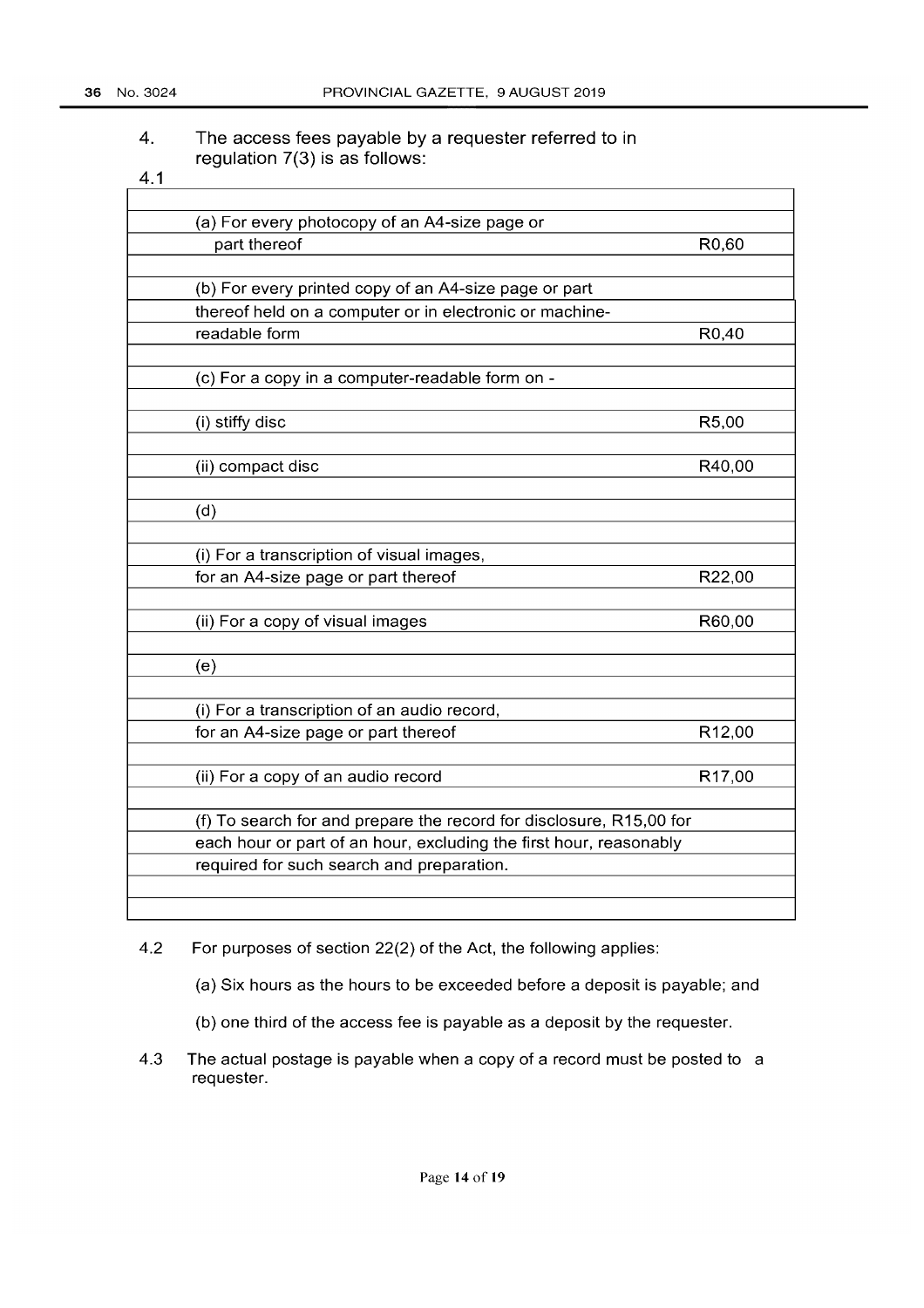### **16. FORMS PRESCRIBED FOR ACCESS TO RECORDS**

#### **ANNEXURE B OF NOTICE 1871N THE GOVERNMENT GAZETTE ON THE 15 FEBRUARY**

**2002** 

**FORMA** 

#### **REQUEST FOR ACCESS TO RECORD**

(Section 18(1) of the Promotion of Access to Information Act, 2000 (Act No.2 of 2000))

|                        |         | <b>REQUEST FOR ACCESS TO RECORDS</b> |
|------------------------|---------|--------------------------------------|
| FOR DEPARTMENTAL USE   |         | Reference number                     |
| Request received by: - |         |                                      |
|                        | Name    |                                      |
|                        | Rank:.  |                                      |
|                        | lDate:. |                                      |
|                        | Place:  |                                      |
|                        |         |                                      |
| Deposit (if any):      |         |                                      |
| Access fee:            |         |                                      |

#### **A. Particulars of public body**

| <b>INFORMATION OFFICER</b> | <b>ADDRESS</b>                                         |
|----------------------------|--------------------------------------------------------|
| <b>INFORMATION OFFICER</b> | Private Bag X9486                                      |
|                            | <b>POLOKWANE</b><br>0700                               |
|                            | TEL. NO.: +27 15-298 7000<br>FAX. NO.: +27 15-293-8319 |
|                            | Email: io@treasury.limpopo.gov.za                      |
|                            |                                                        |
|                            |                                                        |
|                            |                                                        |
|                            |                                                        |
|                            |                                                        |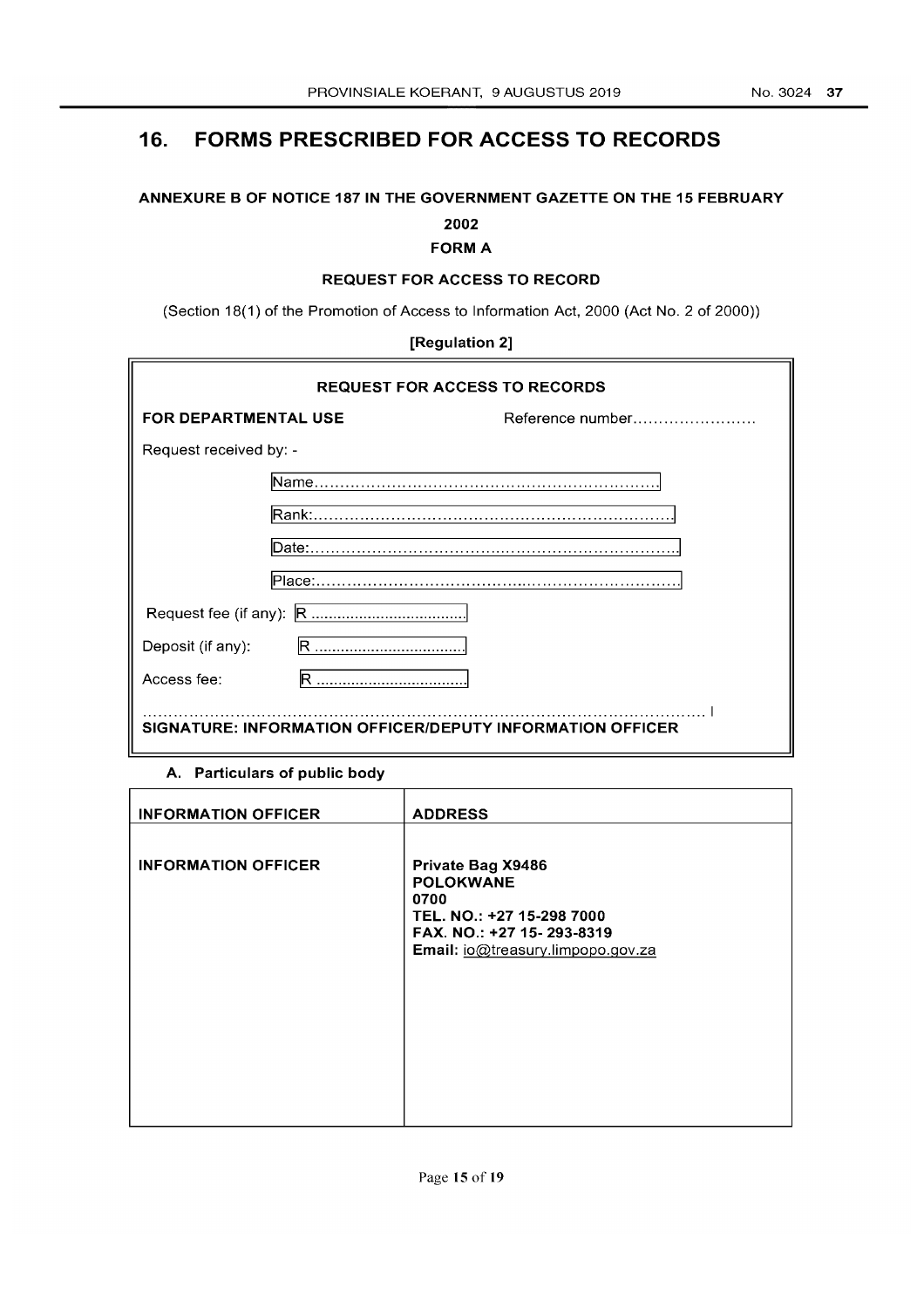| <b>DEPUTY INFORMATION OFFICER</b> | <b>ADDRESS</b>                                                                                                                                                                                                                               |
|-----------------------------------|----------------------------------------------------------------------------------------------------------------------------------------------------------------------------------------------------------------------------------------------|
| <b>DEPUTY INFORMATION OFFICER</b> | Private Bag X9486<br><b>POLOKWANE</b><br>0700<br>TEL.: NO.: +27 15-298 7000<br>FAX: NO.: +27 15 298 7010<br><b>E-Mail:</b> $di \circ \textcircled{a}$ treasury.limpopo.gov.za                                                                |
| General information:              | Street Addresses: -<br>46 Hans van Ransburg Street<br><b>POLOKWANE</b><br>0700<br>Website: www.limpopo.gov.za<br>Postal Address: -<br>Private Bag X9486<br><b>POLOKWANE</b><br>0700<br>Telephone: +27 15 298 7000<br>Fax:<br>+27 15 295 7010 |

#### B. Particulars of person requesting access to the record

| <b>REQUEST FOR ACCESS TO RECORDS FORM</b> |  |  |  |  |  |  |  |  |  |  |
|-------------------------------------------|--|--|--|--|--|--|--|--|--|--|
| SURNAME:                                  |  |  |  |  |  |  |  |  |  |  |
|                                           |  |  |  |  |  |  |  |  |  |  |
| <b>FULL NAMES:</b>                        |  |  |  |  |  |  |  |  |  |  |
|                                           |  |  |  |  |  |  |  |  |  |  |
| <b>IDENTITY NUMBER:</b>                   |  |  |  |  |  |  |  |  |  |  |
|                                           |  |  |  |  |  |  |  |  |  |  |
| POSTAL ADDRESS:                           |  |  |  |  |  |  |  |  |  |  |
|                                           |  |  |  |  |  |  |  |  |  |  |
|                                           |  |  |  |  |  |  |  |  |  |  |
|                                           |  |  |  |  |  |  |  |  |  |  |
|                                           |  |  |  |  |  |  |  |  |  |  |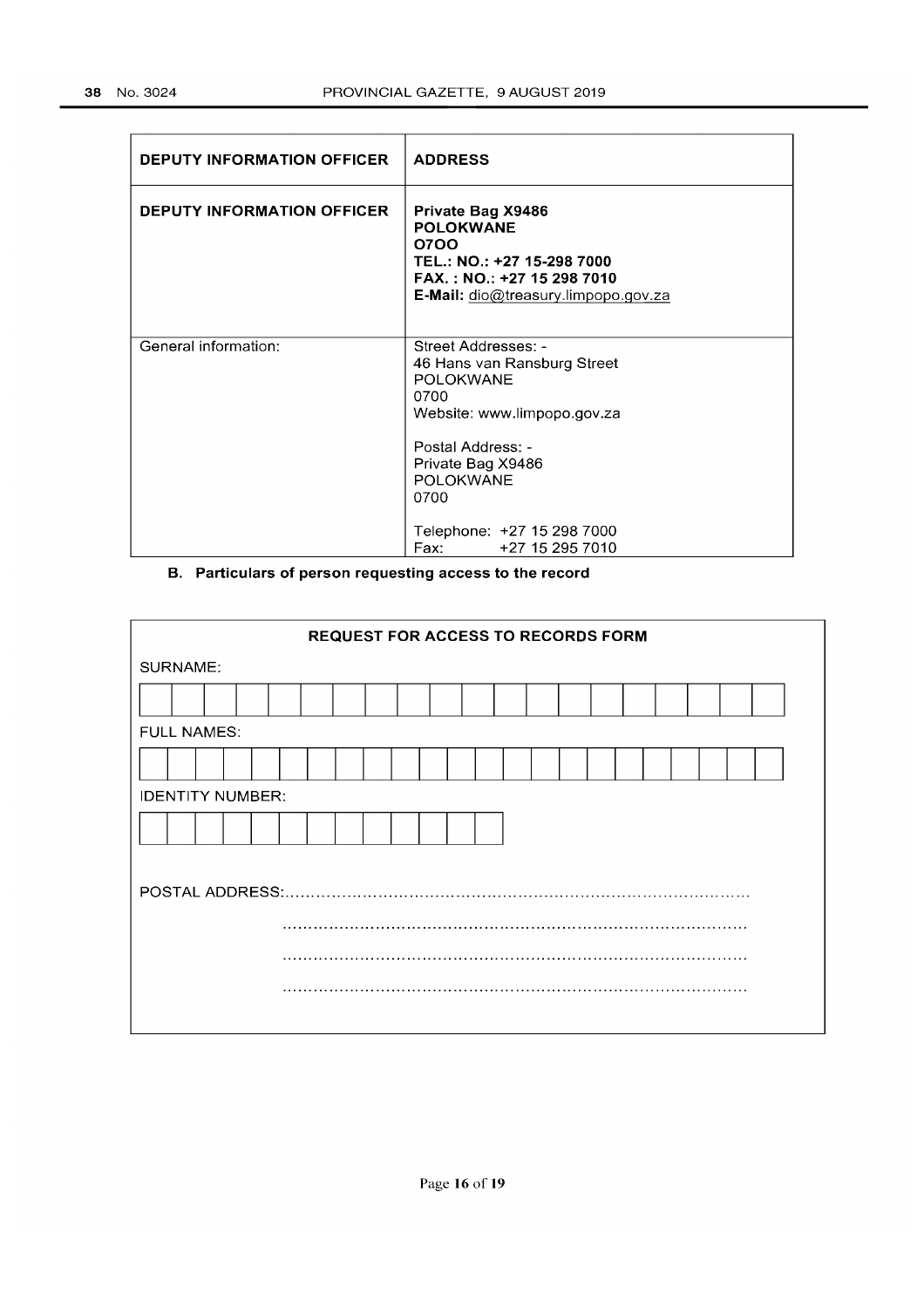#### C. Particulars of person on whose behalf request is made

| This section must be completed only if a request for information is made on behalf of another<br>person. |  |  |  |  |  |
|----------------------------------------------------------------------------------------------------------|--|--|--|--|--|
| <b>FULL NAMES:</b>                                                                                       |  |  |  |  |  |
|                                                                                                          |  |  |  |  |  |
| <b>IDENTITY NUMBER</b>                                                                                   |  |  |  |  |  |
|                                                                                                          |  |  |  |  |  |

#### D. Particulars of record

(a) Provide full particulars of the record to which access is requested, including the reference number if that is known to you, to enable the record to be located. (b) If the provided space is inadequate please continue on a separate folio and attach *it* to this form. The requester must sign all the additional folios. DESCRIPTION OF RECORDS: ...................................................................................... . REFERENCE NUMBER: ............................................................................... (If available) ANY FURTHER PARTICULARS OF RECORD.........................

#### E. Fees

(a) A request for access to a record, other than record containing personal information about yourself, will be processed only after a request fee has been paid.

(b) You will be notified of the amount required to be paid as the request fee.

(c) The fee payable for access to a record depends on the form in which access is required and the reasonable time required to search for and prepare a record.

(d) If you qualify for exemption of the payment of any fee, please state the reason therefore.

Reason for exemption from payment of fees: .......................................................... ..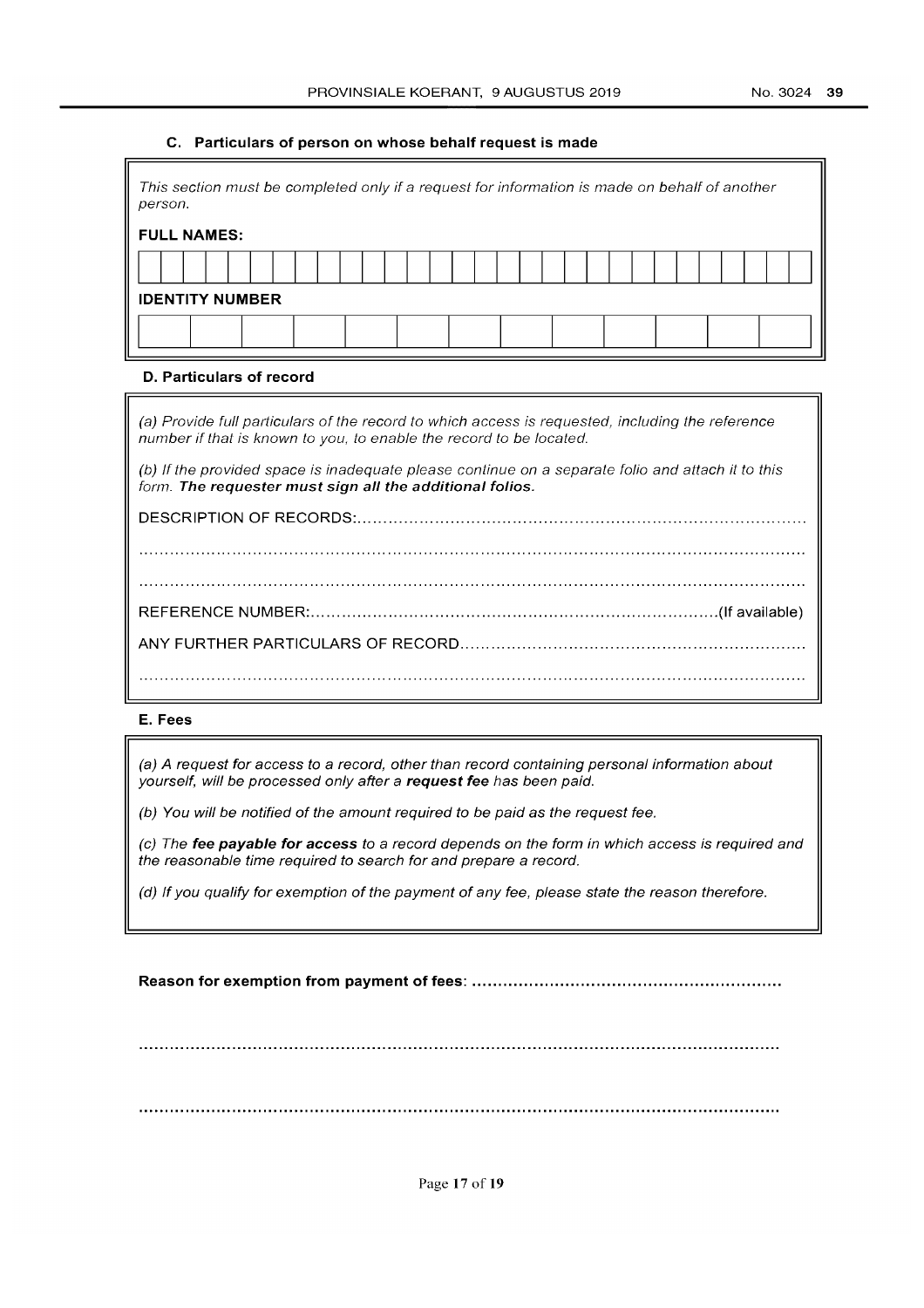#### **F. Form of access to record**

If you are prevented by a disability to read, view or listen to the record in the form of access provided for in 1 to 4 hereunder, state your disability and indicate in which form the record is required.

| Disability:                                                                                                                                                                                                                                                                                                                                                                                                                                                             |                                                                                                                                              | Form in which record is required:                             |                     |  |                                 |
|-------------------------------------------------------------------------------------------------------------------------------------------------------------------------------------------------------------------------------------------------------------------------------------------------------------------------------------------------------------------------------------------------------------------------------------------------------------------------|----------------------------------------------------------------------------------------------------------------------------------------------|---------------------------------------------------------------|---------------------|--|---------------------------------|
| Mark the appropriate box with an "X".<br><b>NOTES:</b><br>(a) Your indication as to the required form of access depends on the form in which the record is<br>available.<br>(b) Access in the form requested may be refused in certain circumstances. In such a case you will<br>be informed if access will be granted in another form.<br>(c) The fee payable for access to the record, if any, will be determined partly by the form in which<br>access is requested. |                                                                                                                                              |                                                               |                     |  |                                 |
|                                                                                                                                                                                                                                                                                                                                                                                                                                                                         | 1. If the record is in written or printed form -                                                                                             |                                                               |                     |  |                                 |
|                                                                                                                                                                                                                                                                                                                                                                                                                                                                         | copy of record*<br>inspection of record                                                                                                      |                                                               |                     |  |                                 |
|                                                                                                                                                                                                                                                                                                                                                                                                                                                                         | 2. If record consists of visual images -<br>(this includes photographs, slides, video recordings, computer-generated images, sketches, etc.) |                                                               |                     |  |                                 |
|                                                                                                                                                                                                                                                                                                                                                                                                                                                                         | view the images                                                                                                                              |                                                               | copy of the images* |  | transcription of the<br>images* |
| 3. If record consists of recorded words or information which can be reproduced in sound                                                                                                                                                                                                                                                                                                                                                                                 |                                                                                                                                              |                                                               |                     |  |                                 |
|                                                                                                                                                                                                                                                                                                                                                                                                                                                                         | listen to the soundtrack<br>(audio cassette)                                                                                                 | transcription of soundtrack*<br>(written or printed document) |                     |  |                                 |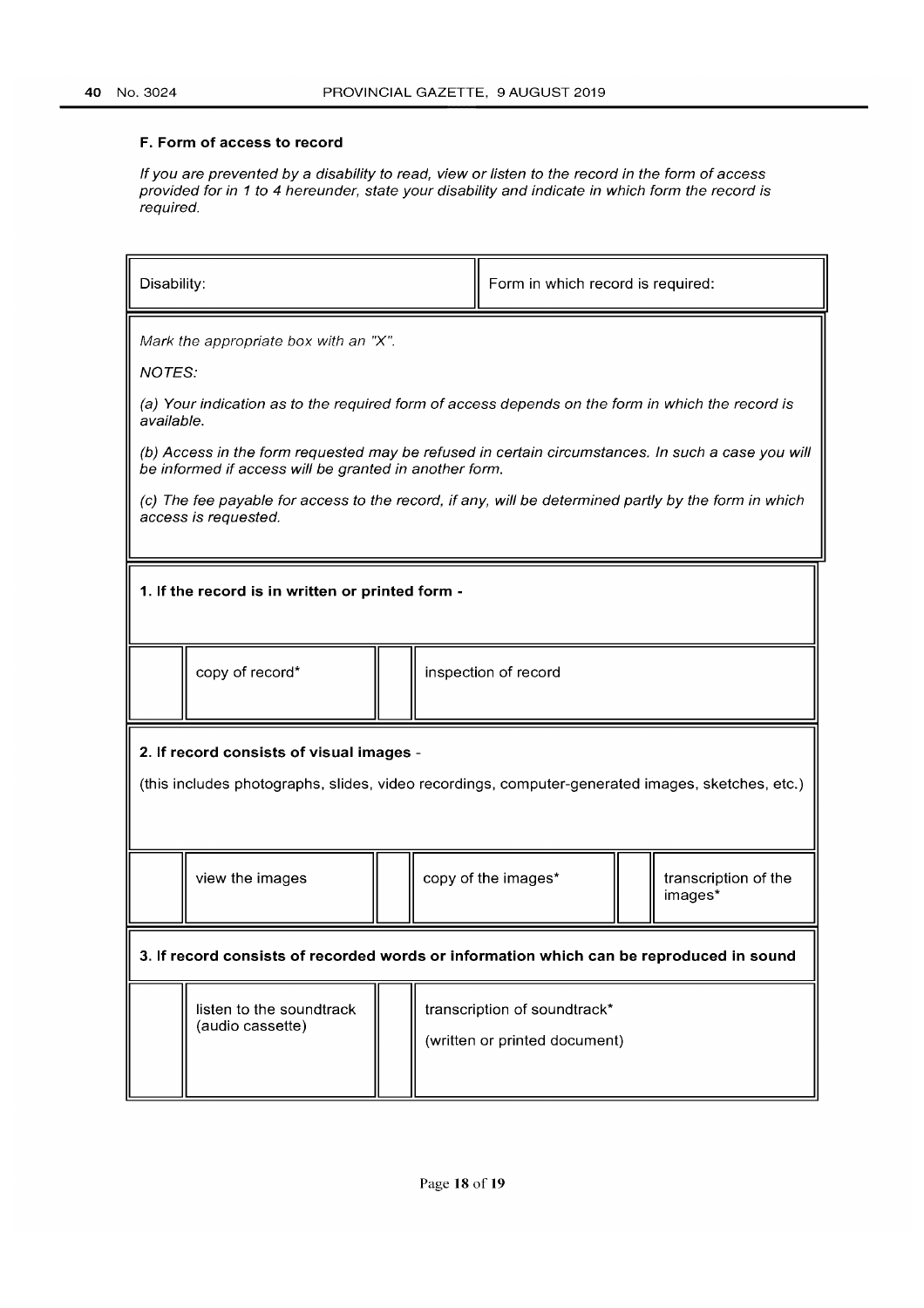$\overline{a}$ 

 $\blacksquare$ 

| 4. If record is held on computer or in an electronic or machine-readable form -                                                                                                             |                         |  |                                                            |  |       |                                                          |  |
|---------------------------------------------------------------------------------------------------------------------------------------------------------------------------------------------|-------------------------|--|------------------------------------------------------------|--|-------|----------------------------------------------------------|--|
|                                                                                                                                                                                             | printed copy of record* |  | printed copy of<br>information derived from<br>the record* |  | disc) | copy in computer<br>readable form*<br>(stiffy or compact |  |
| <b>YES</b><br><b>NO</b><br>*If you requested a copy or transcription of a record (above), do you wish the<br>copy or transcription to be posted to you?<br>A postal/postage fee is payable. |                         |  |                                                            |  |       |                                                          |  |
| Note that if the record is not available in the language you prefer, access may be granted in the<br>language in which the record is available.                                             |                         |  |                                                            |  |       |                                                          |  |
|                                                                                                                                                                                             |                         |  |                                                            |  |       |                                                          |  |
| G. Notice of decision regarding request for access.                                                                                                                                         |                         |  |                                                            |  |       |                                                          |  |
| You will be notified in writing whether your request has been approved/denied. If you wish to be<br>informed thereof in another manner, please specify the manner and provide the necessary |                         |  |                                                            |  |       |                                                          |  |

informed thereof in another manner, please specify the manner and provide the necessary particulars to enable compliance with your request.

How would you prefer to be informed of the decision regarding your request for access to the record?

Signed at this ......... (Day) of ............................................... (Month) 20 ..... .

SIGNATURE OF REQUESTER / PERSON ON WHOSE BEHALF REQUEST IS MADE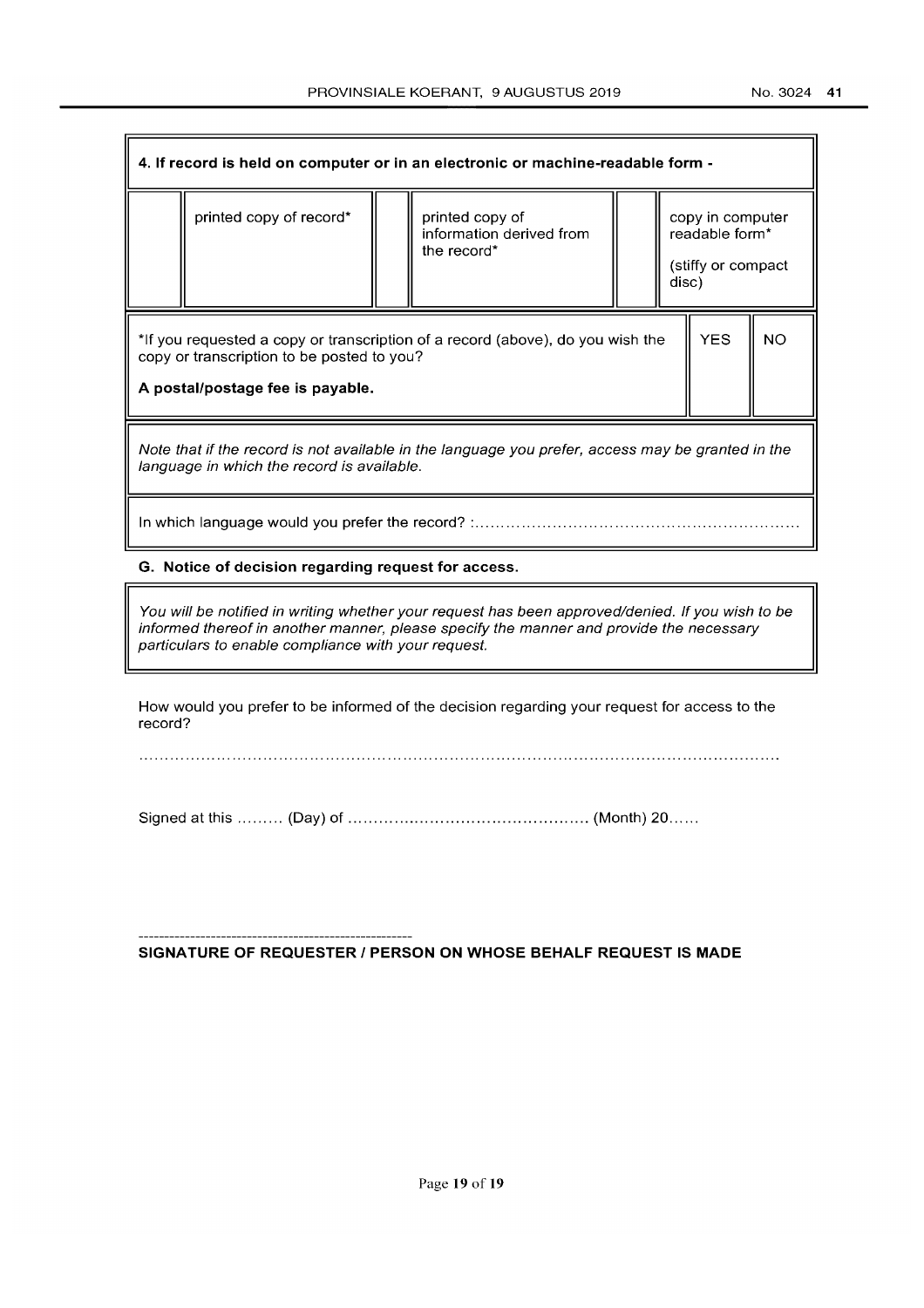PROVINCIAL NOTICE 131 OF 2019



GREATER LETABA MUNICIPALITY P.O Box 36, Modjadjisldoof, 0835. Tel (015) 3099246/7/8.

Fax (015) 3099419. web: www.greaterletaba.gov.za

Enquiry: Mamatlepa M. L Date: 25 July 2019 Cell : 076 167 8941

Erratum: Municipal Property rates by- law

This buy-law is called the Municipal Property Rates By-law, and takes effect on the 28 June 2019 on which it is the date published in the Provincial Gazette.

---<del>-------------------------</del>-----

DR 51 ROVHA K.I MUNICIPAL MANAGER

*"To be the leading municipality in the delivery of quality services for the promotion of socio-econornic development"*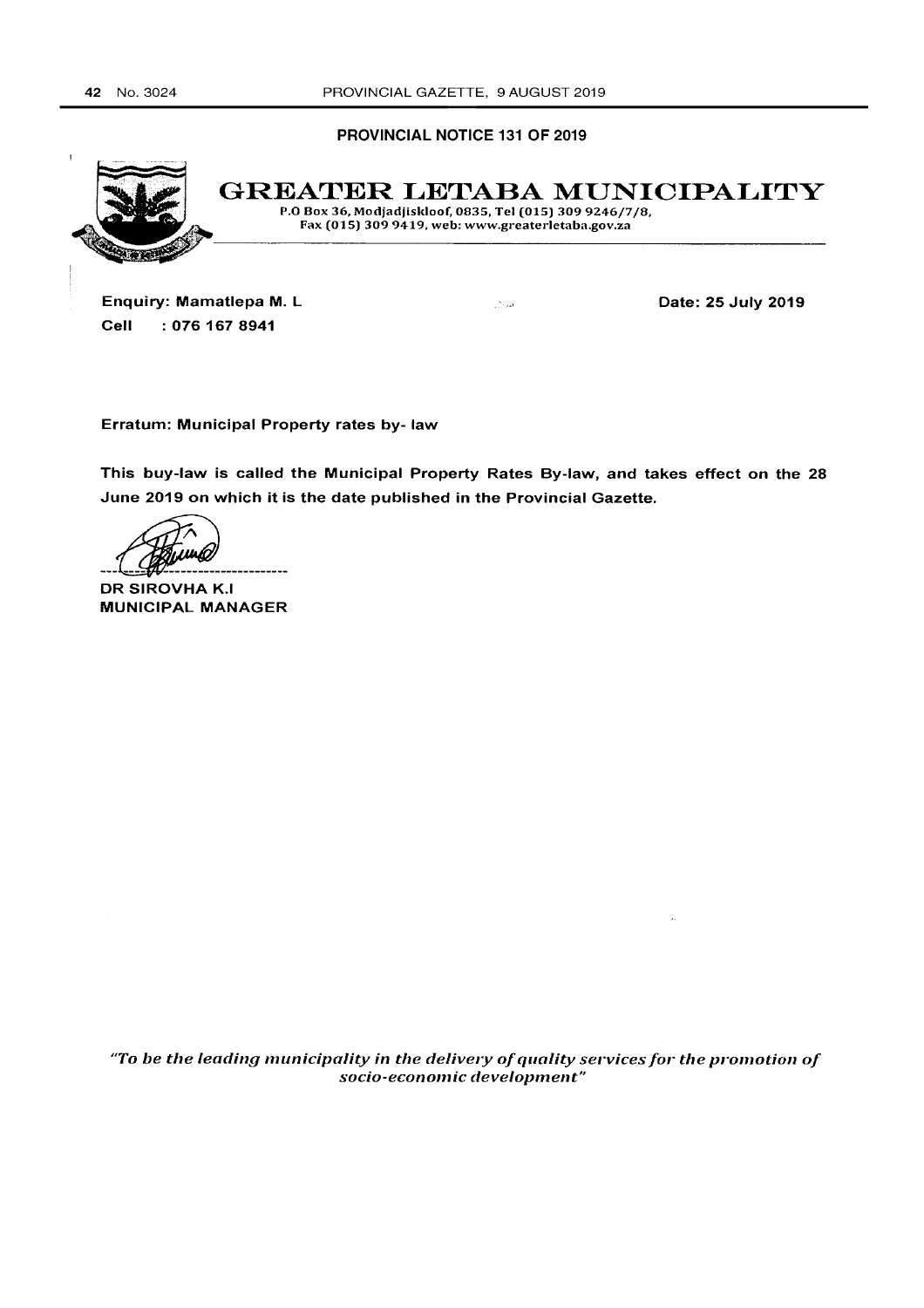#### **SPECIMEN RESOLUTION ON LEVYING PROPERTY RATES IN TERMS OF SECTION**

**14 OF THE LOCAL GOVERNMENT: MUNICIPAL PROPERTY RATES ACT, 2004.** 

**(ACT NO.6 of 2004).** 

MUNICIPAL NOTICE NO: 1 of 2020

#### **GREATER LETABA MUNICIPALITY**

RESOLUTION LEVYING PROPERTY RATES FOR THE FINANCIAL YEAR 1 JULY

2019 TO 30 JUNE 2020.

Notice is hereby given in terms of section 14(1) and (2) of the Local Government:

Municipal Property Rates Act, 2004; that the Council resolved by way of council resolution number A.1706/29/05/2019 , to levy the rates on property reflected in the schedule below with effect from 1 July 2019.

| Category of property                   | Cent amount in the Rand rate determined for the<br>relevant property category |
|----------------------------------------|-------------------------------------------------------------------------------|
| Residential property                   | 0.0100                                                                        |
| Business and commercial property       | 0.020                                                                         |
| Industrial property                    | 0.020                                                                         |
| Agricultural property                  | 0.025                                                                         |
| Mining property                        | 0.020                                                                         |
| Public service infrastructure property | 0.025                                                                         |
| Public benefit organisation property   | 0.000                                                                         |

Full details of the Council resolution and rebates, reductions and exclusions specific to

each category of owners of properties or owners of a specific category of properties as

determined through criteria in the municipality's rates policy are available for inspection

on the municipality's offices, website (www.greaterletaba.gov.za) and all public libraries.

Sirovha K.I

MUNICIPAL MANAGER

POBox 36, Modjadjiskloof, 0835,Tel: 0153099246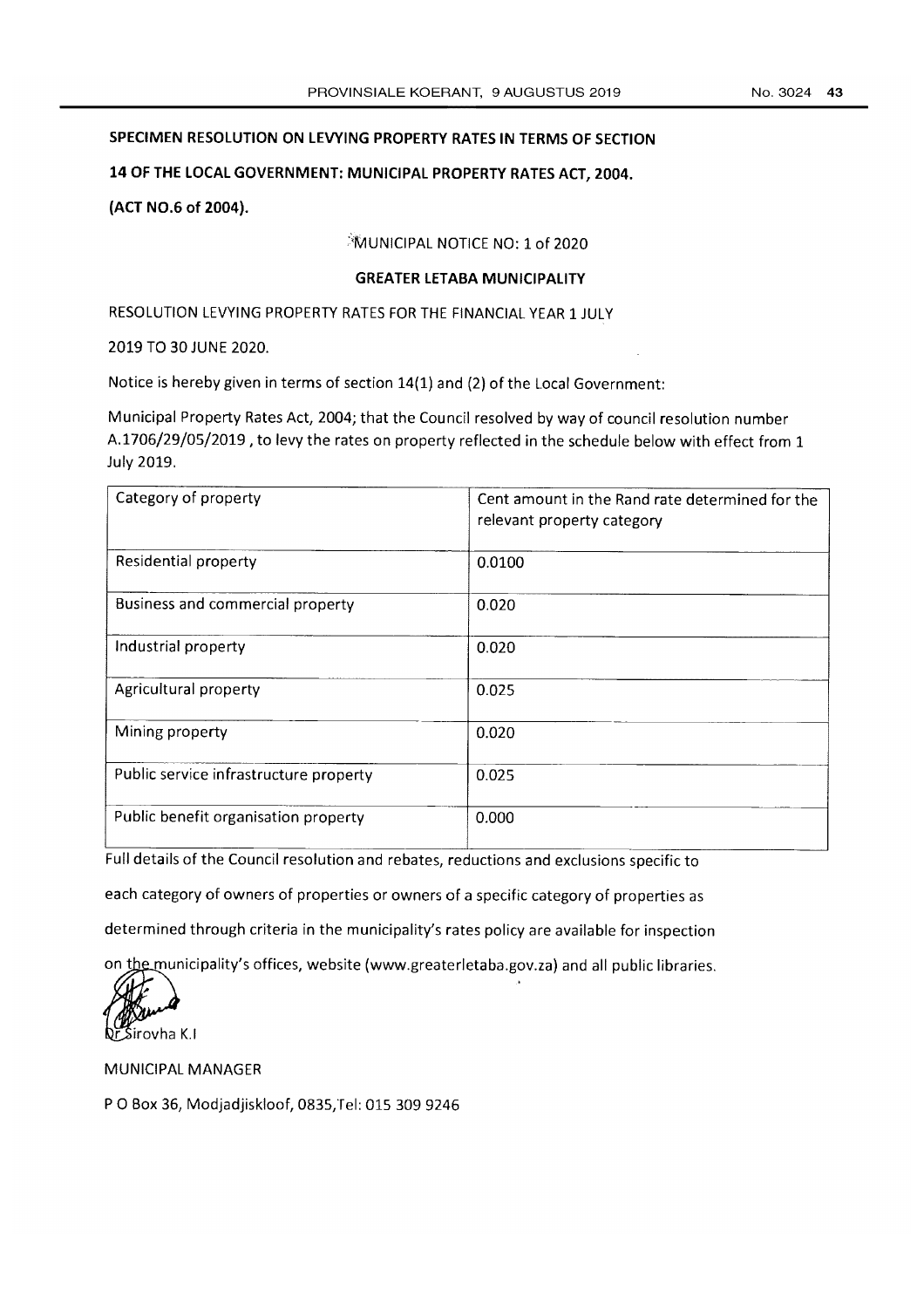**PROVINCIAL NOTICE** 132 **OF** 2019

 $\ddot{\phantom{a}}$ 

# **BLOUBERG LOCAL MUNICIPALITY RATES BY-LAW**

 $\ddot{\phantom{a}}$ 

 $\mathcal{L}^{\text{max}}_{\text{max}}$  ,  $\mathcal{L}^{\text{max}}_{\text{max}}$ 

 $\label{eq:2.1} \mathcal{F}_{\mathcal{G}}(x) = \mathcal{F}_{\mathcal{G}}(x) \mathcal{F}_{\mathcal{G}}(x)$ 

 $\sim$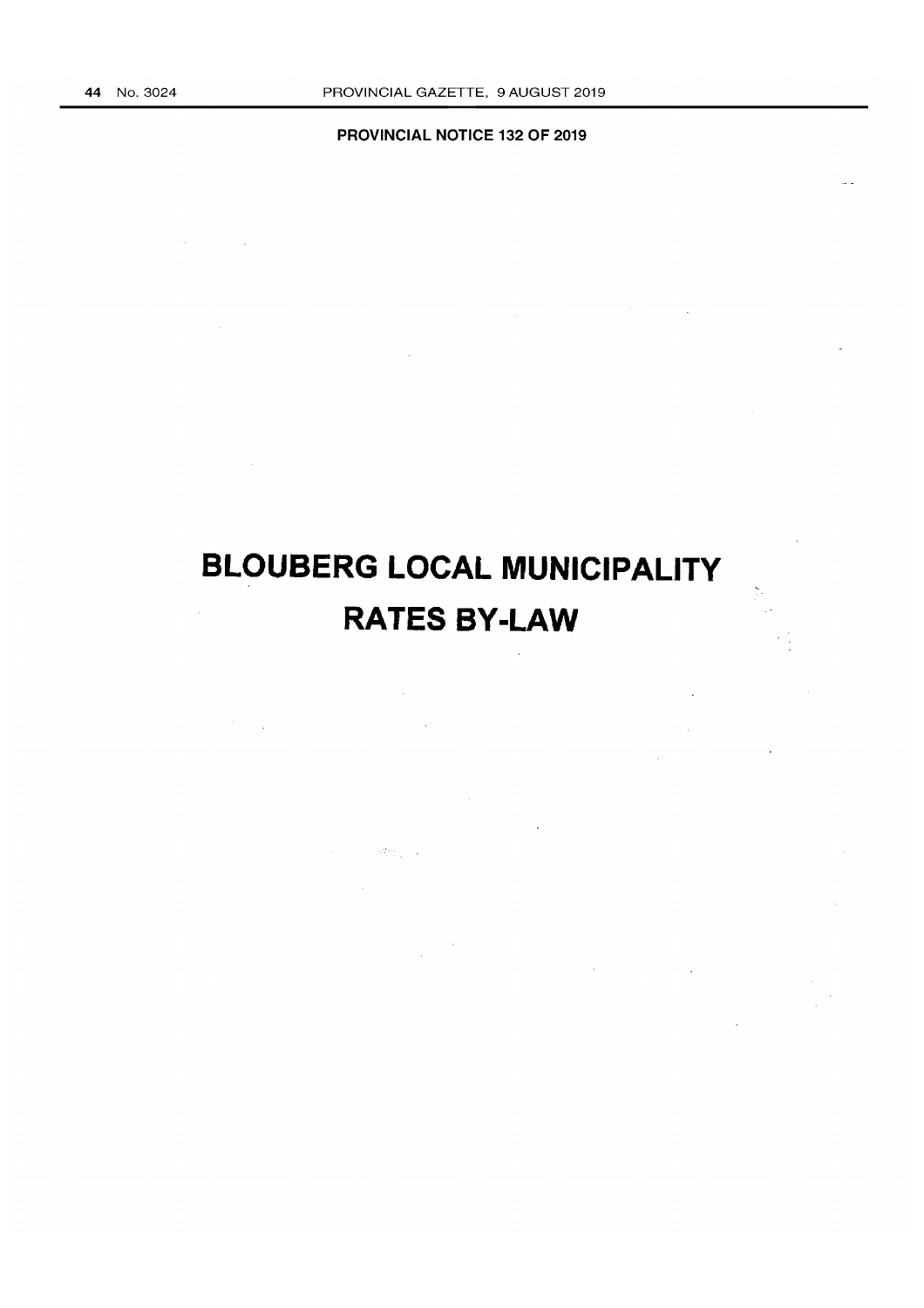Whereas Section 6 of the Local Government: Municipal Property Rates Act, 2004 (No.6 of 2004) requires a municipality to adopt by~laws to give effect to the implementation of its rates policy.

Now therefore the Municipal Council of Blouberg Local Municipality approves and adopts the following rates by-law.

#### 1. Definitions

For the purpose of these by-laws any word or expression to which a meaning has been assigned in the Local Government: Municipal Property Rates Act, 2004 (No.6 of 2004) shall bear the same meaning in these by-laws and unless the context indicates otherwise-

"act" means the Local Government: Municipal Property Rates Act, 2004 (No.6 of 2004).

"municipality" means the municipal council for the municipal area of Blouberg Local Municipality.

#### 2. Rating of property

In terms of section 2(3) of the Act the power of the municipality to levy rates on property is subject to-

- (a) Section 229 and other applicable provisions of the Constitution<br>(b) The provisions of the Act
- The provisions of the Act
- (c) The municipality's rates policy; and
- (d) This by-law

#### 3. General principles

- (1) Rates are levied as an amount in the rand based on the market value of all rateable property contained in the municipality's valuation roll
- (2) Criteria are provided for the determination of categories of property and owners and for the purpose of levying different rales on categories of property and owners.
- (3) Different rates will be levied for different categories of rateable property.
- (4) Relief measures in respect of payment for rates will not be granted to any category of property or owners on an individual basis, other than by way of an exemption, rebate or reduction.
- (5) All ratepayers with similar properties will be treated the same.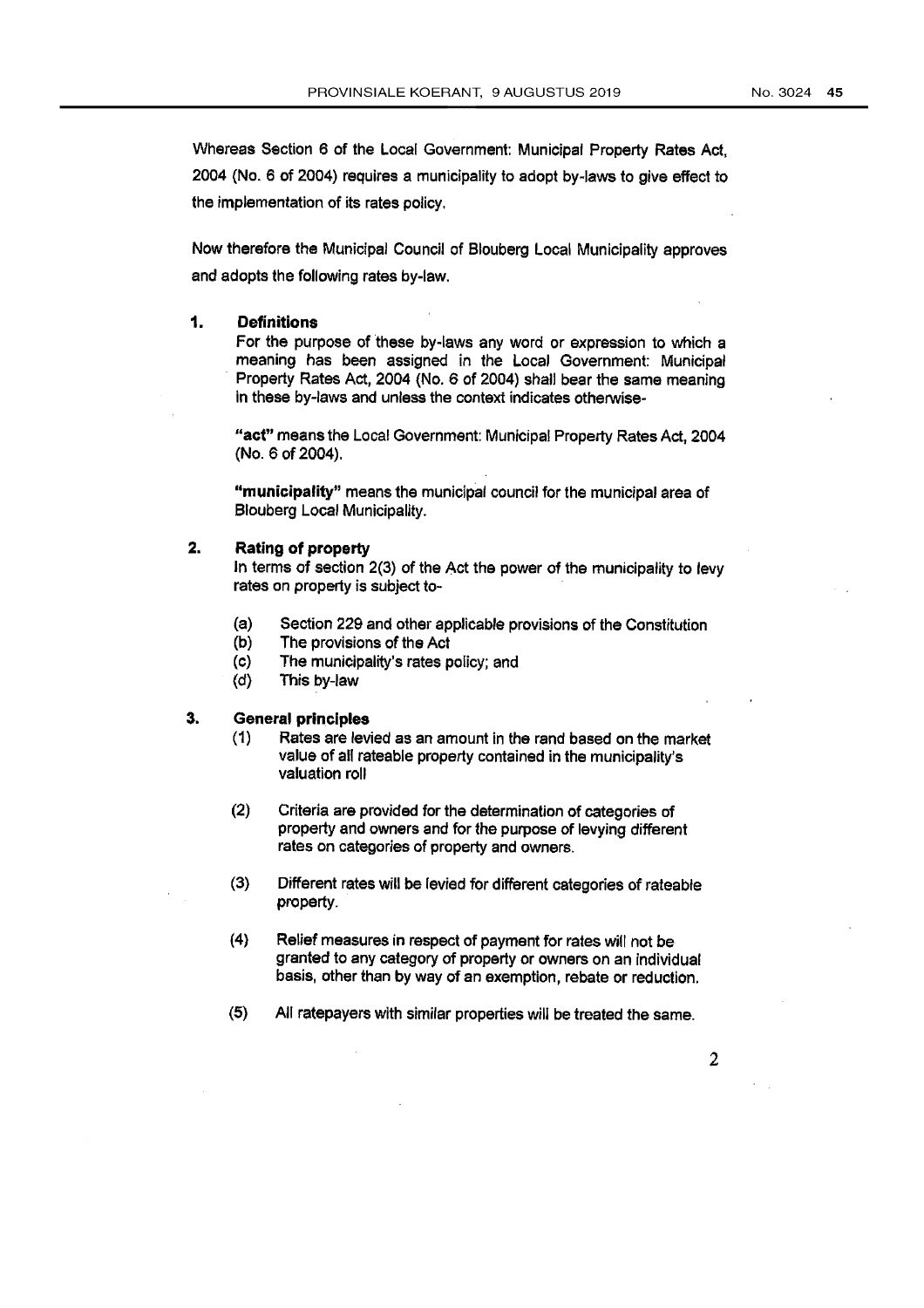- (6) The ability of a person to pay rates will be taken into account.
- (7) Provision will be made for the promotion of local social development and sustainable local government.
- (8) Rates will be based on the value of all rateable property and the amount required by the municipality to balance the operating budget.

#### 4. Classification of services and expenditure

- (1) The municipal manager or his/her nominee subject to the guidelines provided by the National Treasury and Executive Mayor or Committee and principles contained in the rates policy will classify services, categorise expenditure and create cost centres to prevent that property rates subsidise trading and economic services
- (2) Trading and economic services will be ringfenced and financed from service charges while community and subsidised services will be financed from profits on trading and economic services, regulatory fees and rates and rates related income.

#### 5. Categories of properties and owners

- (1) In terms of Section 3(3) of the Act the municipality must determine the criteria for the determination of categories of property and owners for granting exemptions, reductions and rebates and criteria if it levies different rates for different categories of property.
- (2) In terms of sections 8(1) and 15(1) read in conjunction with section 19 of the Act the municipality may exempt a category of owner of property from rates or grant a rebate or reduction in the rates.
- (3) The criteria for categories of property and owners and the different categories of property and owners are reflected in the municipality's rates policy and adjusted annually, if required, during the budget process.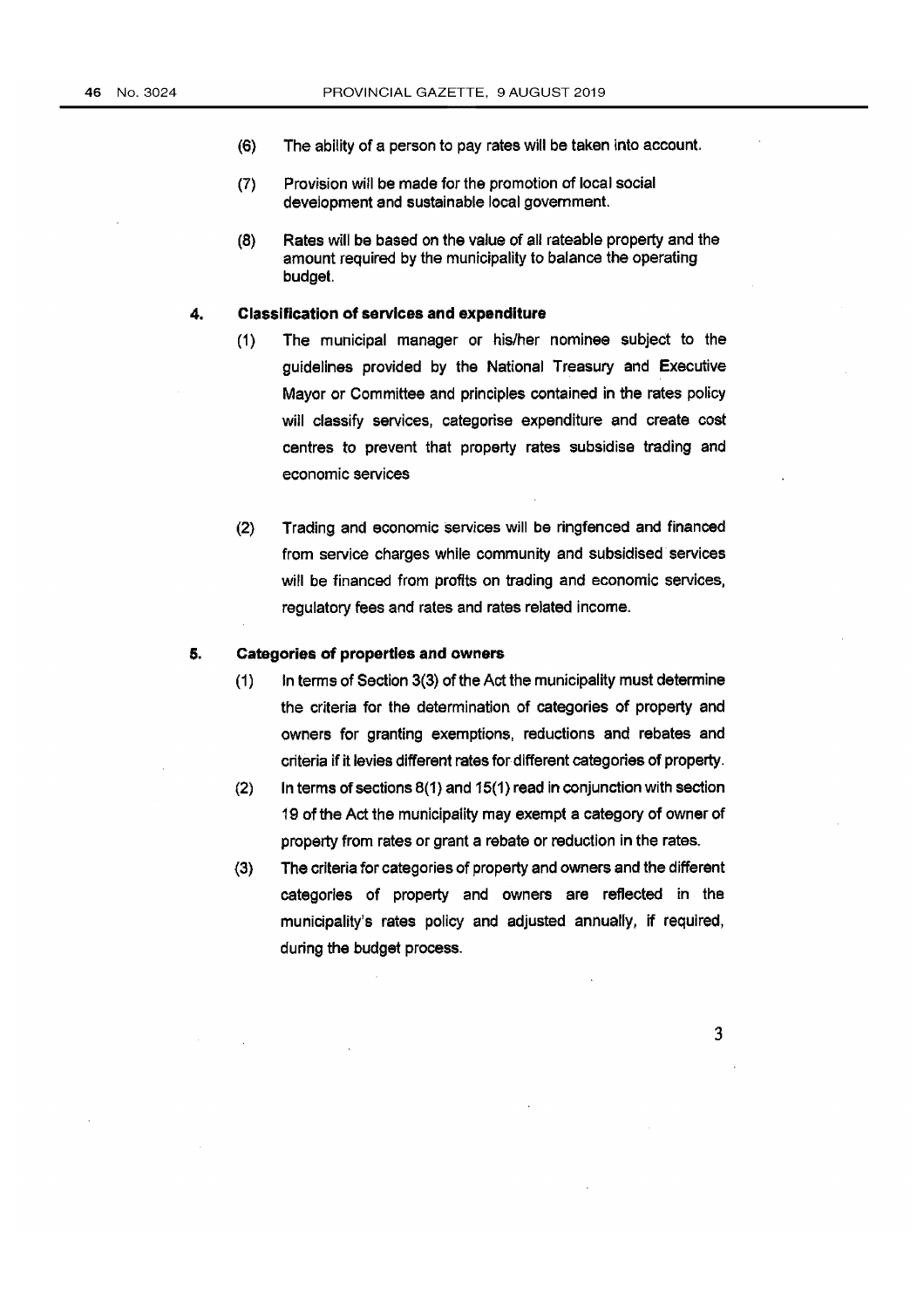#### 6. Properties used for multiple purposes

Rates on properties used for multiple purposes will be levied on properties used for-

- (a) a purpose corresponding with the permitted use of the property, if the permitted use of the property is regulated;
- (b) a purpose corresponding with the dominant use of the property; or
- (c) by apportioning the market value of a property to the different purposes for which the property is used; and
- (d) applying the relevant cent amount in the rand to the corresponding apportioned market value.

#### 7. Differential rating

- (1) Criteria for differential rating on different categories of properties in terms of section 8(1) of the Act will be according to-
	- (a) The use of the property.
	- (b) Permitted use of the property; or
	- (c) Geographical area in which the property is situated.

(2) Differential rating among the various property categories will be done by way of setting different cent amount in the rand for each property category and/or by way of reductions and rebates

#### 8. Criteria for exemptions, reductions and rebates

Criteria for determining categories of owners of property for the purpose of granting exemptions, rebates and reductions in terms of section 15(2) of the Act will be according to-

- (a) indigent status of the owner of a property
- (b) sources of income of the owner of a property
- (c) owners of property situated within an area affected by-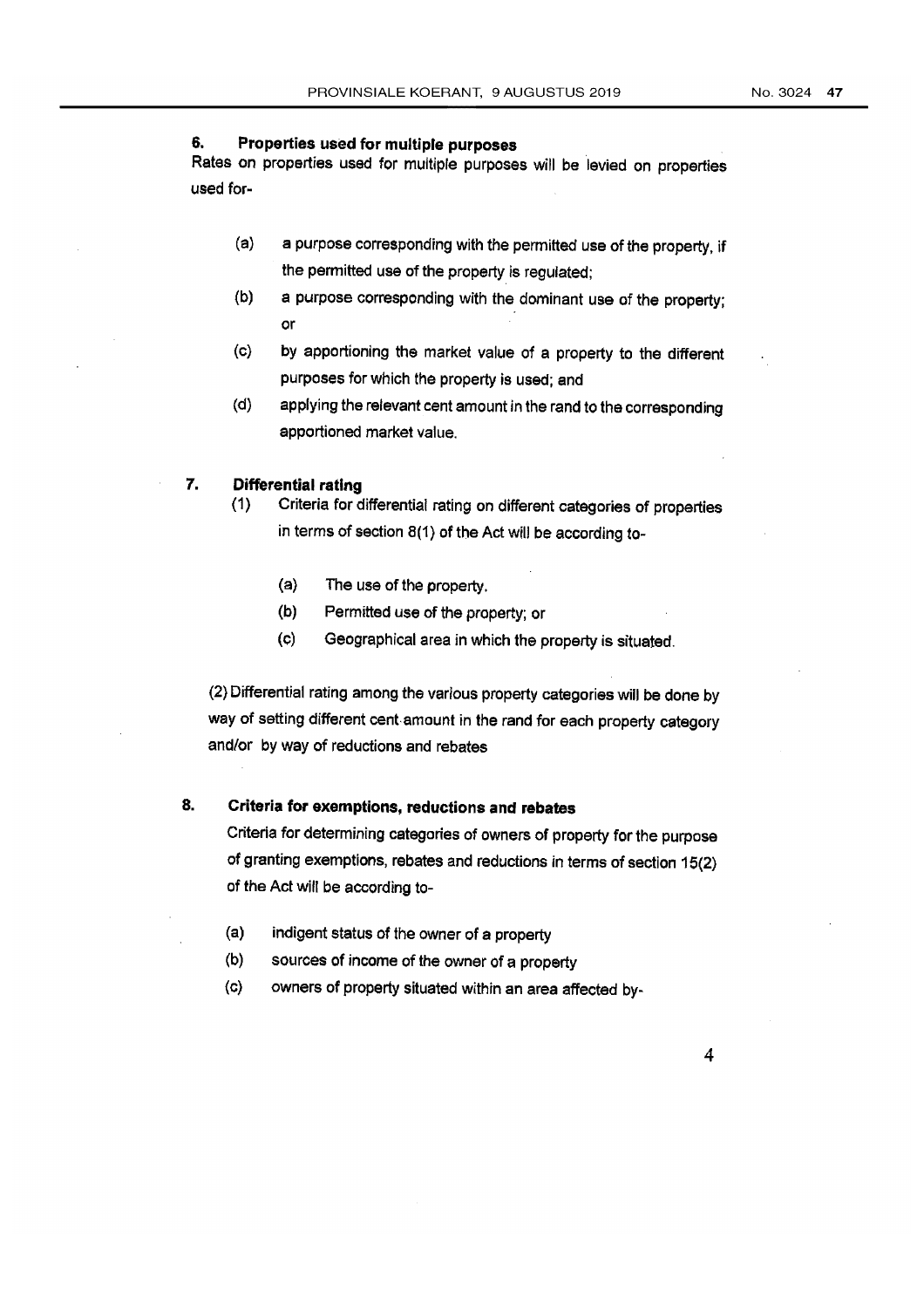- i. a disaster within the meaning of the Disaster
	- Management Act, 2002 (Act No. 57 of 2002); or
- ii. any other serious adverse social or economic conditions;

(d) owners of residential properties with a market value below a determined threshold; or

(e) owners of agricultural properties who are bona fide farmers

#### 9. Exemptions

(1) Over and above the exemptions provided for in sections 16 and 17 of the Act specific categories of property as indicated in the table below are exempted from the payment of rates within the meaning of section  $15(1)(a)$  of the Act and  $9(2)$  to  $9(7)$  of this bylaw.

| Description of category of property | Criteria          |
|-------------------------------------|-------------------|
| Residential                         | 9(3)              |
| <b>Municipal properties</b>         | 9(2)              |
| Public service infra-structure      | $9(5)$ and $9(7)$ |
| Cemetaries and crematoriums         | $9(4)$ and $9(7)$ |
| <b>Public Benefit organizations</b> | $9(6)$ and $9(7)$ |

- (2) Municipal properties are exempted from paying rates as it will increase the rates burden or service charges to property owners or consumers.
- (3) All residential properties with a market value of less than R 17 000 are exempted from paying rates. The R 15 000 impermissible rates contemplated in terms of section 17(1) (h) of the Property Rates Act is included in the R 17000 amount. This is an important part of the council's indigent policy and is aimed primarily at alleviating poverty
- (4) Cemeteries and crematoriums registered in the names of private persons and operated not for gain.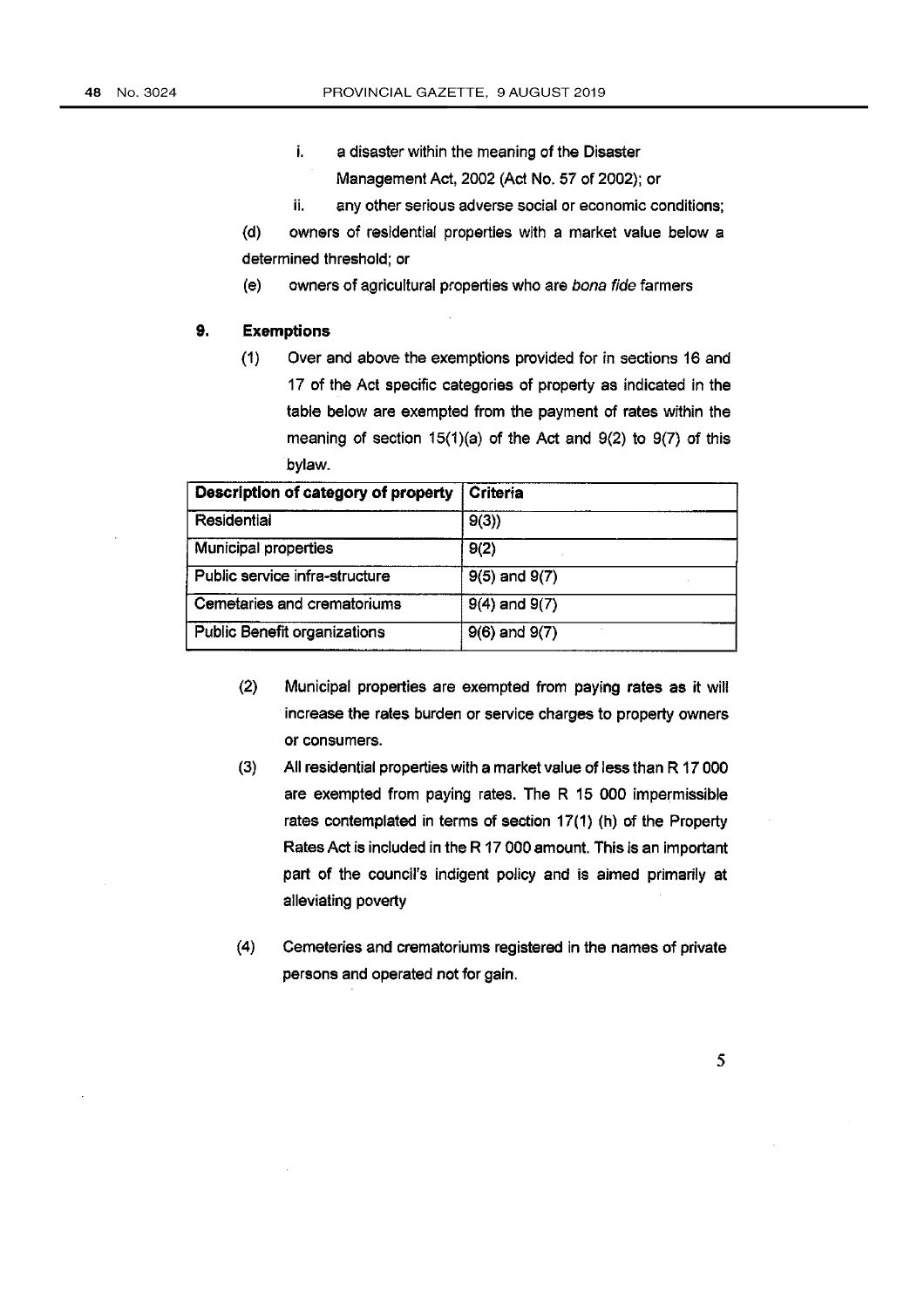- (5) Public service infrastructure Is exempted from paying rates as they provide essential services to the community
- (6) Public benefit organisations as provided for in the Rates Policy may apply for the exemption of property rates subject to producing a tax exemption certificate issued by the South African Revenue Services (SARS) as contemplated in Part 1 of the Ninth Schedule of the Income Tax Act. 1962 (No 58 of 1962):
- (7) Exemptions will be subject to the following conditions:
	- (a) all applications must be addressed in writing to the municipality;
	- (b) a SARS tax exemption certificate must be attached to all applications;
	- (c) the municipal manager or his/her nominee must approve all applications;
	- (d) applications must reach the municipality before the end of October preceding the start of the new municipal financial year for which relief is sought; and
	- (e) the municipality retains the right to refuse exemptions ifthe details supplied in the application form were incomplete. incorrect or false.

#### 10. REBATES

- (1) Categories of properties
	- (a) The municipality may grant rebates within the meaning of section 15(1) (b) of the Act on the rates to the owners of the following categories of properties and subject to the criteria and conditions contained in 10(1)(b} to 10(1)(f) of this by-law:

| Description of category of property | Criteria      |
|-------------------------------------|---------------|
| (a) Residential                     | ) (di<br>10(1 |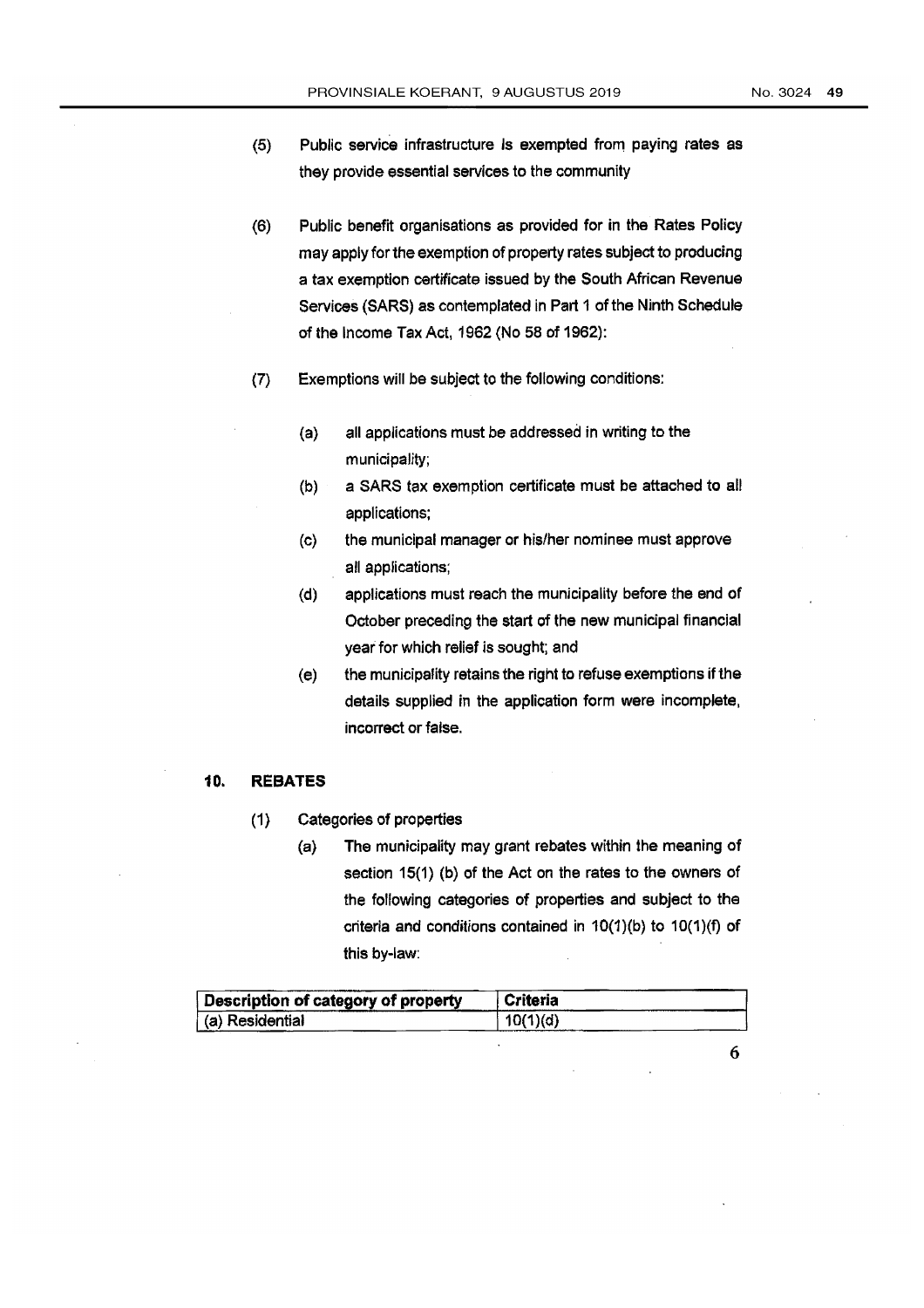| (b) Industrial                                     | 10(1)(b) |
|----------------------------------------------------|----------|
| Business/commercial<br>$\mathcal{L}$               | 10(1)(b) |
| (d) Agricultural                                   | 10(1)(e) |
| (e) state-owned properties                         | 10(1)(c) |
| (f) Property below a prescribed valuation<br>level | 10(1)(f) |

- (b) The municipality may grant rebates to rateable enterprises that promote local, social and economic development in its area of jurisdiction, based on its Local, Social and Economic Development Policy.
	- i. The following criteria will apply:
		- a. job creation in the municipal area;
		- b. social upliftment of the local community; and
		- c. creation of infrastructure for the benefit of the community.
	- ii. Rebates will be granted on application subject to:
		- a, a business plan issued by the directors of the company indicating how the local, social and economic development objectives of the municipality are going to be met;
		- b. a continuation plan issued by the directors and certified by auditors of the company stating that the objectives have been met in the first year after establishment and how the company plan to continue to meet the objectives;
		- c. an assessment by the municipal manager or his/her nominee indicating that the company qualifies; and
		- d. a municipal resolution.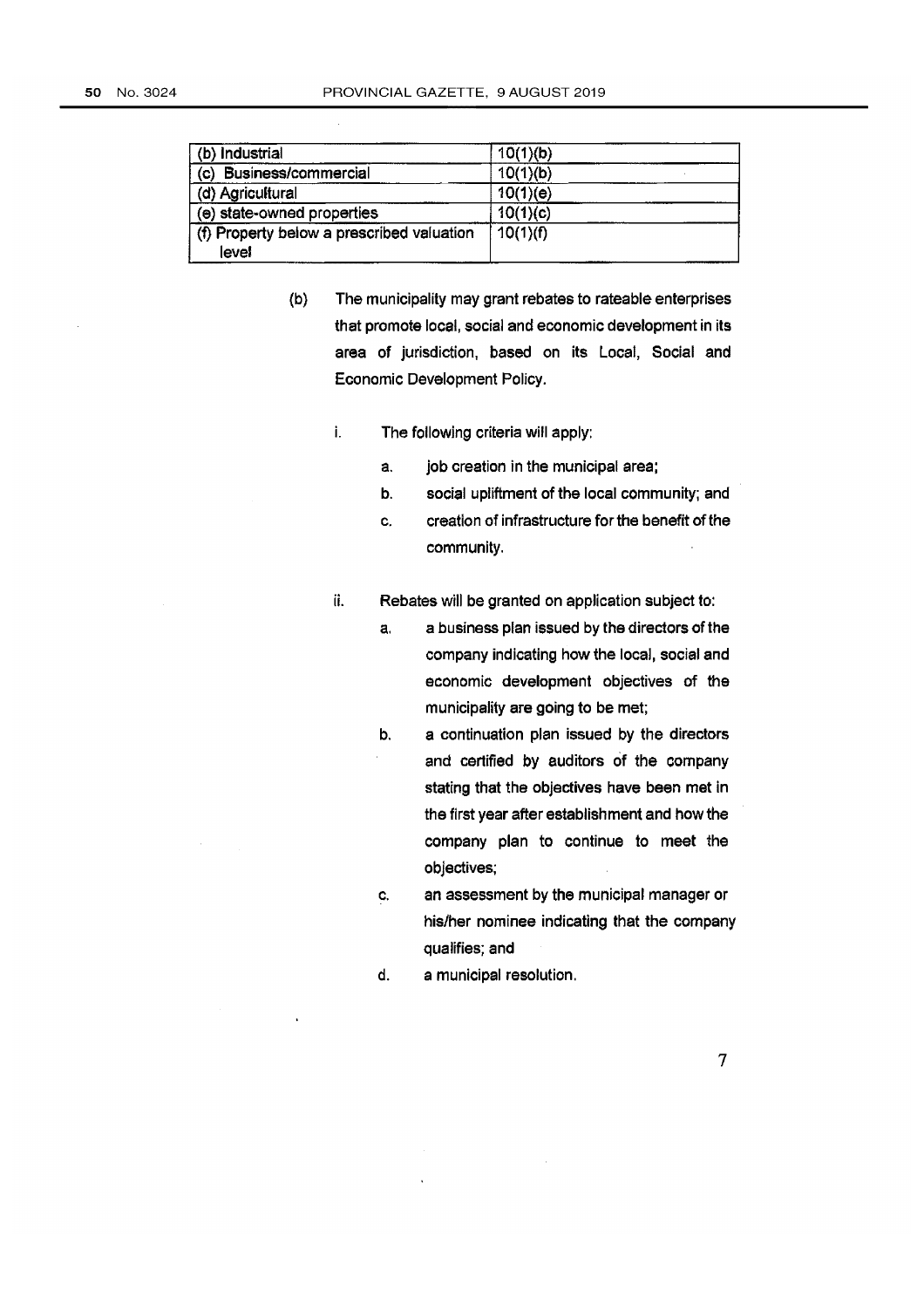- (c) State properties Receive a rebate of 20%.
- (d) Residential properties

The municipality grants a 20 % rebate, which applies to improved residential property that is:

- i. used predominantly for residential purposes, with not more than two dwelling units per property,
- ii. registered in terms of the Sectional Title Act,
- iii. owned by a share-block company,
- iv a rateable residence on property used for or related to educational purposes

#### (e) Agricultural property rebate

- i. Agricultural properties will be granted a rebate certain information in an affidavit by 30 September each year.
- ii. Qualifying requirements are that the owner should be taxed by SARS as a farmer and the last tax assessment must be provided as proof, or
- iii. where the owner is not taxed as farmer, proof is required that income from farming activities exceeds 40% of the household income. iv. The following rebates will apply:
	- a. 7.5% rebate, if there are no municipal roads next to the property.
	- b. 7.5% rebate, if there is no municipal sewerage to the property,
	- c. 7.5% rebate, if there is no municipal electricity to the property.
	- d. 20% rebate, if water is not supplied by the municipality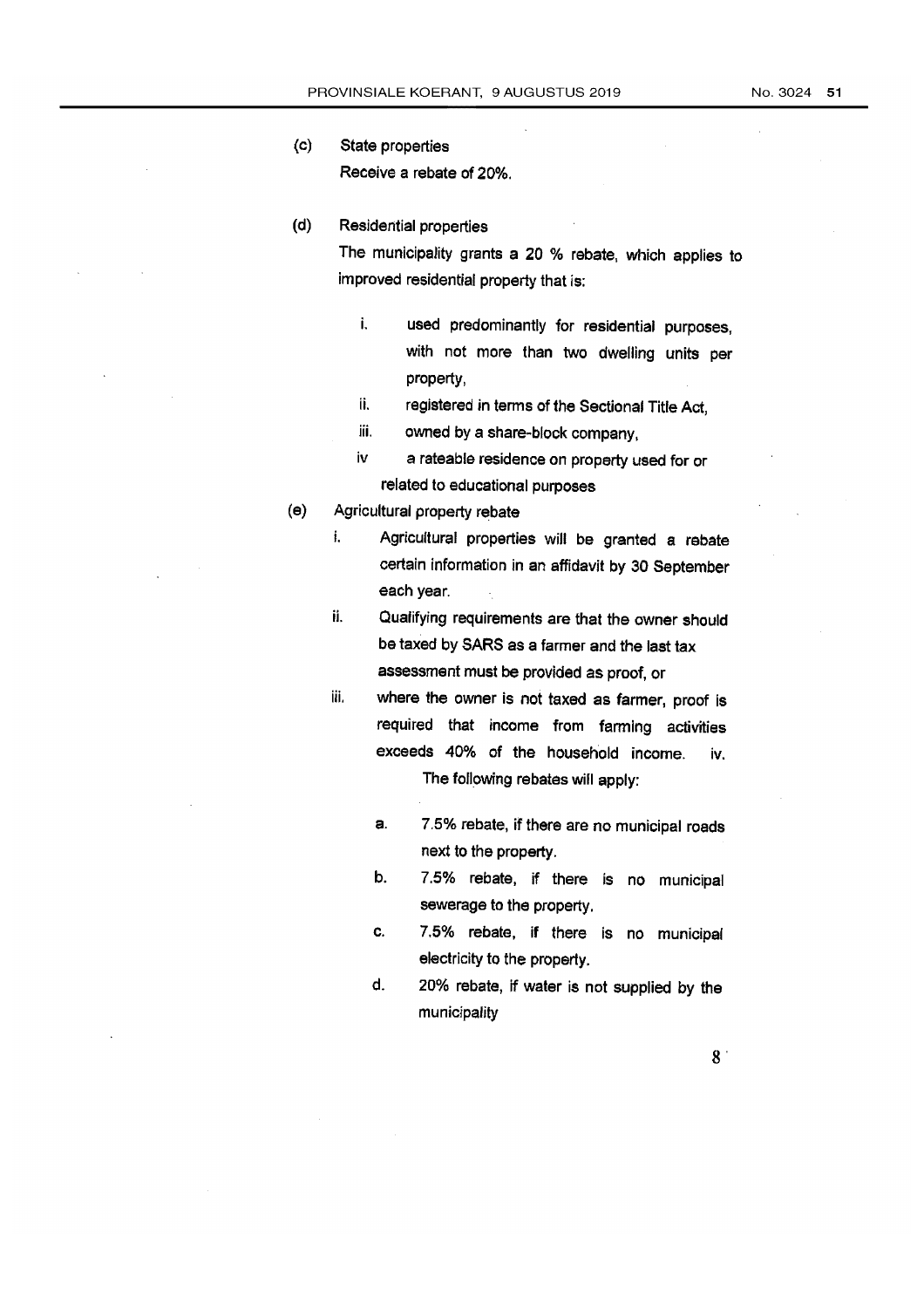- e. 7,5% rebate, if there is no refuse removal that is provided by the municipality.
- f. A rebate of 5% be will be granted to agricultural property that contributes substantially to job creation, and the salaries/wages of farm workers are reasonable, e.g. if they meet minimum standards set by government or if they are in line with the sector's average.
- g. 5% rebate, jf the owner is providing permanent residential property to the farm workers and such property is registered in the name of these farm workers, proof must be provided.
- h. 5% rebate, if such residential properties are provided with potable water.
- i. 5% rebate, if the farmer for the farm workers electrifies such residential properties.
- j. 5% rebate, if the farmer is availing his land/buildings to be used for cemetery, education and recreational purposes of the farm workers' children and nearby community in general, etc.
- (f) Properties with a market value below a prescribed valuation level may instead of a rate determined on the market value may be a uniform fixed amount per property.

#### **(2) Categories of owners**

(a) The following categories of owners of rateable properties may be granted a rebate on rates within the municipality within the meaning of section  $15(1)$  (b) of the Act: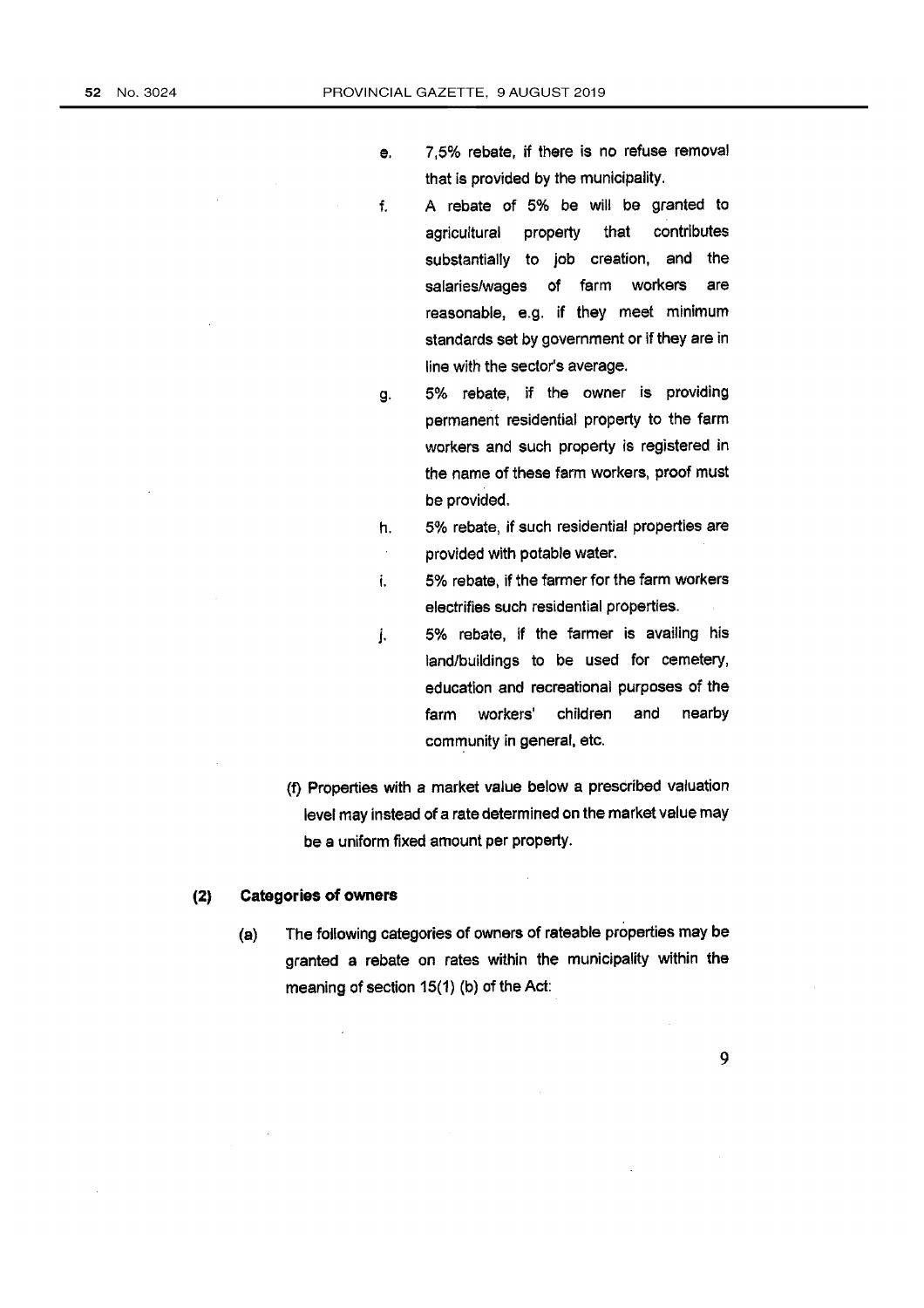| Description of Category of Owners   Criteria |          |
|----------------------------------------------|----------|
| Retired and disabled persons                 | 10(2)(b) |

(b) Criteria for granting rebates to category of owners

 $\overline{a}$ 

- i. Retired and Disabled Persons Rate Rebate To qualify for the rebate a property owner must:
	- a, occupy the property as his/her normal residence;
	- b. be at least 60 years of age or in receipt of a disability pension from the Department of Welfare and Population Development;
	- c. be in receipt of a total monthly income from all sources (including income of spouses of owner) not exceeding R2 700;
	- d. not be the owner of more than one property; and
	- e. provided that where the owner is unable to occupy the property due to no fault of his/her own, the spouse or minor children may satisfy the occupancy requirement.
- ii. Property owners must apply on a prescribed application form for a rebate as determined by the municipality.

iii. Applications must be accompanied by-

- a. a certified copy of the identity document or any other proof of the owners age which is acceptable to the municipality;
- b. sufficient proof of income of the owner and his/her spouse;
- c. an affidavit from the owner;
- d. if the owner is a disabled person proof of a disability pension payable by the state must be supplied; and
- e. if the owner has retired at an earlier stage for medical reasons proof thereof must be submitted.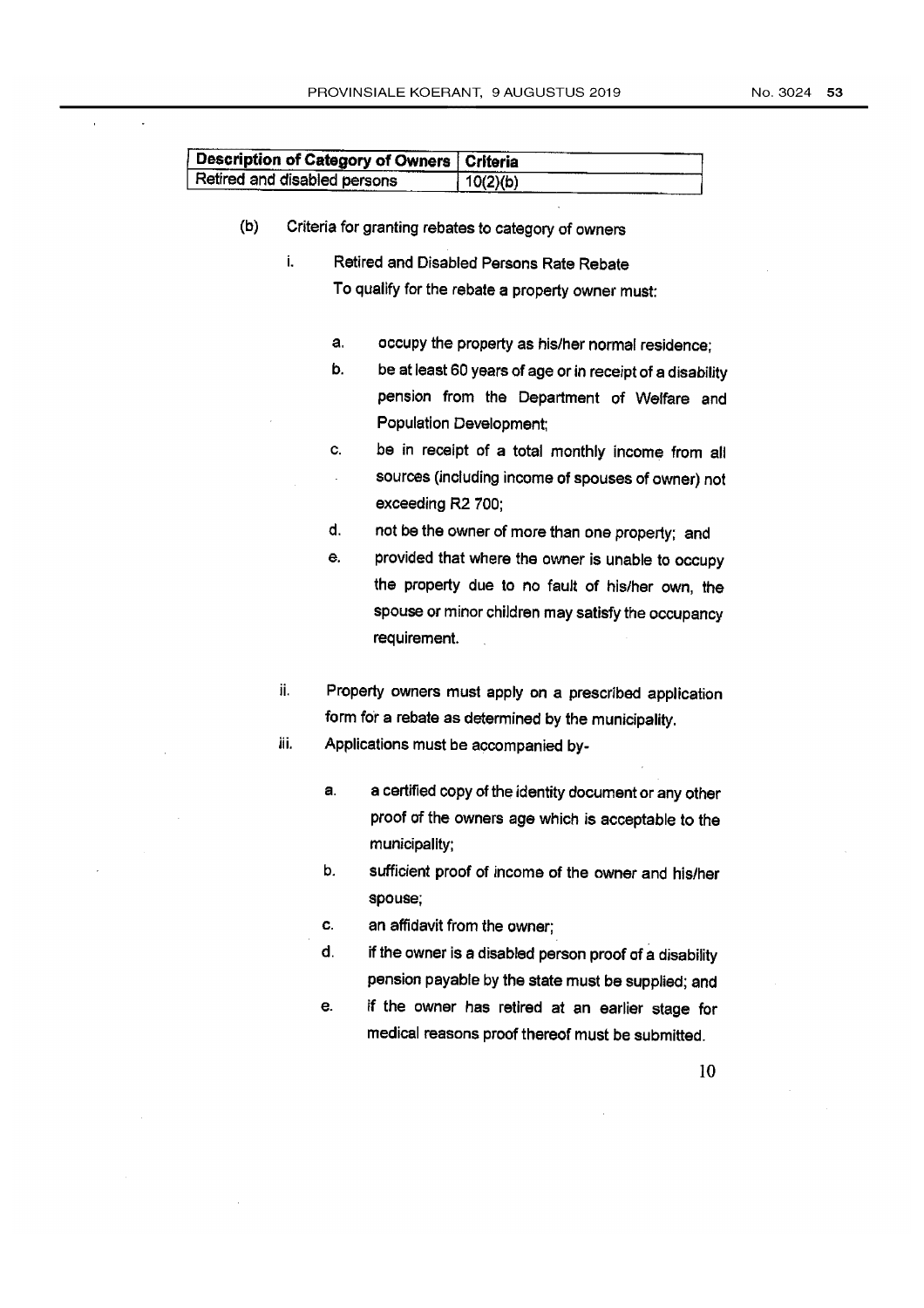- iv, These applications must reach the municipality before the end of October preceding the start of the new municipal financial year for which relief is sought.
- v. The municipality retains the right to refuse rebates if the details supplied in the application form are incomplete, incorrect or false.

#### 11. Reductions

- (1) Categories of property and owners
	- (a) A reduction in the municipal valuation as contemplated in section 15(1)(b) of the Act will be granted where the value of a property is affected by
		- i. a disaster within the meaning of the Disaster Management Act, 2002 (Act No. 57 of 2002): or
		- ii. any other serious adverse social or economic conditions
	- (b) The reduction will be in relation to the certificate issued for this purpose by the municipal valuer
	- (c) All categories of owners can apply for a reduction in the rates payable as described above
	- (d) Owners of the following categories of rateable property Situated within the municipality may be granted a reduction within the meaning of section 15(1) (b) of the Act on the rates payable in respect of their properties and subject to the conditions contained in  $11(1)(e)$  of this bylaw:

| Description of category of<br>property | Criteria |
|----------------------------------------|----------|
| (a) Residential                        | 11(1)(e) |
| (b) Industrial                         | 11(1)(e) |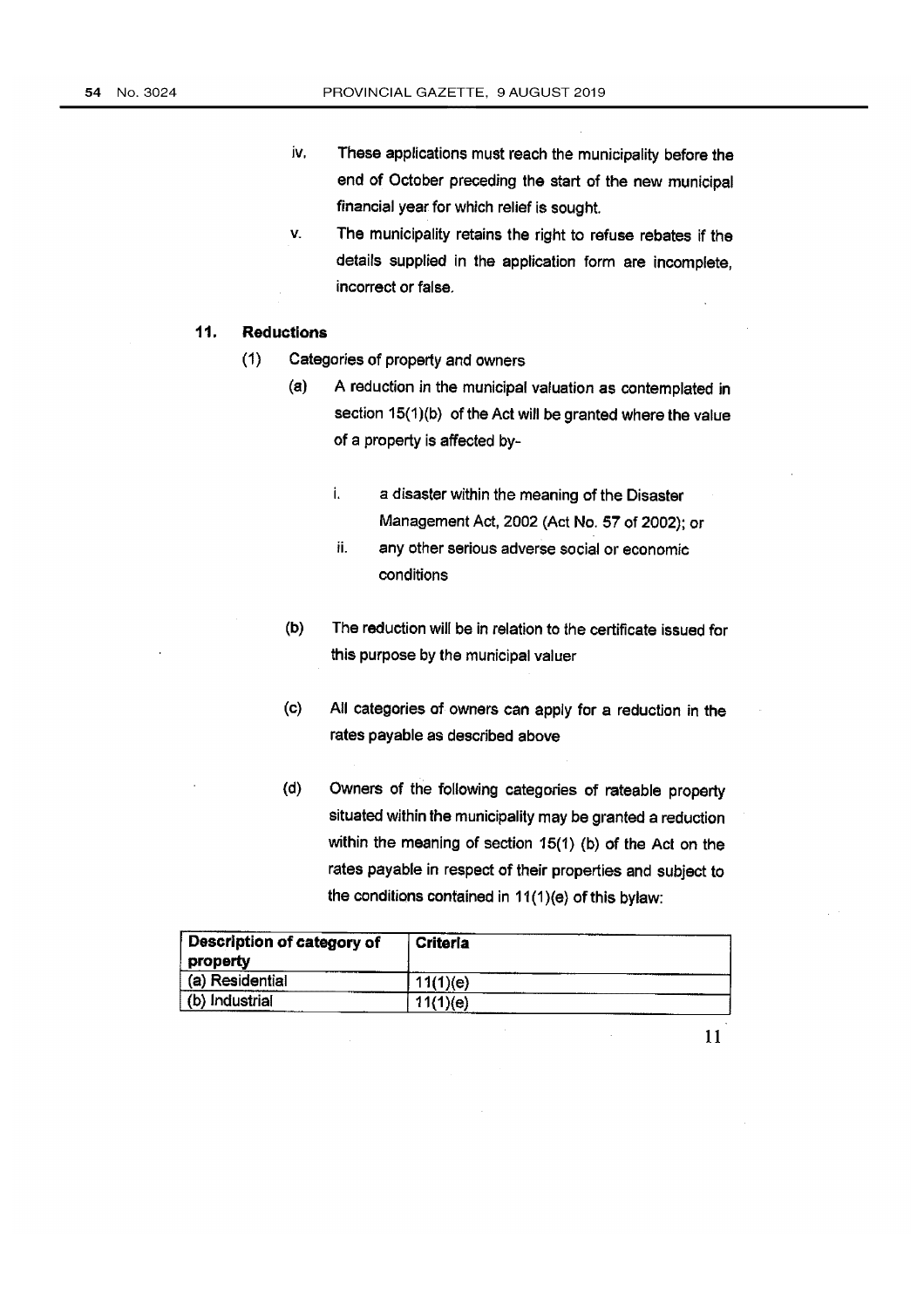| (c) Business                                        | 11(1)(e) |
|-----------------------------------------------------|----------|
| (d) Agricultural                                    | 11(1)(e) |
| (e) state-owned properties                          | 11(1)(e) |
| (f) Municipal properties                            | 11(1)(e) |
| <b>Public</b><br>(g)<br>service<br>infra-           | 11(1)(e) |
| structure                                           |          |
| (h) Informal settlements                            | 11(1)(e) |
| (i) Properties -                                    |          |
| (i) Acquired through the                            | 11(1)(e) |
| Provision<br>οf<br>Land                             |          |
| Assistance Act, 1993, or                            |          |
| the Restitution of Land                             |          |
| Rights Act, 1994, or                                |          |
| (ii) which is subject to the                        | 11(1)(e) |
| Communal<br>Property<br>$\sim 10^{11}$ km s $^{-1}$ |          |
| Associations Act, 1996                              |          |
| (j) Protected areas                                 | 11(1)(e) |
| (k) National monuments                              | 11(1)(e) |
| (I) Public benefit organizations                    | 11(1)(e) |
| (Part<br>1<br>of .<br>the<br><b>Ninth</b>           |          |
| Schedule to the Income Tax                          |          |
| Act)                                                |          |
| (m) Multiple purposes                               | 11(1)(e) |
| Private towns serviced by<br>(n)                    | 11(1)(e) |
| the developers                                      |          |
| (o) private towns serviced and                      | 11(1)(e) |
| maintained<br>by<br>the                             |          |
| developers                                          |          |

(e) Criteria for granting reductions<br>i. A reduction in the

- A reduction in the municipal valuation as contemplated in section  $15(1)(b)$  of the Act will be granted where the value of a property is affected by fire damage. demolishment or floods.
- ii. The reduction will be in relation to the certificate issued for this purpose by the municipal valuer.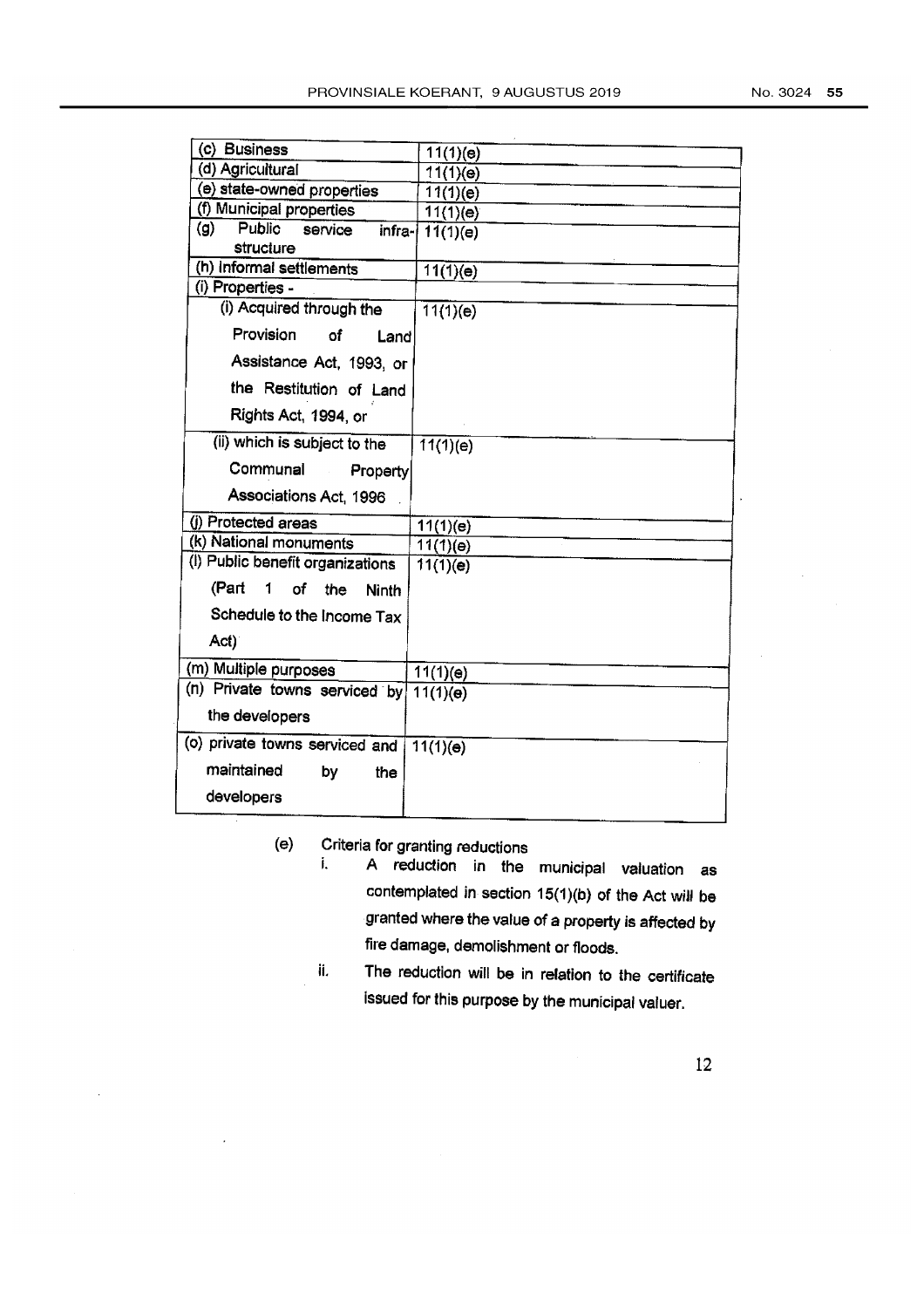#### 12. Rates increases

- (1) The municipality will consider increasing rates annually during the budget process in terms of the guidelines issued by National Treasury from time to time.
- (2) Rate increases will be used to finance the increase in operating costs of community and subsidised services.
- (3) Relating to community and subsidised services the following annual adjustments will be made:
	- (a) . All salary and wage increases as agreed at the South African Local Government Bargaining Council
	- (b) An inflation adjustment for general expenditure, repairs and maintenance and contributions to statutory funds, and
	- (c) Additional depreciation costs or interest and redemption on loans associated with the assets created during the previous financial year.
- (4) Extraordinary expenditure related to community services not foreseen during the previous budget period and approved by the council during a budget review process will be financed by an increase in property rates.
- (5) Affordability of rates to ratepayers.
- (6) All increases in property rates will be communicated to the local community in terms of the municipality's policy on community participation.

#### 13. Notification of rates

(1) The municipality will give notice of all rates approved at the annual budget meeting at least 30 days prior to the date that the rates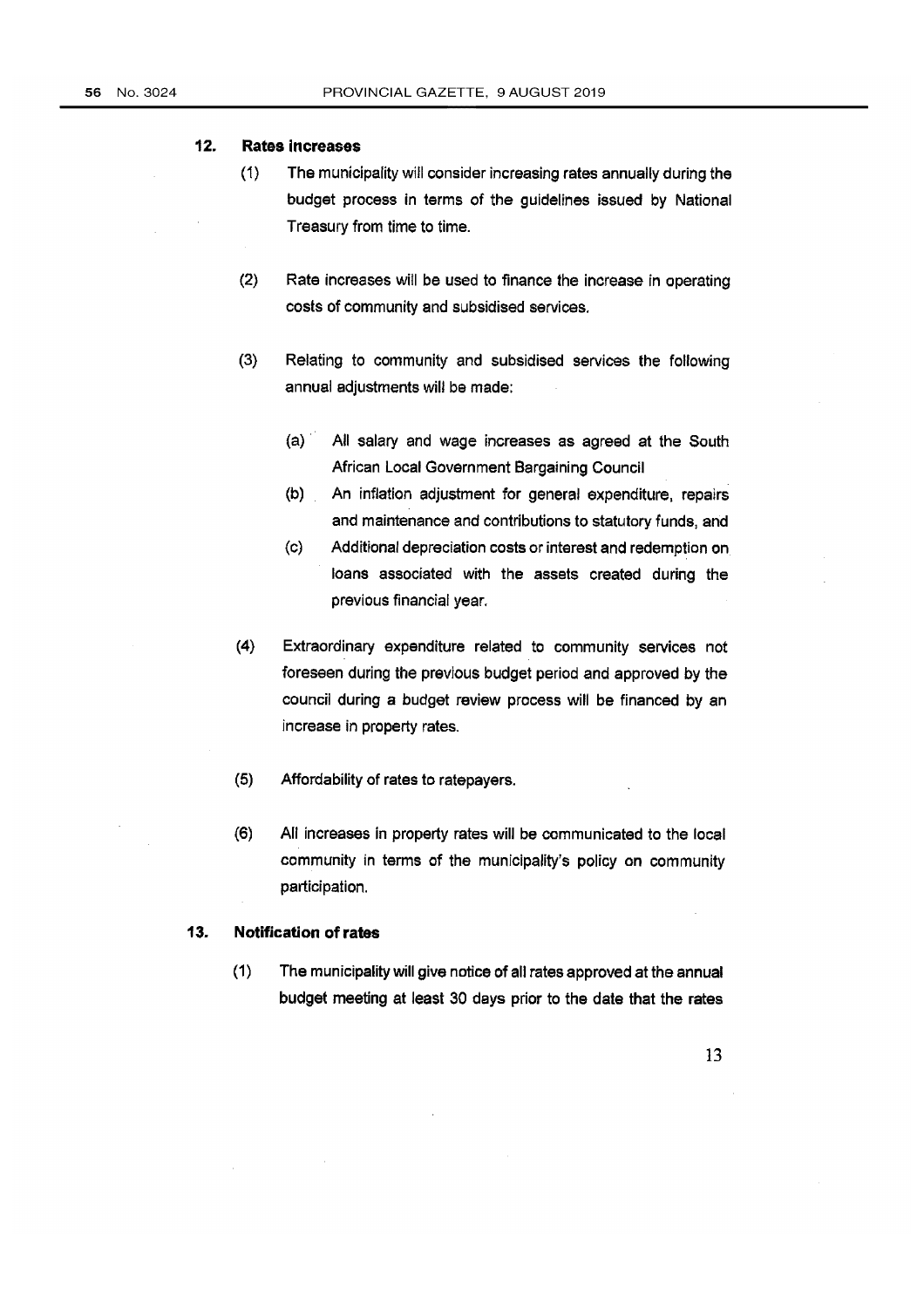become effective. Accounts delivered after the 30 days' notice will be based on the new rates.

(2) A notice stating the purport of the municipality's resolution and the date on which the new rates become operational will be displayed by the municipality at places installed for that purpose.

#### **14. Payment of rates**

- (1) Ratepayers may choose between paying rates annually in one instalment on or before 30 September or in twelve equal instalments on or before the seventh day of the month following on the month in which it becomes payable.
- (2) If the owner of property that is subject to rates, notify the municipal manager or his/her nominee not later than 31 May in any financial year, or such later date in such financial year as may be determined by the municipal manager or hislher nominee that he/she wishes to pay all rates in respect of such property in instalments, such owner shall be entitled to pay all rates in the subsequent financial year and each subsequent financial year in twelve instalments until such notice is withdrawn by him/her in a similar manner.
- (3) Interest on arrears rates, whether payable on or before 30 September or in equal monthly instalments, shall be calculated in accordance with the provisions of the credit control, debt collection and indigent policy of the municipality.
- (4) If a property owner who is responsible for the payment of property rates in terms of this policy, fails to pay such rates in the prescribed manner, it will be recovered from him/her in accordance with the provisions of the Credit Control, Debt Collection and indigent policy of the Municipality.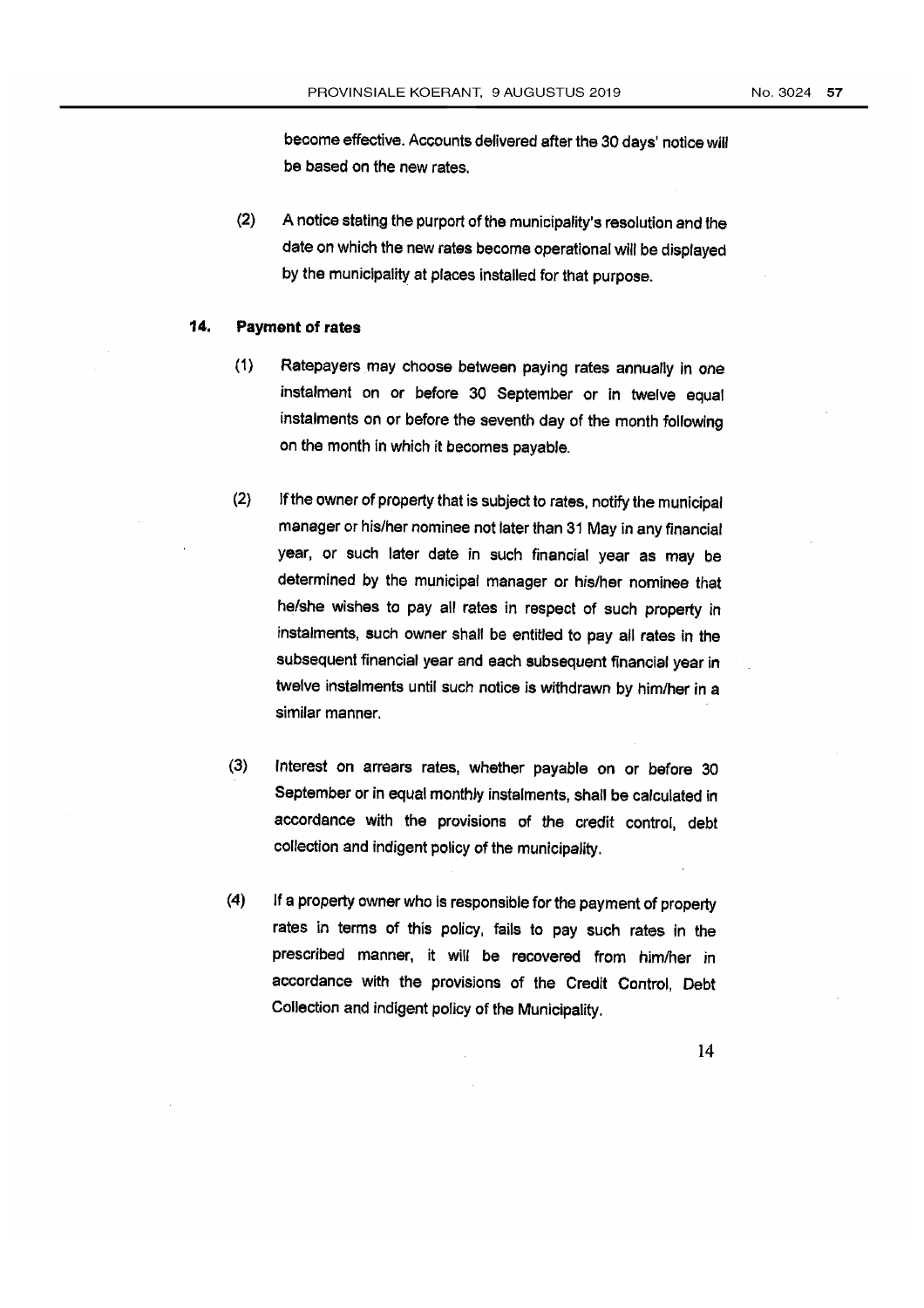- (5) Arrears rates shall be recovered from tenants, occupiers and agents of the owner, in terms of section 28 and 29 of the Act.
- (6) Where the rates levied on a particular property have been incorrectly determined, whether because of an error or oniission on the part of the municipality or false information provided by the property owner concerned or a contravention of the permitted use to which the property concerned may be pul, the rates payable shall be appropriately adjusted for the period extending from the date on which the error or omission is detected back to the date on which rates were first levied in terms of the current valuation roll.
- (7) In addition, where the error occurred because of false information provided by the property owner or as a result of a contravention of the permitted use of the property concerned, interest on the unpaid portion of the adjusted rates payable shall be levied at the maximum rate permitted by prevailing legislation.

#### **15. Short title**

This by-law is the Blouberg Local Municipality Rates By-law

#### **16. Commencement**

This by-law comes into force and effect on the date of publication in the relevant Provincial Gazette.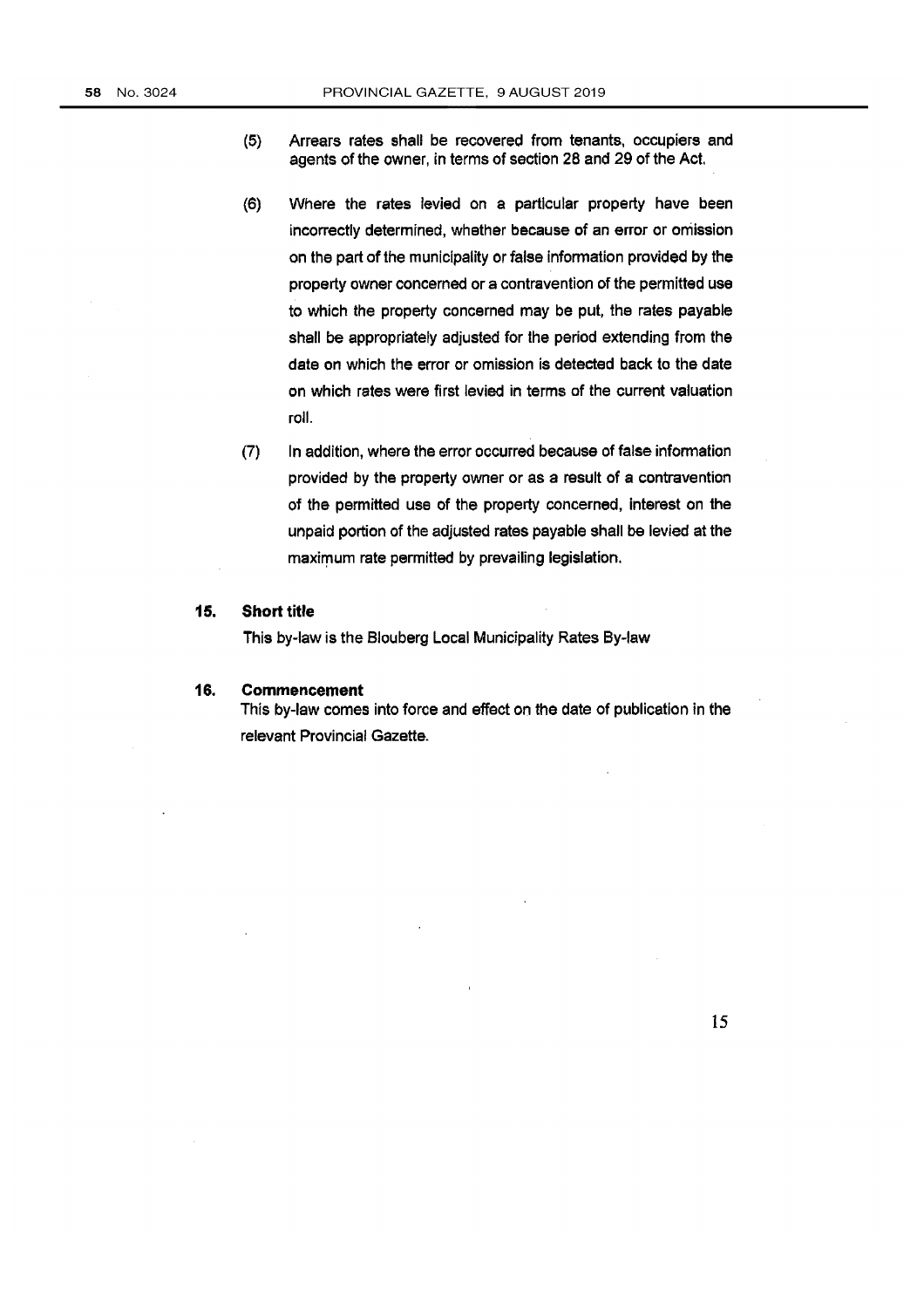#### PROVINCIAL NOTICE 133 OF 2019



### GREATER TZANEEN MUNICIPALITY GROTER TZANEEN MUNISIPALITEIT MASIPALA WA TZANEEN MASEPALA TZANEEN

ERRATUM DETERMINATION OF TARIFF C - C.1.1 FOR THE 2019/2020 FINANCIAL YEAR

Replacement of tariff  $C - C1.1$ Agriculture / domestic (Tariff C)

• Basic charge R3 059.54/month ( Previous R 2 059.54 / month) NERSA approved tariff.

To be effective from 1 July 2019.

B 5 MATLALA MUNICIPAL MANAGER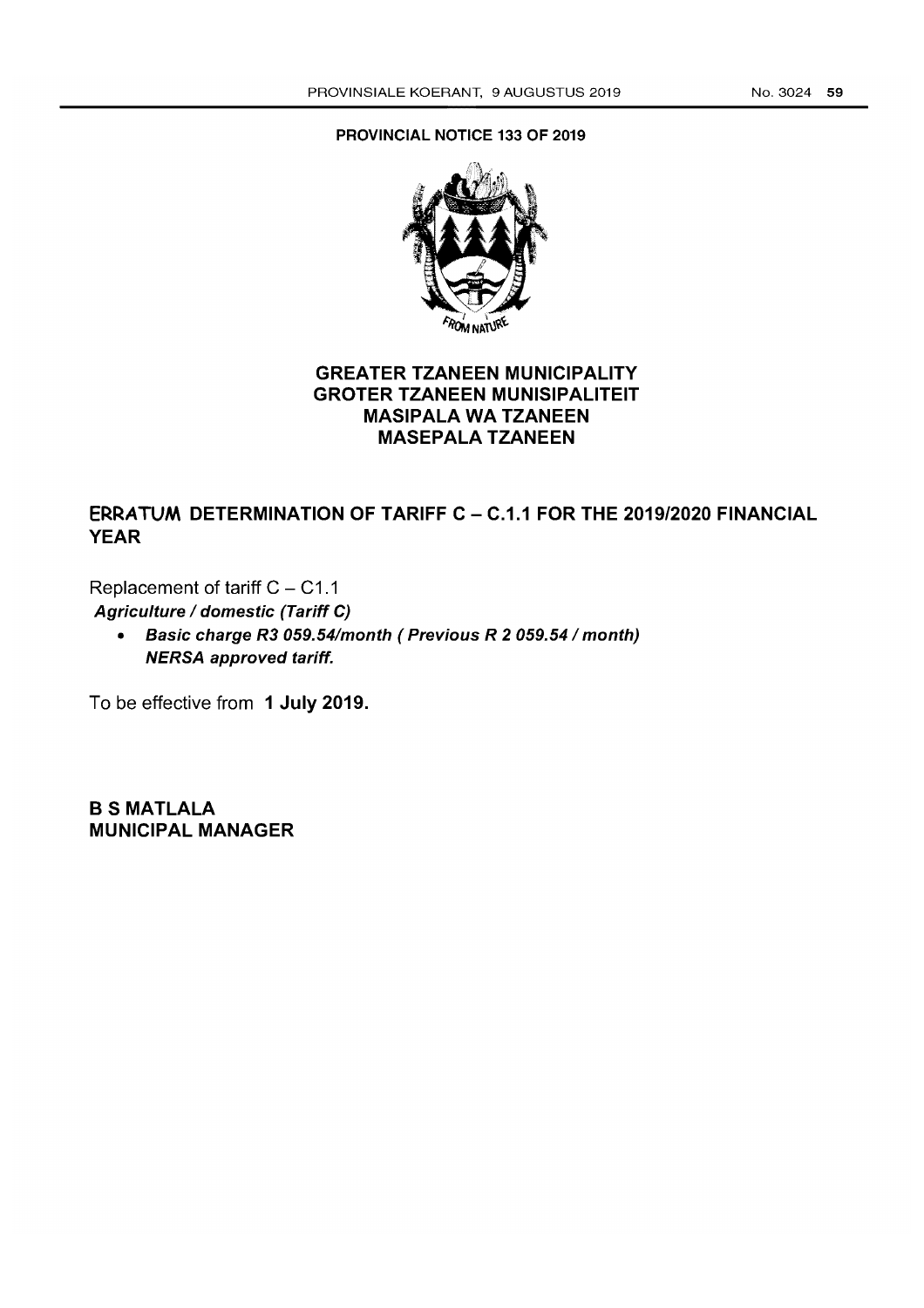### **LOCAL AUTHORITY NOTICES • PLAASLIKE OWERHEIDS KENNISGEWINGS**

#### **LOCAL AUTHORITY NOTICE 112 OF 2019**

#### NOTICE **IN** TERMS OF SECTION 63 OF THE SPATIAL PLANNING, LAND DEVELOPMENT AND LAND USE MANAGEMENT BY-LAW OF THE MAKHADO LOCAL MUNICIPALITY, 2016 MAKHADO AMENDMENT SCHEME 324

Notice is hereby given in terms of Section 63, read with the provisions of Chapter 6 of the Spatial Planning, Land Development and Land Use Management By-Law of the Makhado Local Municipality, 2016 that I, Derick Peacock, the authorized agent of Manupont 124 (Pty) Ltd, intend applying to the Makhado Local Municipality for the amendment of the Makhado Land Use Scheme, 2009 by the rezoning of a part of the Remainder of the farm Juliana 647 MS, located north of district road 0745 and about 30 km north of Makhado town.

The land is zoned "Agriculture" in terms of the Makhado Land Use Scheme,2009. Application is made to rezone a part of the property to "Special" for tourism accommodation and related uses.

Plans and/or particulars relating to the application may be inspected during office hours at the office of the Director Development Planning, Office C001, Makhado Civic Centre, for a period of 30 days from 9 August 2019.

Physical address: 83 Krogh street, Makhado Postal address: Private Bag X2596, Makhado, 0920

Any person having any objection to the granting of this application must lodge such objection (including the grounds for such objection) in writing, with the Municipal Manager, Makhado Local Municipality, at the abovementioned address as well as to the undersigned agent not later than 9 September 2019.

Any person that is unable to write, will be assisted by the responsible official during normal office hours at the abovementioned address.

Responsible official: Tahulela Musandiwa, Telephone 015 519 3285

Authorised Agent: Derick Peacock Associates, Town & Regional Planners/Resort & Leisure Planners Postal Address: PO Box 11352, Silver Lakes, 0054 Cell no: 082 414 3655 Email address:dpasso@telkomsa.net

09-16

#### **PLAASLIKE OWERHEID KENNISGEWING 112 VAN 2019**

#### KENNISGEWING VAN AANSOEK IN TERME VAN ARTIKEL 63 VAN DIE RUIMTELIKE BEPLANNING, GROND ONTWIKKELING EN GRONDGEBRUIKSBESTUUR BYWET VAN DIE MAKHADO PLAASLIKE MUNISIPALITEIT,2016

#### MAKHADO WYSIGINGSKEMA 324

Kennis geskied hiermee in terme van Artikel 63 saamgelees met die bepalings van Hoofstuk 6 van die Ruimtelike Beplanning, Grond Ontwikkeling en Grondgebruiksbestuur Bywet van die Makhado Plaaslike Munisipaliteit, 2016, dat ek, Derick Peacock die gemagtigde agent van Manupont 124 (Edms) Bpk, van voorneme is om aansoek te doen by die Makhado Plaaslike Munisipaliteit vir die wysiging van die Makhado Grondgebruikskema, 2009 deur die hersonering van n gedeelte van die Restant van die plaas Juliana 647 MS, gelee noord van distrik pad 0745, ongeveer 30 km noord van Makhado dorp.

Die eiendom is "Landbou" gesoneer in terme van die Makhado Grondgebruikskema, 2009. Aansoek word gedoen om n gedeelte van die eiendom te hersoneer na "Spesiaal" vir toerisme akkommodasie en aanverwante gebruike.

Planne en of besonderhede ten opsigte van die aansoek lê ter insae gedurende kantoorure by die kantoor van die Direkteur Ontwikkelingsbeplanning, kantoor C001, Makhado Burgersentrum, Makhado Plaaslike Munisipaliteit, vir 'n tydperk van 30 dae vanaf 9 Augustus 2019.

Fisiese adres: 83 Krogh straat, Makhado, Posadres: Privaatsak X 2596, Makhado, 0920

Enige person wat n beswaar het teen die toestaan van die aansoek moet sodanige beswaar (insluitend die gronde van so 'n beswaar) skriftelik indien by of rig aan die Munisipale Bestuurder by die bogenoemde adres, sowel as by die onderstaande agent, voor of op 9 September 2019.

Enige person wat nie kan skryf nie, sal deur die verantwoordelikke amptenaar bygestaan word tydens kantoorure by die bogenoemde adres.

Verantwoordelike amptenaar: Tahulela Musandiwa, Telephone 015 519 3285

Gemagtigde Agent: Derick Peacock Associates, Stads en Streeks Beplanners/Oord Beplanners Posadres: Posbus 11352, Silver Lakes, 0054 Kontak nommer: 082 414 3655 Epos adres: dpasso@telkomsa.net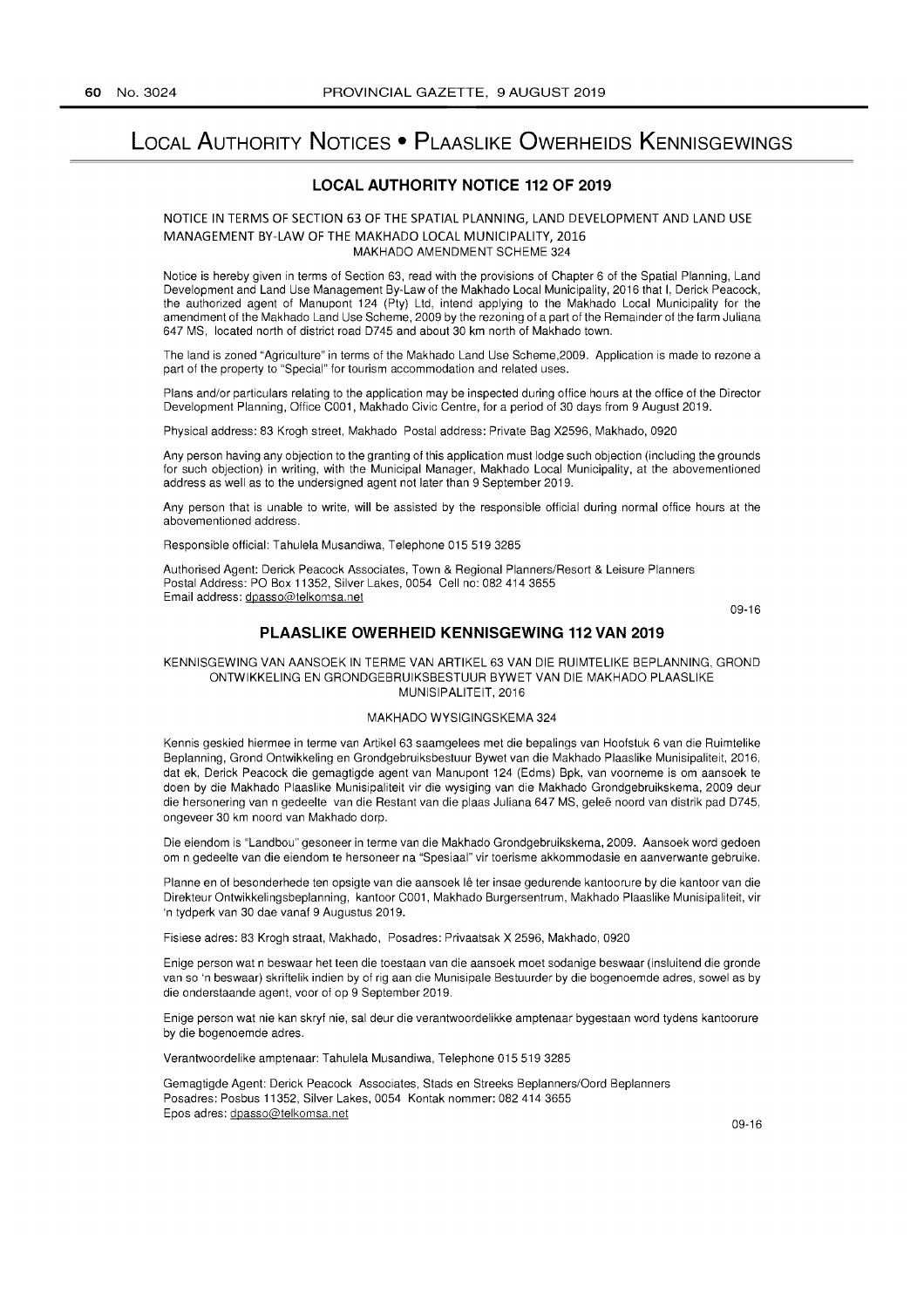#### LOCAL AUTHORITY NOTICE 113 OF 2019

#### REMOVAL OF RESTRICTIVE CONDITIONS REGISTERED AGAINST TITLE OF LAND: REMAINDER OF PORTION 196 OF THE FARM PUSELA 555LT

It is hereby notified in terms of Section 58(7) of the SPLUMA By-Law of Greater Tzaneen Municipality that the Municipality has approved the removal of conditions A, A1, A.2.(a)(i) to (v), B, B1 and B.2.1, 2. & 3. in Title Deed Nr. T40825/1970 of the Remainder of Portion 196 of the Farm Pusela 555LT

#### MR. B.S. MATLALA MUNICIPAL MANAGER

Municipal Offices P.O. Box 24, TZANEEN, 0850 Date: 9 August 2019 Notice Nr: PD18/2019

#### LOCAL AUTHORITY NOTICE 114 OF 2019

I, Theo Kotze, as the agent of the owner of the property mentioned below, hereby give notice that I have applied to the following municipalities for the following: A) Makhado Municipality- MAKHADO AMENDMENT SCHEME 348: Rezoning of the Remainder of Erf 168 Louis Trichardt (113 President Street) from "Residential 1" to "Business 1" forthe purpose of conducting medical consulting rooms. Owner: Optimprops 1034 Cc. Particulars of the application will lie for inspection during normal office hours at the office of the Director, Municipal Secretariat, 1st floor, Civic centre, Louis Trichardt, 83 Krogh street, for a period of 30 days from 9 August 2019. Any objections/representations must be lodged with or made in writing, or verbally if unable to write, to the Municipal Manager, at the above-mentioned address or posted to Private Bag X2596, Louis Trichardt, 0920 on or before the closing date for the submission of objections/representations, quoting the above mentioned application description and/or amendment scheme number, the objector's interest in the matter, the ground(s) of the objection/representation, the objector's erf number and phone numbers and address. CLOSING DATE FOR SUBMISSION OF OBJECTIONS/REPRESENTATIONS: 9 September 2019. b) Musina Municipality-MUSINA AMENDMENT SCHEME 341: Rezoning of Erf 265 Messina Ext. 1 (4 Cilliers Street) from "Residential 1" to "Residential 2" and the removal of a restrictive title condition for the purpose of erecting flats. Owner: R B Rana Family Trust. Particular ofthe application will lie for inspection during normal office hours at the office of the Director: Town Planning, 21 Irwin Street, Musina, for a period of 30 days from 9 August 2019. Any objections/representations must be lodged with or made in writing, or verbally if unable to write, to the Director: Town Planning, atthe above-mentioned address or posted to Private Bag X611, Musina, 0900 on or before the closing date for the submission of objections/representations, quoting the above mentioned application description and/or amendment scheme number, the objector's interest in the matter, the ground(s) of the objection/representation, the objector's erf number and phone numbers and address. CLOSING DATE FOR SUBMISSION OF OBJECTIONS/REPRESENTATIONS: 9 September 2019. AGENT: DEVELOPLAN TOWN PLANNERS, P.O. Box 1883, Polokwane, 0700. Fax: 086 218 3267. Email: tecoplan@mweb.co.za.

#### PLAASLIKE OWERHEID KENNISGEWING 114 VAN 2019

Ek, Thea Kotze, as die agent van die eienaar van ondergemelde eiendom, gee hiermee kennis dat ek aansoek gedoen het by die volgende munisipaliteite vir die hersonering van die volgende eiendomme: A) Makhado Munisipaliteit- MAKHADO WYSIGINGSKEMA 348: Hersoneringvan die Restant van Erf 168 Louis Trichardt (Presidentstraat 113) vanaf "Residensieell" na "Besigheid 1" met die doel om doktersspreekkamers te bedryf. Eienaar: Optimprops 1034 Cc. Besonderhede van voormelde aansoek Ie ter insae gedurende gewone kantoorure by die kantoor van die Direkteur, Munisipale sekretariaat, 1 ste vloer, Burgersentrum, Louis Trichardt, Kroghstraat 83, vir 'n tydperk van 30 dae vanaf 9 Augustus 2019. Enige beswaar/vertoë moet hetsy skriftelik of mondelings (indien u nie kan skryf nie), by of tot die Munisipale Bestuurder voor die sluitingsdatum vir die indiening van sodanige besware/vertoe by bovermelde adres of by Privaatsak X2S96, Louis Trichardt, 0920 ingedien of gerig word, tesame met vermelding van bogenoemde beskrywing van die aansoek en/of wysigingskemanommer, die beswaarmaker se belang in die saak, die grond(e) van die beswaar/vertoe, die beswaarmaker se erfnommer en telefoonnommer(s) en adres. SLUITINGSDATUM VIR DIE INDIENING VAN BESWARE/VERTOE9 September 2019. B) Musina Munisipaliteit - MUSINA WYSIGINGSKEMA 341: Hersonering van Erf 265 Messina Uitbr. 1 (Cilliersstraat 4) vanaf "Residensieel 1" na "Residensieel 2" en die opheffing van 'n beperkende voorwaarde met die doel om woonstelle op te rig. Eienaar: R B Rana Family Trust. Besonderhede van voormelde aansoek lê ter insae gedurende gewone kantoorure by die kantoor van die Direkteur: Stadsbeplanning, Irwinstraat 21, Musina, vir 'n tydperk van 30 dae vanaf 9 Augustus 2019. Enige beswaar/vertoe moet hetsy skriftelik of mondelings (indien u nie kan skryf nie), by of tot die Direkteur: Stadsbeplanning voor die sluitingsdatum vir die indiening van sodanige besware/vertoë by bovermelde adres of by Privaatsak X611, Musina, 0900 ingedien of gerig word, tesame met vermelding van bogenoemde beskrywing van die aansoek en/of wysigingskemanommer, die beswaarmaker se belang in die saak, die grond(e) van die beswaar/vertoe, die beswaarmaker se erfnommer en telefoonnommer(s) en ad res. SLUITINGSDATUM VIR DIE INDIENING VAN BESWARE/VERTOE: 9 September 2019. AGENT: DEVELOPLAN STADSBEPLANNERS, POSBUS 1883, POLOKWANE, 0700, TEL. 015-2914177 FAKS: 0862183267. tecoplan@mweb.co.za.

09-16